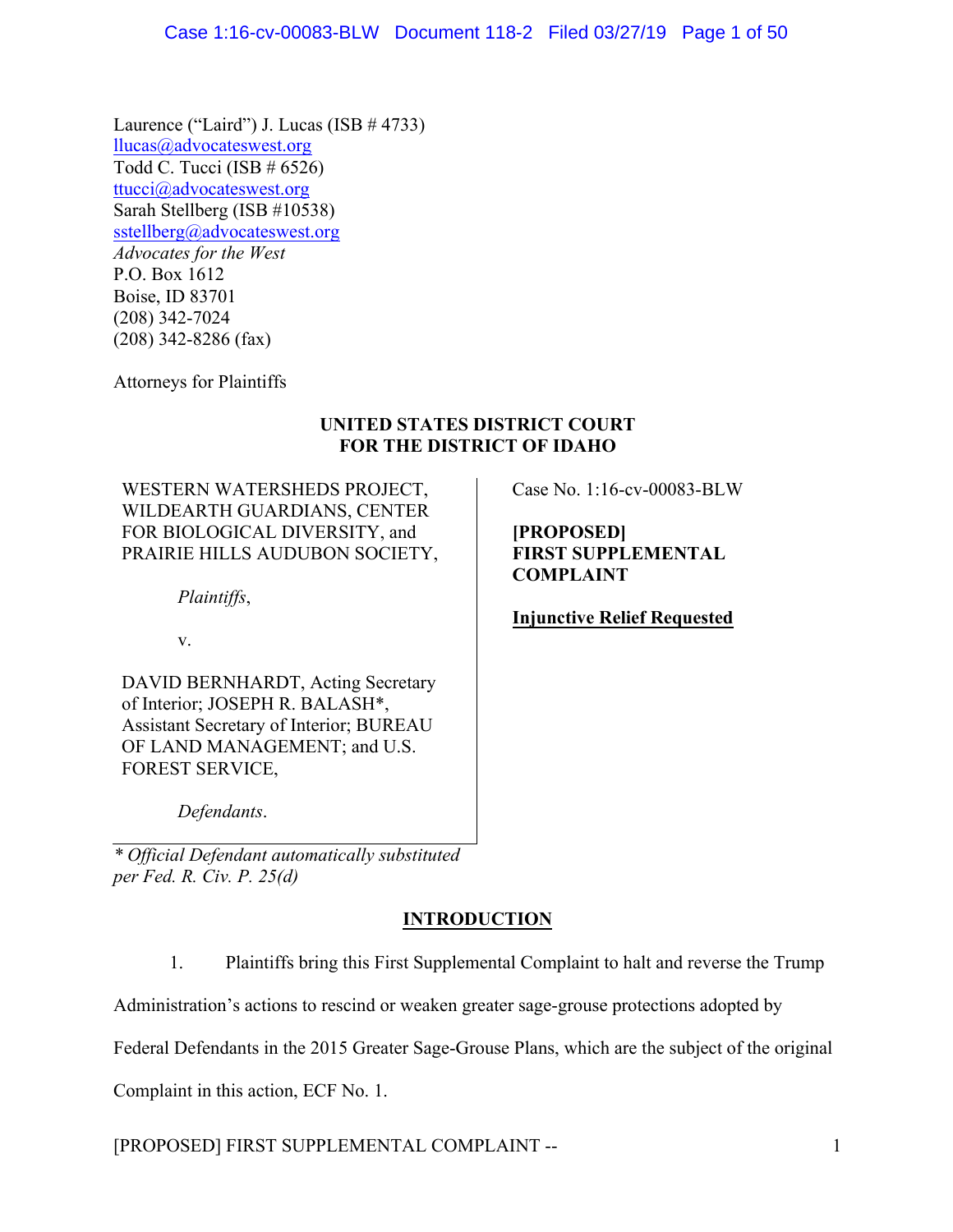#### Case 1:16-cv-00083-BLW Document 118-2 Filed 03/27/19 Page 2 of 50

2. Aggressively implementing President Trump's self-styled "energy dominance agenda" for public lands, the Department of Interior (DOI) and its agency, the Bureau of Land Management (BLM), have arbitrarily and unlawfully weakened federal land management measures designed to protect the greater sage-grouse, including by: (a) amending most of BLM's 2015 Sage-Grouse Plans to remove or water down sage-grouse management protections and allow further harmful oil and gas development, livestock grazing, and other actions to degrade and fragment sage-grouse habitats; (b) abruptly cancelling the proposed withdrawal of 10 million acres of Sagebrush Focal Areas—the single most important set of sage-grouse habitats—from new mining claims; and (c) rescinding prior policies requiring compensatory mitigation for energy development and other industrial activities that damage sage-grouse habitats.

3. The Trump Administration falsely asserts that these actions build upon and improve the 2015 Plans. In truth, they universally decrease protections for the greater sagegrouse, remove key regulatory mechanisms on which the U.S. Fish and Wildlife Service based its 2015 decision that greater sage-grouse no longer warranted ESA protection, and will hasten the greater sage-grouse's decline toward extinction.

4. As detailed below, these actions violate multiple requirements of the Federal Land Policy and Management Act (FLPMA) and the National Environmental Policy Act (NEPA), and are arbitrary and capricious under the Administrative Procedure Act (APA), requiring reversal by this Court.

5. The Forest Service is embarked on a similar process as BLM and intends to finalize its own sage-grouse plan amendments in coming months, to similarly weaken or rescind existing management protections for sage-grouse on Forest Service lands. If necessary, Plaintiffs will move to amend this supplemental complaint to include those actions once final.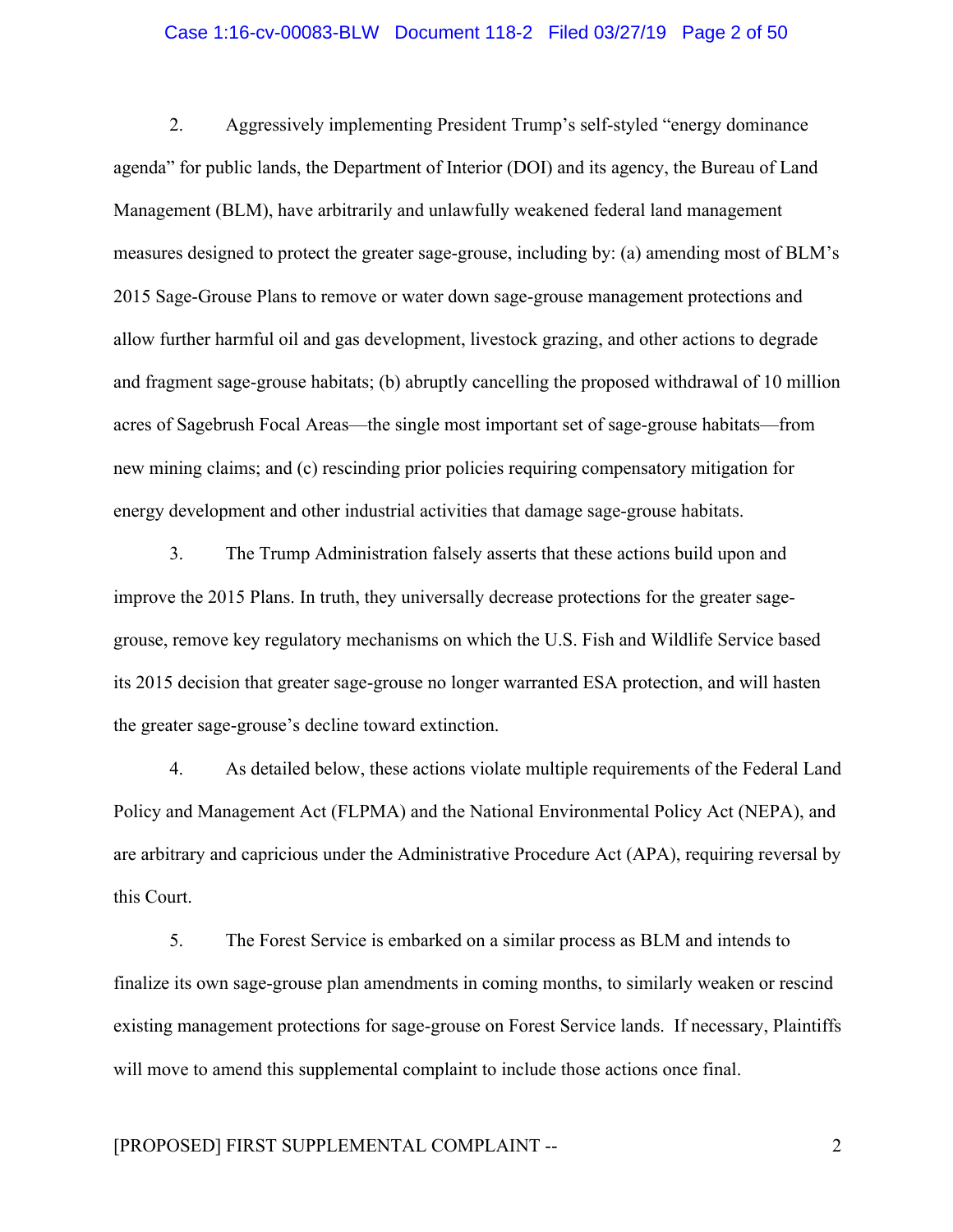#### Case 1:16-cv-00083-BLW Document 118-2 Filed 03/27/19 Page 3 of 50

6. Because the Trump Administration's actions to weaken sage-grouse protections will allow substantial new energy development and other actions to further degrade and fragment sage-grouse habitats and populations, Plaintiffs seek emergency injunctive relief to maintain the status quo and prohibit implementation of BLM's recent 2019 Sage-Grouse Plan Amendments. Those plan amendments will have immediate and irreparable consequences on sage-grouse habitats and populations, including opening up previously-closed lands to oil and gas leasing, and allowing ground-disturbing activities on lands subject to "No Surface Occupancy" requirements under the 2015 Sage-Grouse Plans.

7. As Plaintiffs stated in their original Complaint, the 2015 Sage-Grouse Plans are more protective of sage-grouse than the Federal Defendants' prior land use plan provisions. The 2015 Plans are also more protective than the weakened plans adopted by the Trump Administration. Accordingly, the 2015 Sage-Grouse Plans should remain in effect until the Court has adjudicated Plaintiffs' claims in this First Supplemental Complaint and in the original Complaint, and Defendants have corrected the deficiencies alleged therein.

## **JURISDICTION AND VENUE**

8. As set forth in Plaintiffs' original Complaint ¶ 10, ECF No. 1, jurisdiction is proper in this Court under 28 U.S.C. § 1331 because this action and the claims in this First Supplemental Complaint arise under the laws of the United States, including FLPMA, 43 U.S.C. §§ 1301 *et seq.*; NEPA, 42 U.S.C. §§ 4321 *et seq*.; the APA, 5 U.S.C. §§ 701 *et seq*.; the Declaratory Judgment Act, 28 U.S.C. §§ 2201 *et seq*.; and the Equal Access to Justice Act (EAJA), 28 U.S.C. §§ 2412 *et seq*.

9. The actions challenged in this First Supplemental Complaint are final agency actions properly subject to judicial review under the APA; and an actual, justiciable controversy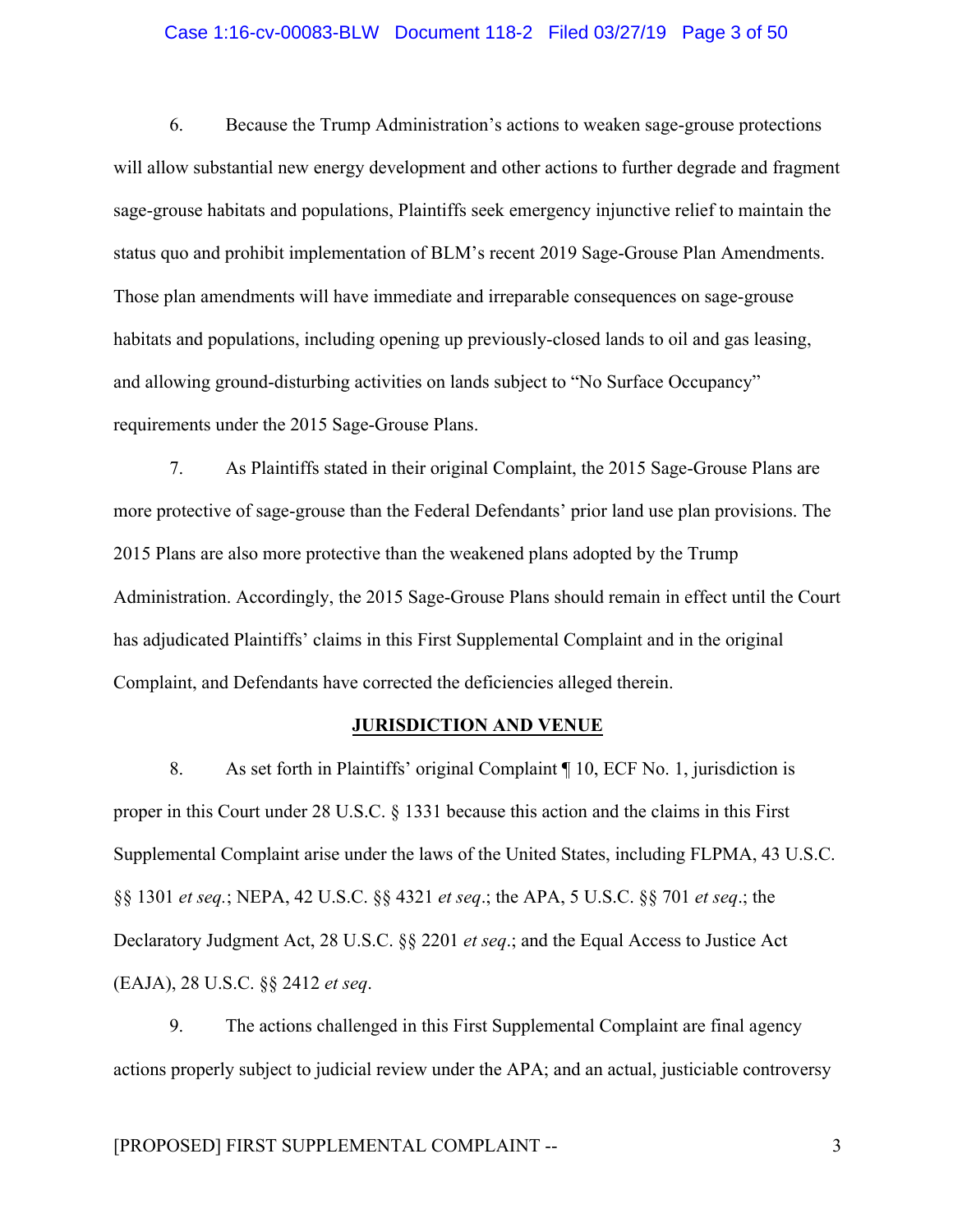#### Case 1:16-cv-00083-BLW Document 118-2 Filed 03/27/19 Page 4 of 50

now exists between Plaintiffs and Defendants. The requested relief is therefore proper under 28 U.S.C. §§ 2201–2202 and 5 U.S.C. §§ 701–06.

10. As the Court previously held in this matter, ECF No. 86, venue is proper in this district pursuant to 28 U.S.C. § 1391(e) because Plaintiff Western Watersheds Project resides in this district and a substantial part of the events or omissions giving rise to the claims herein occurred within Idaho. Venue remains proper in this district for the claims in the First Supplemental Complaint, including because Plaintiffs challenge BLM's recent March 2019 weakening of Idaho land use plans, and the other actions challenged herein affect sage-grouse populations and habitats in Idaho and across the range of greater sage-grouse, harming Plaintiffs and their interests.

11. The federal government has waived sovereign immunity in this action pursuant to 5 U.S.C. § 701.

## **PARTIES**

12. The Plaintiffs named in this First Supplemental Complaint are those identified in the original Complaint ¶ 18, ECF No. 1, *i.e.,* Western Watersheds Project, WildEarth Guardians, Center for Biological Diversity, and Prairie Hills Audubon Society.

13. Plaintiffs timely submitted comments and protests to BLM on its recent plan amendments and otherwise exhausted all required administrative remedies before bringing this First Supplemental Complaint.

14. Plaintiffs and their staff, members, and supporters are harmed by Defendants' legal violations challenged in this First Supplemental Complaint. Defendants' violations injure the aesthetic, commercial, conservation, scientific, recreational, educational, wildlife preservation, procedural, and other interests of Plaintiffs and their staff, members, and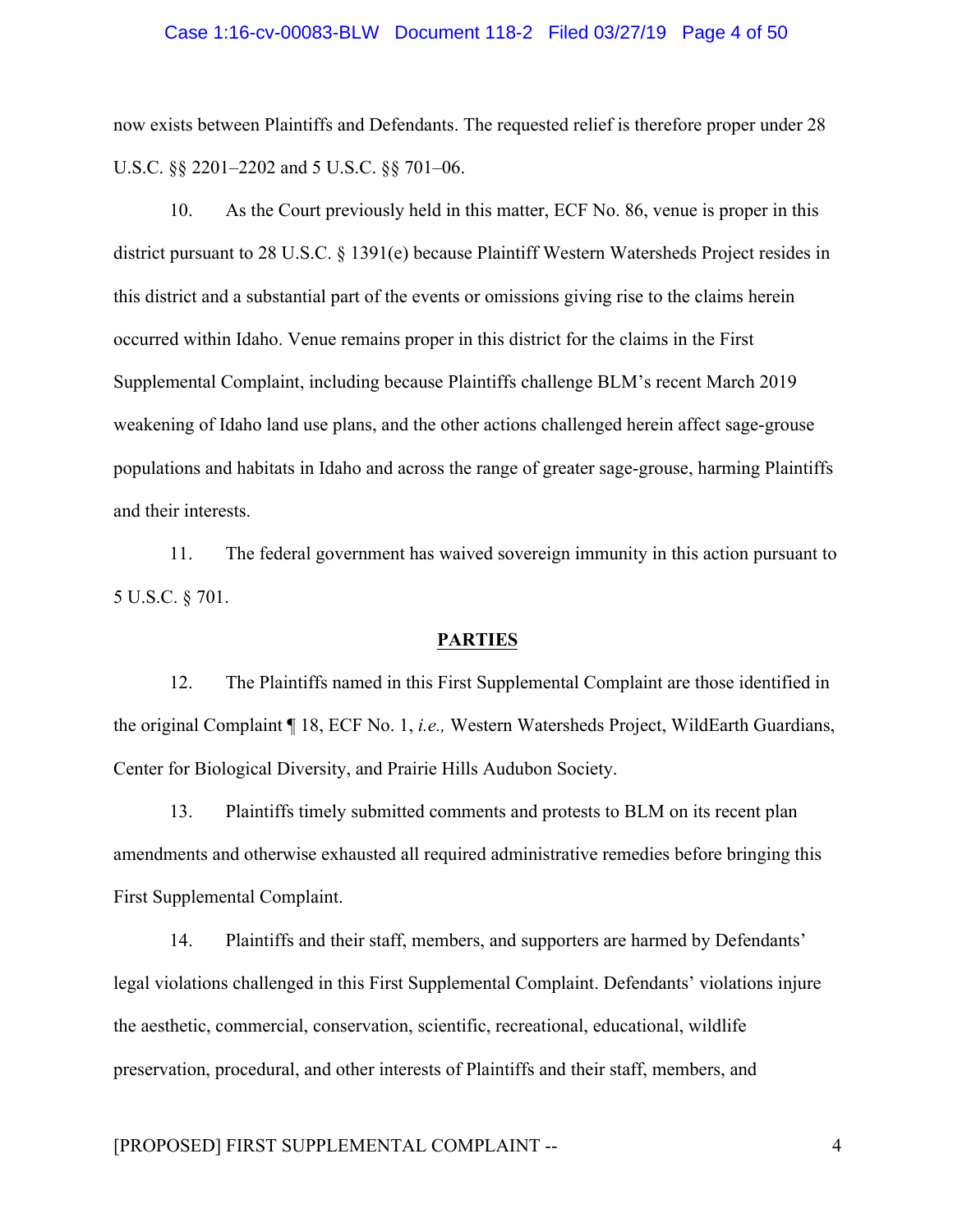#### Case 1:16-cv-00083-BLW Document 118-2 Filed 03/27/19 Page 5 of 50

supporters. These are actual, concrete injuries caused by Defendants' violations of law, for which judicial relief is required to remedy those harms. The relief sought herein would redress these injuries. Plaintiffs have no adequate remedy at law.

15. The Defendants in this First Supplemental Complaint include all Defendants named in the original Complaint ¶ 23, with the addition of David Bernhardt, the current Acting Secretary of Interior and the architect of the actions challenged herein, and the automatic substitution of Joseph R. Balash, who is the current Assistant Secretary of the Interior for Lands and Minerals Management, pursuant to Fed. R. Civ. P. 25(d).

#### **SUPPLEMENTAL STATEMENT OF FACTS**

#### **Procedural Background**

16. Plaintiffs filed the Complaint in this action on February 25, 2016, to challenge the final Environmental Impact Statements (EISs), Records of the Decision (RODs), and federal land use plan amendments that BLM and Forest Service approved in September 2015 as the culmination of their National Greater Sage-Grouse Planning Strategy (jointly called the "2015 Sage-Grouse Plans" herein). *See* Complaint ¶¶ 1–13, 84–133.

17. The Complaint acknowledged that the 2015 Sage-Grouse Plans represent a step forward in sage-grouse conservation, but identified legal, scientific, and factual deficiencies demonstrating that they do not adequately ensure sage-grouse conservation into the future. These include Defendants' failure to take a range-wide "hard look" at sage-grouse populations, habitats, threats, and conservation needs; failure to address likely impacts of climate change upon sage-grouse habitats and populations; failure to prioritize the designation of Sage-Grouse "Areas of Critical Environmental Concern" (ACECs) under FLPMA; and adoption of inadequate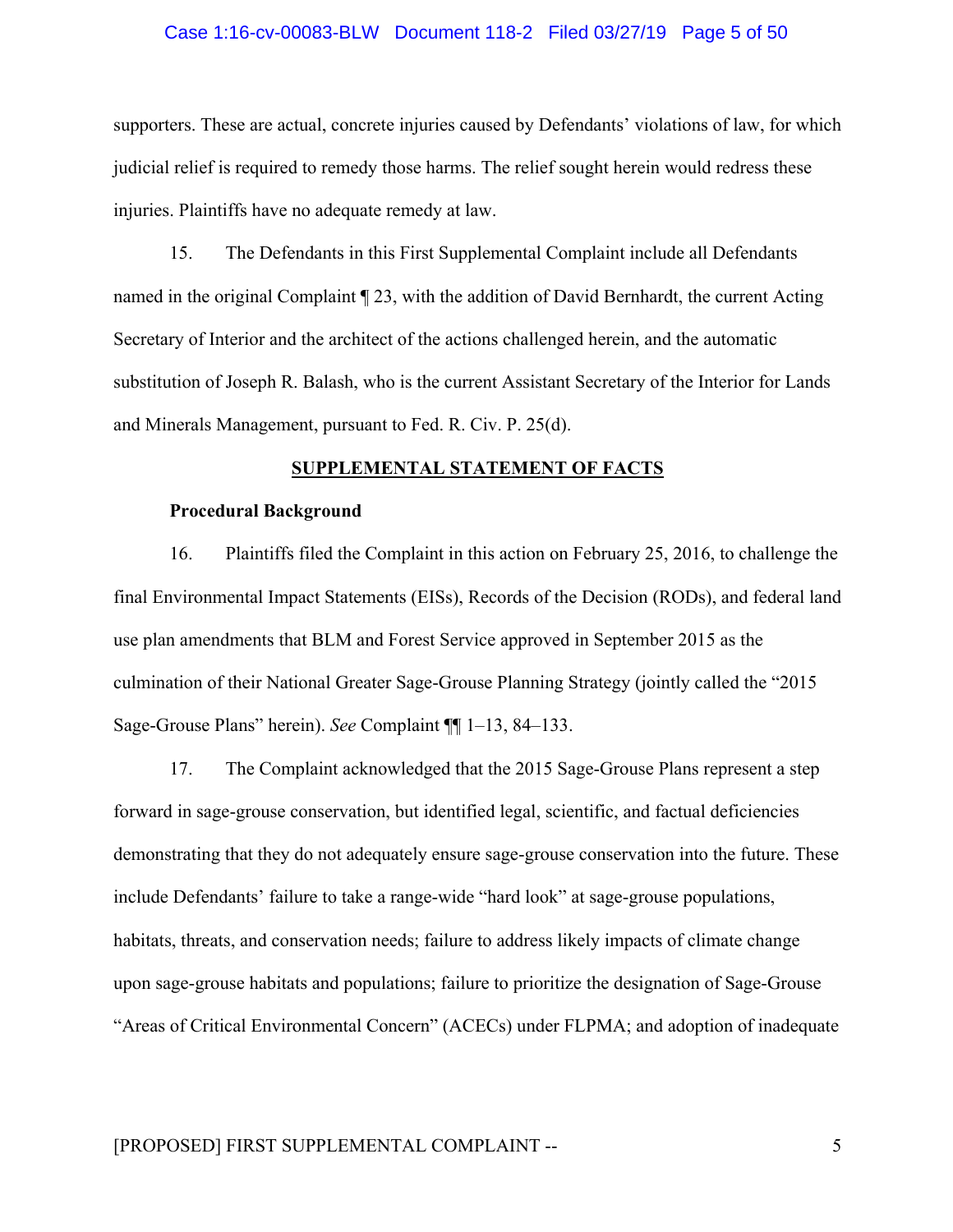#### Case 1:16-cv-00083-BLW Document 118-2 Filed 03/27/19 Page 6 of 50

buffers and other measures to protect key habitats and populations from major threats, including energy development, livestock grazing, rights-of-way, and other human actions. *Id.*  $\P$  134–312.

18. The Court approved a Case Management Order on June 1, 2016, setting litigation deadlines. ECF No. 37. Federal Defendants subsequently submitted the Administrative Record for the 2015 Sage-Grouse Plans, ECF Nos. 87–88.

19. On March 3, 2017, the Court denied Federal Defendants' motion to sever and transfer venue, ECF No. 86.

20. Because the new Trump Administration began the process to review and revise the 2015 Sage-Grouse Plans soon thereafter, as described below, further litigation on Plaintiffs' challenges in the original Complaint have effectively been on hold pending further final actions on the Plans. *See* ECF Nos. 94–116.

### **Trump Administration's "Energy Dominance" Agenda**

21. After President Trump assumed office in January 2017, he announced a new "energy dominance" agenda for public lands management, and his Administration began working aggressively to dismantle protections for public lands and their resources in order to promote fossil fuel development. Ryan Zinke, Trump's initial Secretary of Interior, and David Bernhardt, a former energy industry lawyer and lobbyist who was Deputy Secretary under Zinke and is now Acting Secretary of Interior, led the charge in that effort.

22. On March 28, 2017, President Trump issued Executive Order (EO) 13783, "Promoting Energy Independence and Economic Growth," which directed that all executive departments and agencies "immediately review existing regulations that potentially burden the development or use of domestically produced energy resources and appropriately suspend,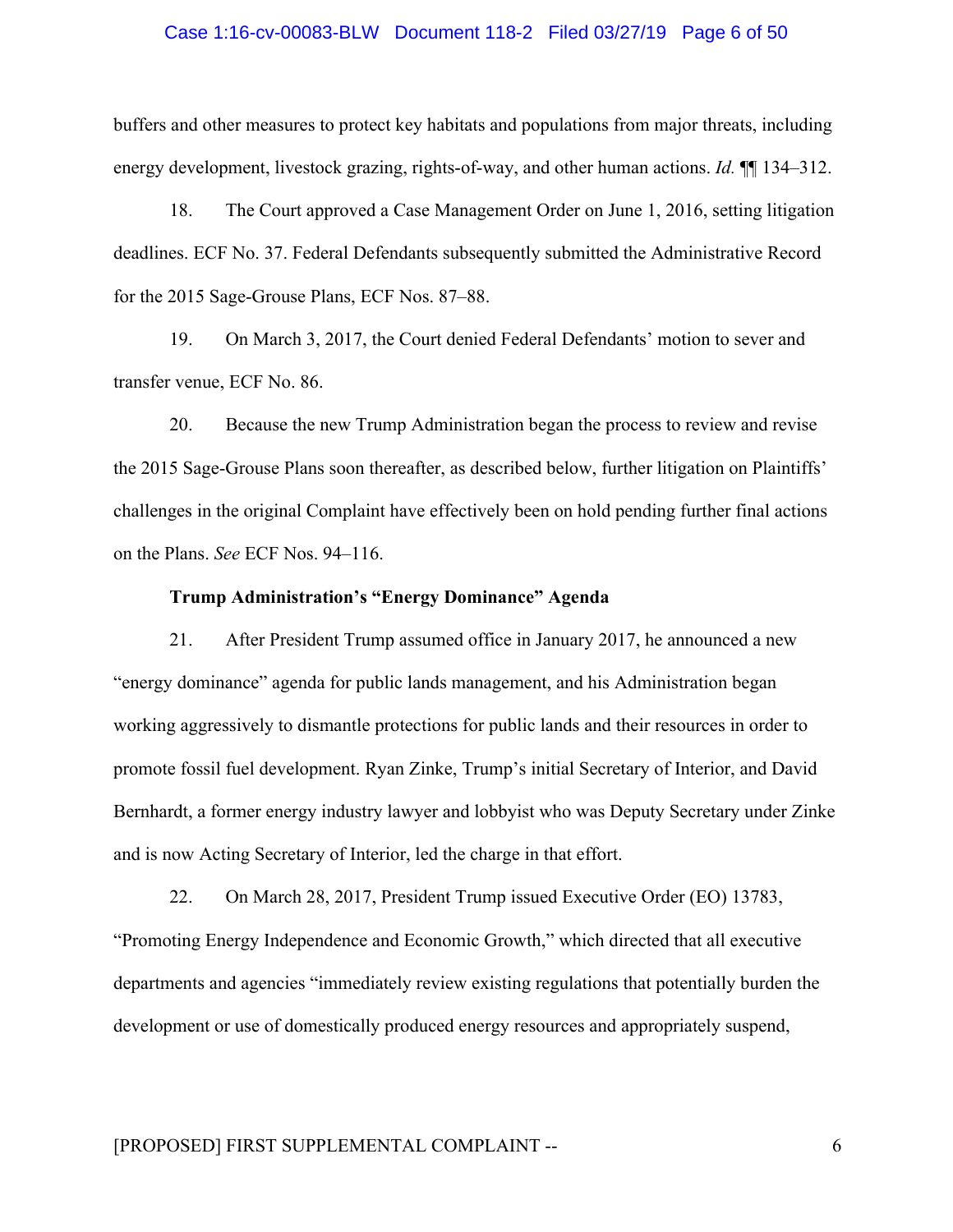#### Case 1:16-cv-00083-BLW Document 118-2 Filed 03/27/19 Page 7 of 50

revise, or rescind those that unduly burden the development of domestic energy resources beyond the degree necessary to protect the public interest or otherwise comply with the law."

23. On March 29, 2017, Zinke issued Secretarial Order (SO) 3349, "American Energy Independence," which directed all bureaus within DOI, including BLM, to examine their actions restricting domestic energy development.

24. The actions challenged in this First Supplemental Complaint flow from these directives, under which the Trump Administration has flouted and disregarded existing laws and regulations in its efforts to serve the interests of the oil and gas, livestock, and other industries that dominate the current Administration and exploit western public lands.

## **Revoking DOI Compensatory Mitigation Requirements**

25. One of the first steps taken by the Trump Administration to undermine environmental protection on public lands was to eviscerate policies requiring compensatory mitigation of unavoidable impacts from development of public lands.

26. The federal government's reliance on compensatory mitigation dates back almost three decades, but DOI's comprehensive mitigation policies took shape during the Obama Administration and are now being reversed unlawfully by the Trump Administration.

27. On October 31, 2013, former Interior Secretary Sally Jewell issued Secretarial Order 3330, "Improving Mitigation Policies and Practices of the Department of the Interior," to establish a "coordinated Department-wide, science-based strategy to strengthen mitigation practices so as to effectively offset impacts of large development projects of all types through the use of landscape-level planning, banking, in-lieu fee arrangement, or other possible measures."

28. In response to SO 3330, the DOI issued an April 2014 report, "A Strategy for Improving the Mitigation Policies and Practices of the Department of Interior" (hereafter,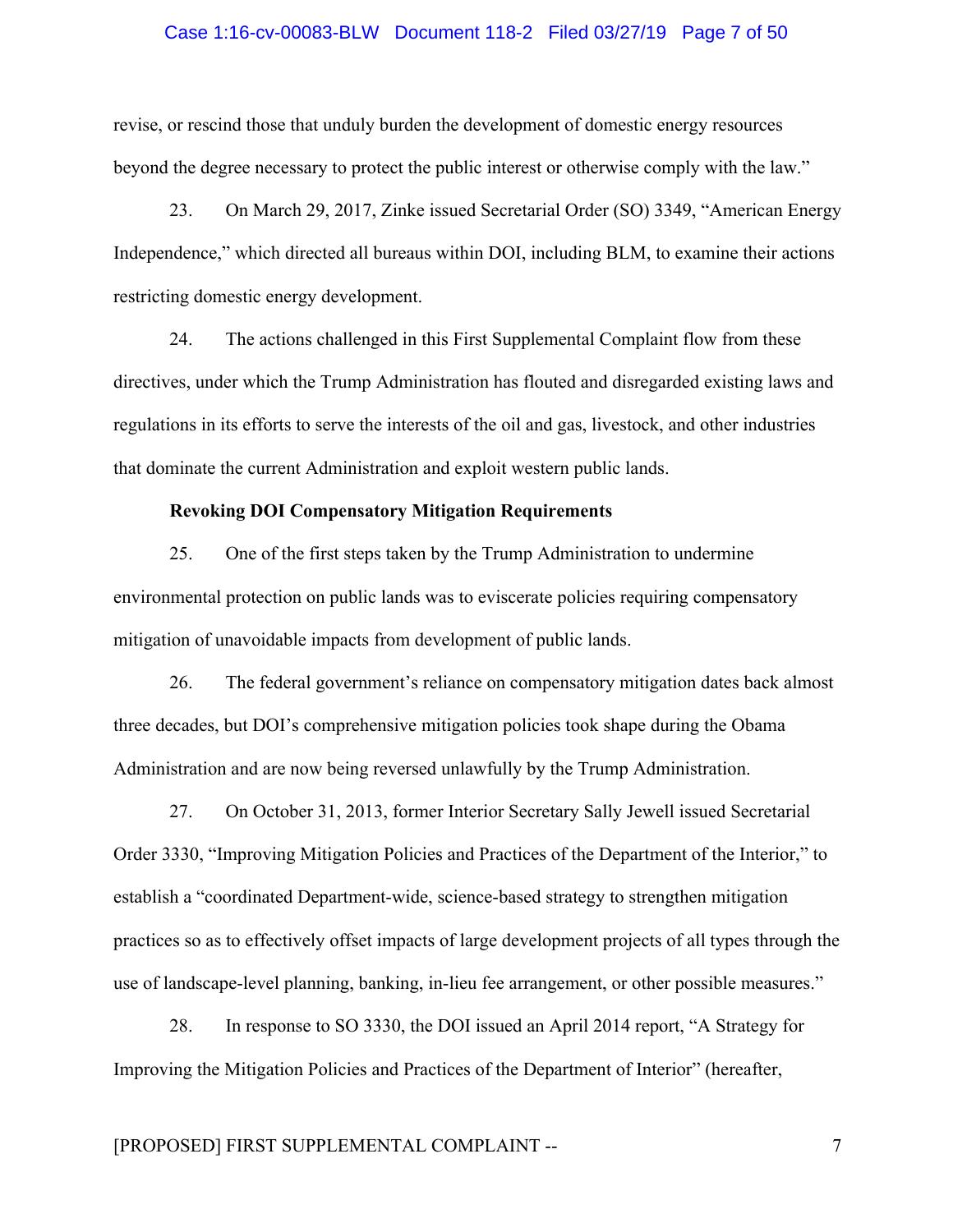#### Case 1:16-cv-00083-BLW Document 118-2 Filed 03/27/19 Page 8 of 50

"Mitigation Strategy Report"), which addressed at length the science supporting compensatory mitigation and the statutory grounds for adopting such mitigation policies under NEPA, FLPMA, ESA, Fish and Wildlife Coordination Act, and many others.

29. The Mitigation Strategy Report cited in particular FLPMA's requirements that public lands be managed "on the basis of multiple use and sustained yield" and "in a manner that will protect the quality of scientific, scenic, historical, ecological, environmental, air and atmospheric, water resources, and archeological values," 43 U.S.C. § 1701(a)(7)–(8). It explained that "[u]nder the broad discretion afforded by FLPMA, BLM can condition uses of the public lands authorized through various instruments (e.g., rights-of-way, permits, licenses, easements, etc.) on the implementation of mitigation measures intended to reduce impacts."

30. DOI and BLM thereafter implemented SO 3330 and the Mitigation Strategy Report in numerous ways, including through adopting Instruction Memoranda (IMs), Department Manual provisions, and incorporating compensatory mitigation requirements into the 2015 Sage-Grouse Plans to require that unavoidable adverse impacts of energy development and other activities in sage-grouse habitats result in a "net conservation gain" for the species.

31. On December 21, 2016, Interior Solicitor Memorandum M-37039, "The Bureau of Land Management's Authority To Address Impacts of its Land Use Authorizations Through Mitigation," further detailed how FLPMA provides BLM with authority to "identify and require appropriate mitigation" in the land use planning context, thus confirming the legal authority of BLM to require compensatory mitigation under the 2015 Sage-Grouse Plans.

32. Once the Trump Administration took office, then-Interior Secretary Zinke rescinded SO 3330 through his SO 3349 and directed Interior bureaus and offices to review all actions taken under SO 3330 for possible reconsideration, modification, or rescission.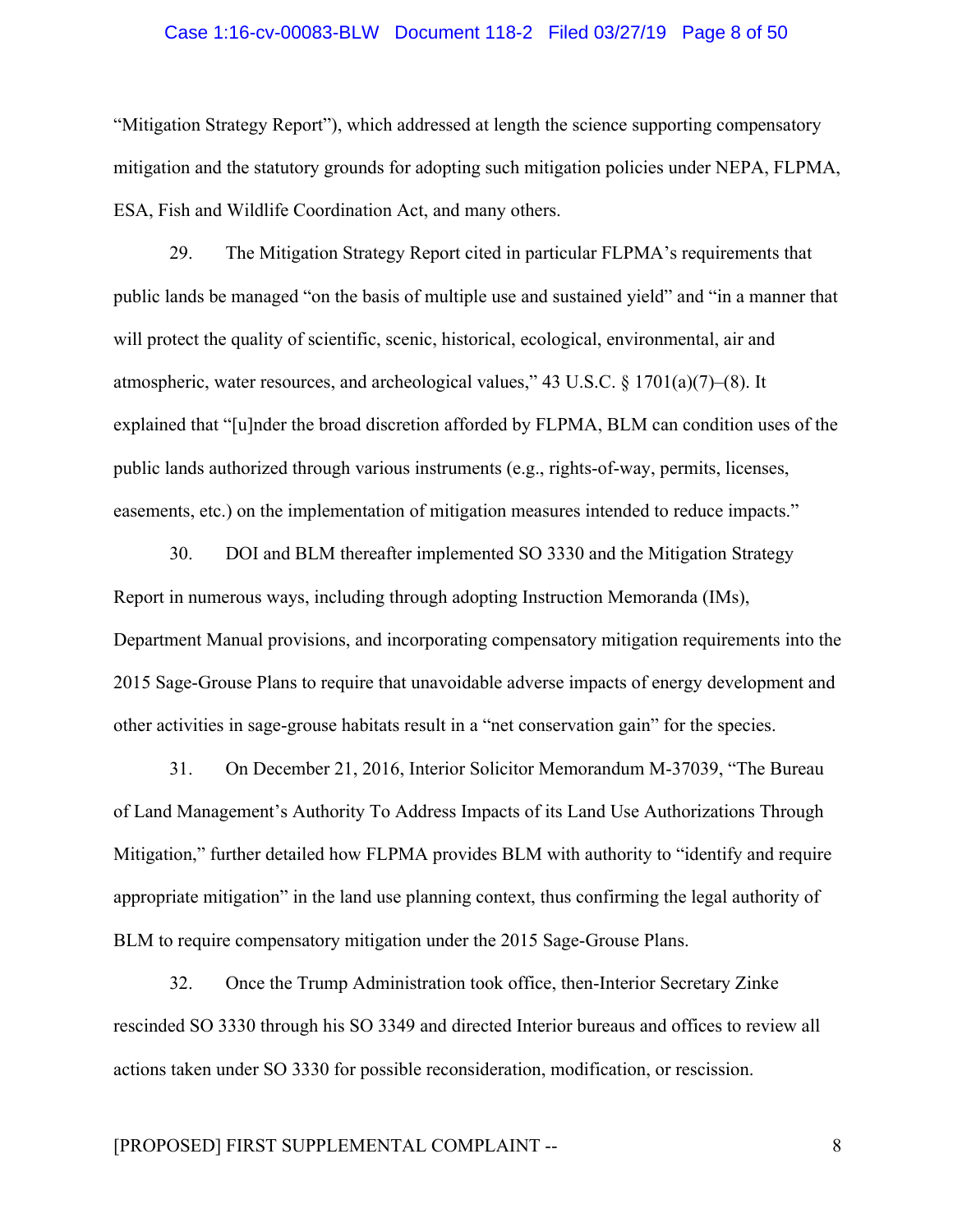#### Case 1:16-cv-00083-BLW Document 118-2 Filed 03/27/19 Page 9 of 50

33. On December 22, 2017, then-Deputy Secretary Bernhardt issued Order No. 3360, which followed up on SO 3349 and directed that BLM "revise and reissue" its IMs on offsite mitigation. Order No. 3360 also stated that several sections of DOI and BLM manuals and handbooks concerning mitigation were "inconsistent with EA 13783 and SO 3349 [and] are hereby rescinded."

34. On June 30, 2017, the new Acting Solicitor of the Interior, Daniel H. Jorjani another industry lawyer installed by the Trump Administration—issued Solicitor Opinion M-37046, which formally revoked and withdrew M-37039.

35. In M-37046, Acting Solicitor Jorjani cited SO 3349 as the major grounds for revoking and withdrawing M-37039, but also asserted that "[w]ithdrawal of M-37030 is appropriate because it attempted to answer an abstract question—whether BLM generally has authority to require mitigation when authorizing uses of the public lands—without the context of specific factual circumstances or application of specific statutory and regulatory provisions governing a particular authorization or type of authorization."

36. On December 6, 2018, BLM issued IM 2019-018 which prohibited BLM officials, effective immediately, from requiring compensatory mitigation from public land users. As justification for this mandate, IM 2019-018 asserted that "FLPMA does not explicitly mandate or authorize the BLM to require public land users to implement compensatory mitigation as a condition of obtaining authorization for the use of the public lands." This radical re-interpretation of BLM's authority under FLPMA is unsupported by any independent or sound legal analysis.

37. As alleged further below, BLM subsequently cited and relied on M-37046 and/or IM 2019-018 in revising the 2015 Sage-Grouse Plans to jettison their requirements for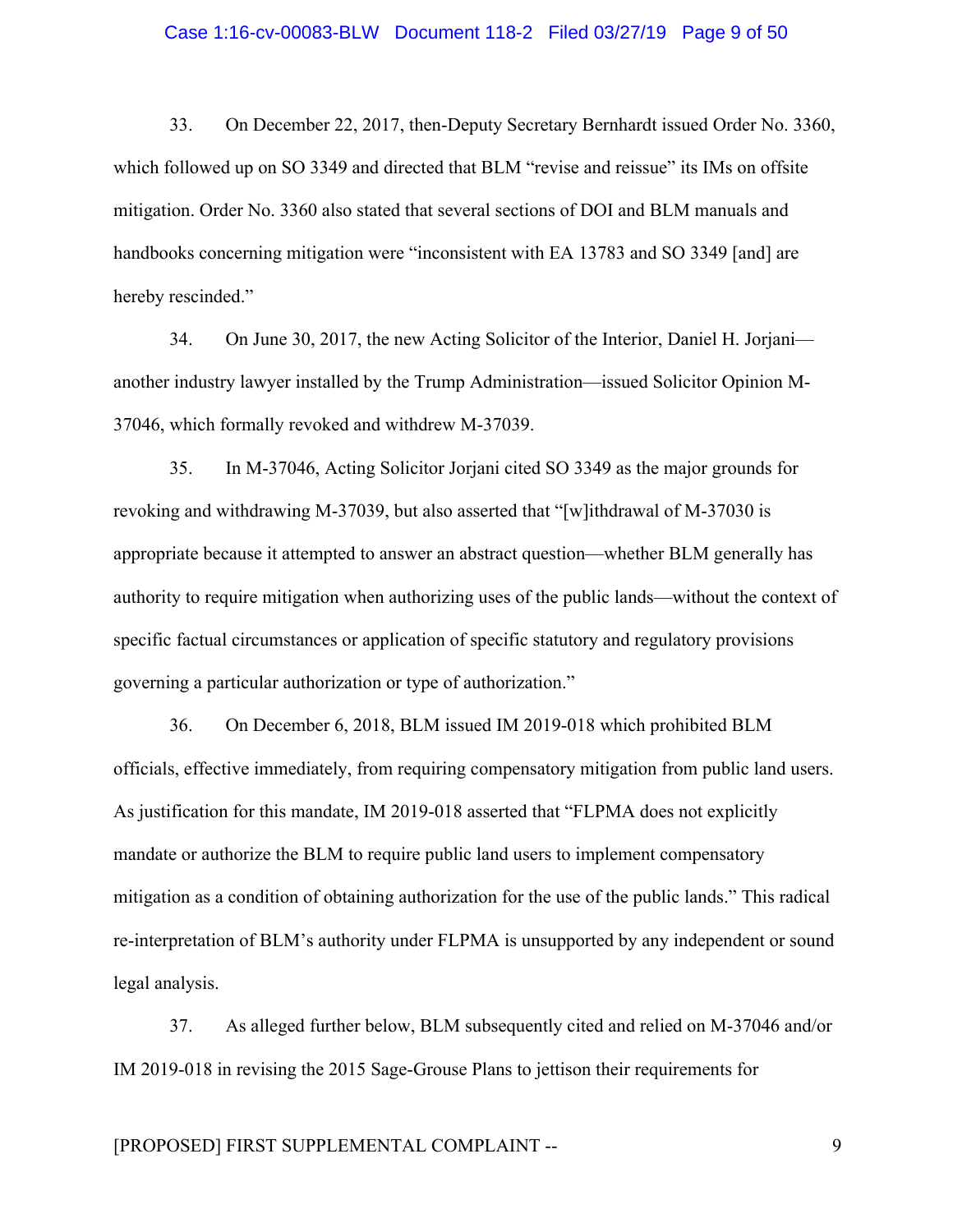#### Case 1:16-cv-00083-BLW Document 118-2 Filed 03/27/19 Page 10 of 50

compensatory mitigation, wrongly contending that BLM lacks authority under FLPMA or other statutes to require compensatory mitigation for actions that cause unavoidable harms to the public lands.

#### **DOI Process to Weaken the 2015 Sage-Grouse Plans**

38. Once in office, the Trump Administration also moved quickly to begin gutting the 2015 Sage-Grouse Plans, even while denying it was doing so.

39. On June 7, 2017, then-Interior Secretary Zinke issued Secretarial Order 3353, "Greater Sage-Grouse Conservation and Cooperation with Western States," which directed that a DOI "Sage-Grouse Review Team" be assembled to review the 2015 Sage-Grouse Plans and recommend modifications to "enhance State involvement," among other directives.

40. Unlike the prior NTT Technical Team convened to provide science-based conservation recommendations for the National Greater Sage-Grouse Planning Strategy, *see* Complaint ¶¶ 85–103, SO 3353 did not require that members of the new DOI Sage-Grouse Review Team be scientists or sage-grouse experts. In fact, the members of the Review Team were closely tied to the oil and gas, coal, and other industries, who lacked scientific background in sage-grouse conservation. The public, including groups representing conservation interests, was excluded from this process.

41. There was no public notice or comment period allowed for the DOI Sage-Grouse Review Team report.

42. However, the oil and gas industry provided substantial input to the DOI Sage-Grouse Review Team, including a letter submitted by the Western Energy Alliance (WEA) dated July 19, 2017, which complained about numerous aspects of the 2015 Sage-Grouse Plans,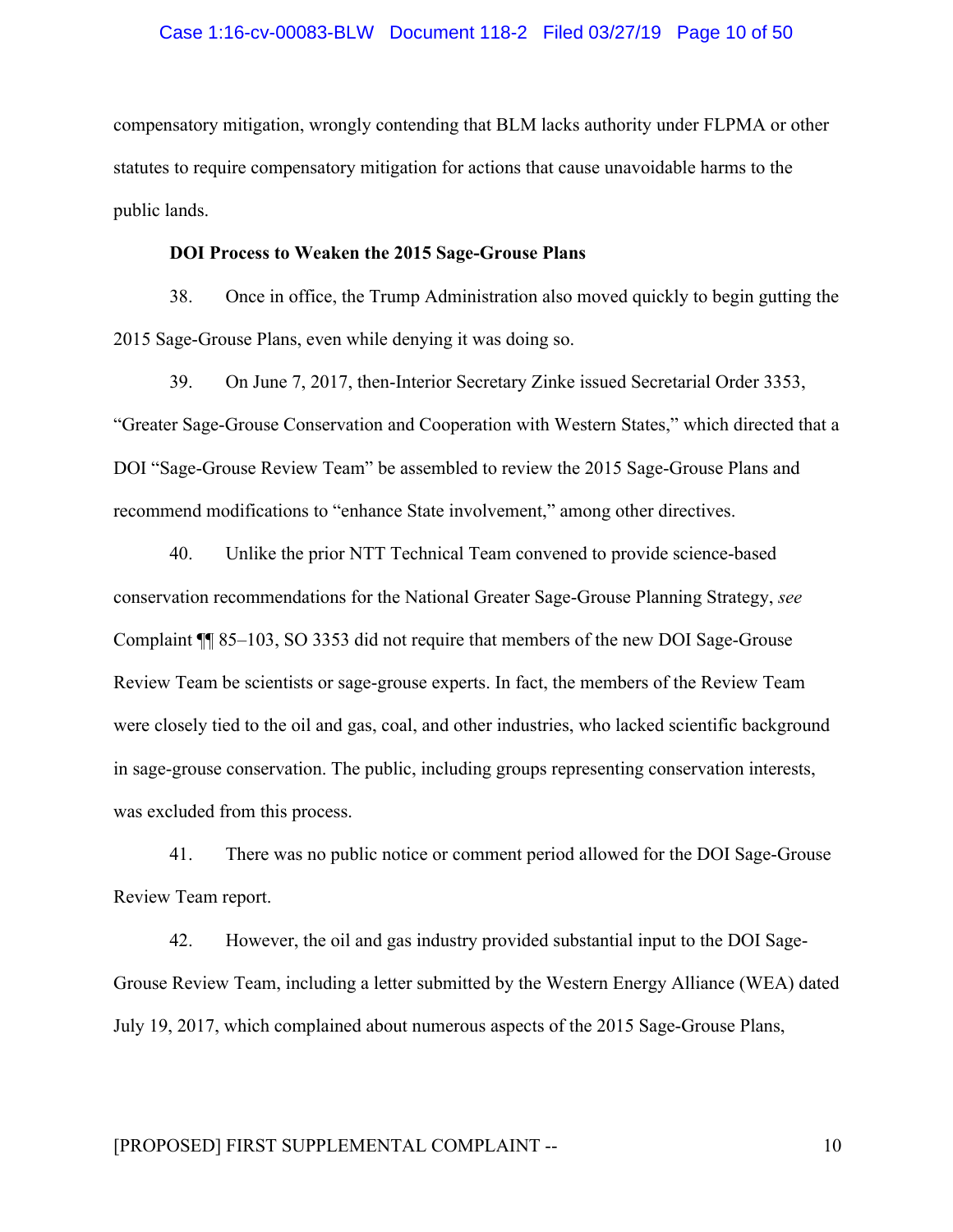#### Case 1:16-cv-00083-BLW Document 118-2 Filed 03/27/19 Page 11 of 50

including the following "wish list" of alleged problems with the Plans that it recommended weakening to benefit the oil and gas industry:

(a) "Overly expansive and burdensome lek and noise buffers,"

(b) "Inconsistent and overly burdensome density and disturbance caps,"

(c) "Inconsistent and overly burdensome No Surface Occupancy (NSO)" and other lease stipulations,

(d) "BLM's unlawful ceding of authority to U.S. Fish and Wildlife Service for approval of exception, waiver or modification of NSO" and other lease stipulations,

(e) "Imposition of unlawful and overly broad compensatory mitigation and net conservation gain requirements,"

(f) "Undue leasing prohibitions and restrictions,"

(g) "Arbitrary and unduly burdensome 'Required Design Features'" (RDFs), and

(h) "Unsupported and overly broad designations of priority habitat management areas."

43. On August 4, 2017, the DOI Sage-Grouse Review Team issued its "Report In Response To Secretarial Order 3353," which made recommendations for numerous modifications of the 2015 Sage-Grouse Plans to relax restrictions on oil, gas and other fossil fuel development in sage-grouse habitats.

44. The August 2017 Report included every one of the changes identified by WEA in its July 2017 letter, quoted above. The Report recommended amendments to the 2015 Sage-Grouse Plans to "modify or remove SFA [Sagebrush Focal Area] fluid mineral stipulations," revising "processes for calculating the amount of surface disturbance and the density of energy and mining facilities" and "mitigation and net conservation gain," loosening "hard triggers" under adaptive management provisions of the Plans, providing greater flexibility in "Required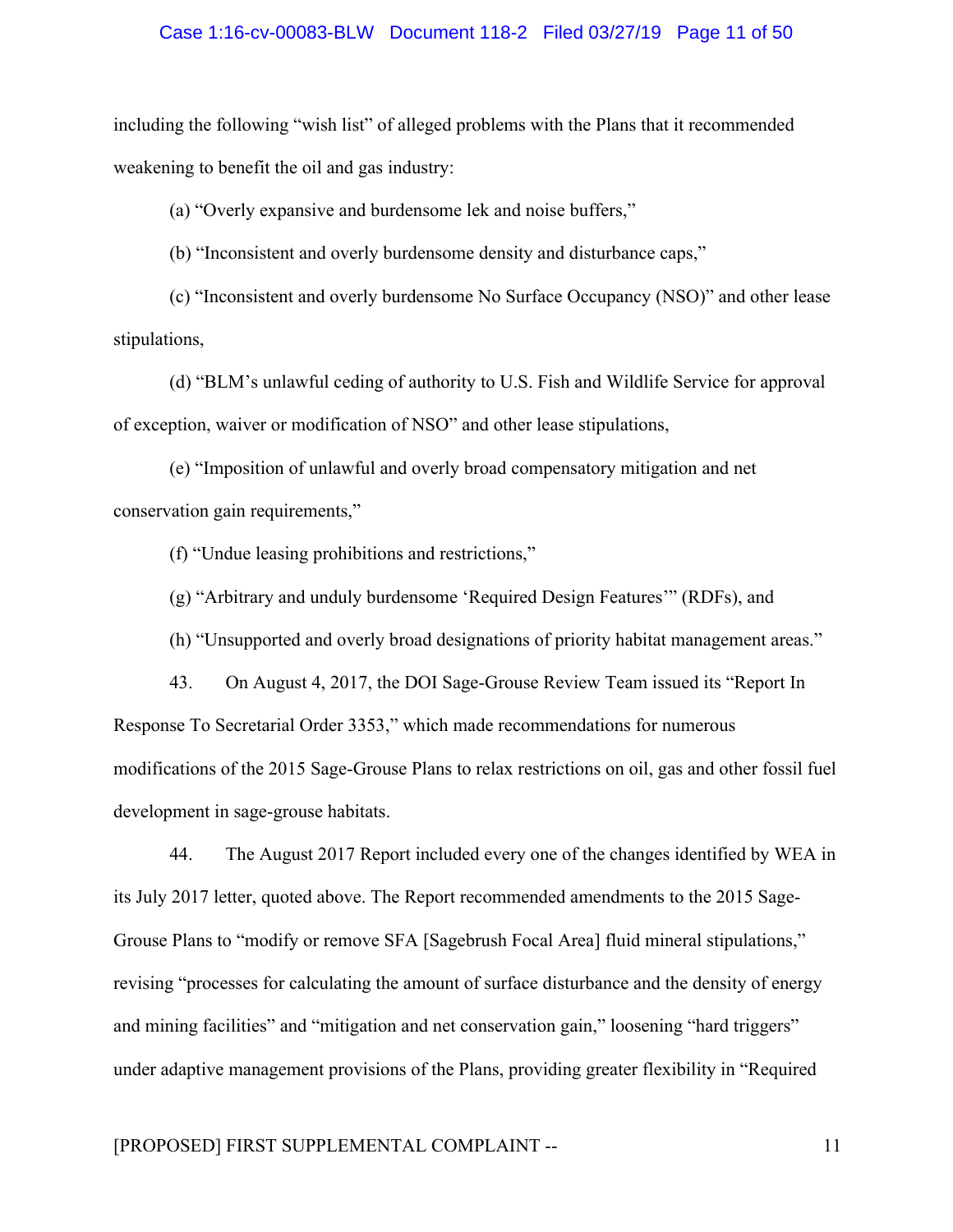#### Case 1:16-cv-00083-BLW Document 118-2 Filed 03/27/19 Page 12 of 50

Design Features" for energy development projects, and altering priority habitat designations, among other industry-sponsored recommendations.

45. The same day, then-Secretary Zinke issued a memorandum to then-Deputy Secretary David Bernhardt directing Bernhardt "to ensure implementation of the recommendations and direct BLM . . . to immediately begin implementing the short- and longterm recommendations in the Report."

46. On October 24, 2017, then-Deputy Secretary Bernhardt issued a "Review of the Department of Interior Actions that Potentially Burden Domestic Energy," calling for review of BLM's Sage-Grouse Plans with the purpose of "giving appropriate weight to the value of energy and other development on public lands" and making them "consistent" with SO 3349.

47. Bernhardt explicitly stated that the objective of BLM's review of the sage-grouse plans would be that "industry will have greater certainty in leasing, exploration and production activities due to availability of acreage for oil and gas development," and that "the BLM will measure success by assessing changes in industry's interest in nominating acreage for competitive sale and developing existing leases in areas affected by the Greater Sage-grouse amendments to RMPs."

### **BLM Abruptly Cancels SFA Mineral Withdrawal Proposal.**

48. In its March 2010 Finding for ESA listing of greater sage-grouse, the U.S. Fish and Wildlife Service identified habitat disturbance and fragmentation caused by hard-rock mining operations as a threat to greater sage-grouse that supported the Service's determination that ESA listing of the species was warranted. *See* Complaint ¶¶ 39–40.

49. The 2015 Sage-Grouse Plans established SFAs as "a subset of priority habitat most vital to the species persistence within which [the Service] recommend[s] the strongest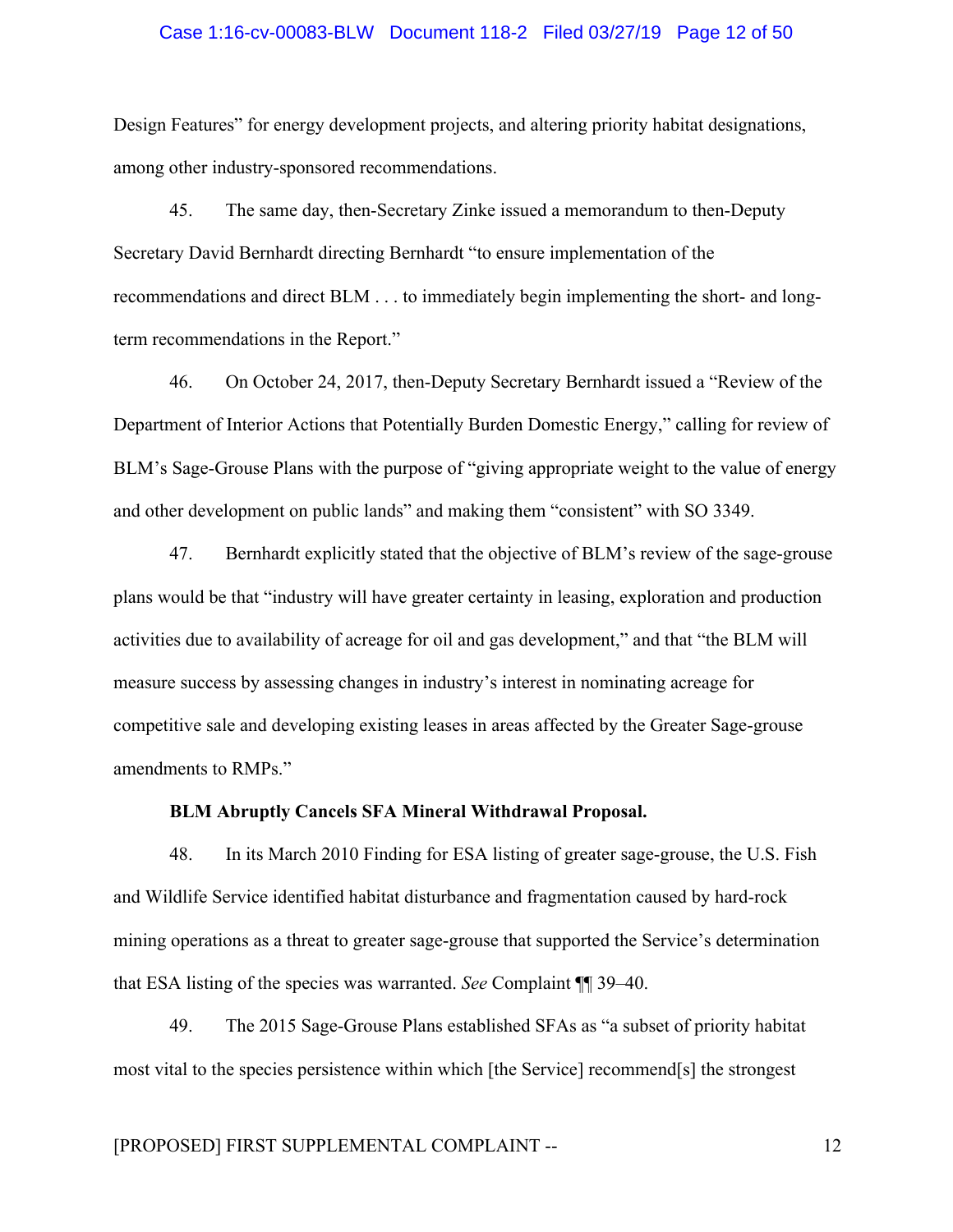#### Case 1:16-cv-00083-BLW Document 118-2 Filed 03/27/19 Page 13 of 50

levels of protection." The SFAs were based on the "Priority Areas for Conservation" (PACs) identified by the U.S. Fish and Wildlife Service's 2013 "Conservation Objectives Team" Report (COT Report), which it termed "key habitats essential for sage-grouse conservation" and "highly important for long-term viability of the species." *See id.* ¶¶ 104–07.

50. The 2011 NTT Report recommended withdrawing all priority sage-grouse habitat from mineral development, and the 2013 COT Report similarly recommended that BLM "[a]void new mining activities and/or any associated facilities within occupied habitats, including seasonal habitats."

51. As part of the National Greater Sage-Grouse Planning Strategy, and at the same time it approved the 2015 Sage-Grouse Plans, BLM initiated a process under FLPMA and NEPA to withdraw some 10 million acres of SFAs from mineral entry and development under the federal mining laws for 20 years. *See* BLM, "Notice of Proposed Withdrawal; Sagebrush Focal Areas; Idaho, Montana, Nevada, Oregon, Utah, and Wyoming and Notice of Intent to Prepare an Environmental Impact Statement," 80 Fed. Reg. 57,635 (Sept. 24, 2015), *as corrected by* 80 Fed. Reg. 63,583 (hereafter, "SFA Withdrawal Notice").

52. That SFA Withdrawal Notice explained that such SFA mineral withdrawal was needed because conditions placed on mining operations under the 2015 Sage-Grouse Plans "would not adequately constrain nondiscretionary uses, which could result in loss of critical sage-grouse habitat." *Id.*

53. In its October 2015 Finding that ESA listing was "not warranted" for the greater sage-grouse, the U.S. Fish and Wildlife Service expressly relied upon this proposed SFA mineral withdrawal in finding that adequate regulatory mechanism exist to address the threats facing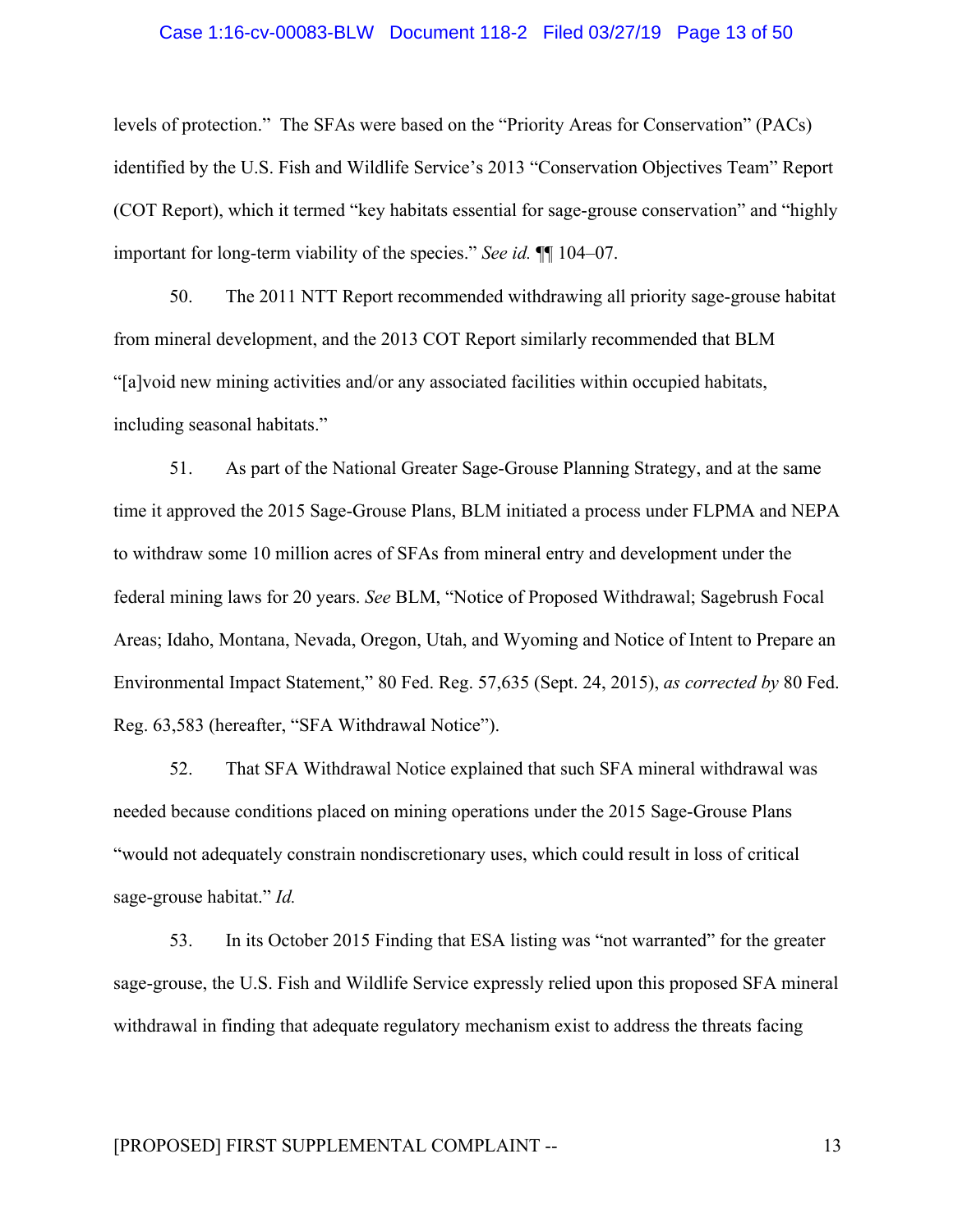#### Case 1:16-cv-00083-BLW Document 118-2 Filed 03/27/19 Page 14 of 50

sage-grouse. *See* 80 Fed. Reg. 59,857, 59,916 (Oct. 2, 2015). That Finding also conveyed the Service's "support [for] the recommendations for mineral withdrawal in SFAs[.]" *Id.*

54. Pursuant to the SFA Withdrawal Notice, BLM began a NEPA process to evaluate the proposed withdrawal and published a Draft EIS in December 2016. The Draft EIS considered five alternatives, including changing the configuration and acreage of the lands proposed for mineral withdrawal, and not implementing the withdrawal at all (the "No Action" alternative).

55. After the Trump Administration assumed office and launched its "energy dominance" agenda for the public lands, DOI and BLM abruptly halted the SFA mineral withdrawal proposal without completing the ongoing NEPA process.

56. On October 11, 2017, BLM published a "Notice of Cancellation of Withdrawal Application and Withdrawal Proposal and Notice of Termination of Environmental Impact Statement for the Sagebrush Focal Area Withdrawal in Idaho, Montana, Nevada, Oregon, Utah and Wyoming," 82 Fed. Reg. 47,248 (Oct. 11, 2017) (hereafter, "SFA Mineral Withdrawal Cancellation Notice").

57. The SFA Mineral Withdrawal Cancellation Notice provided no explanation for abruptly halting the withdrawal process, other than asserting that "BLM has determined that the lands are no longer needed in connection with the proposed withdrawal."

58. A BLM press release issued the same day called the SFA withdrawal proposal "a complete overreach," and asserted that BLM's cancellation was "[b]ased on a recent analysis and review of data available that showed that future mining is not a significant threat to sage grouse habitat."

59. BLM did not disclose any such "analysis and review of data" either in the SFA withdrawal NEPA process or otherwise. BLM also failed to discuss the scientific literature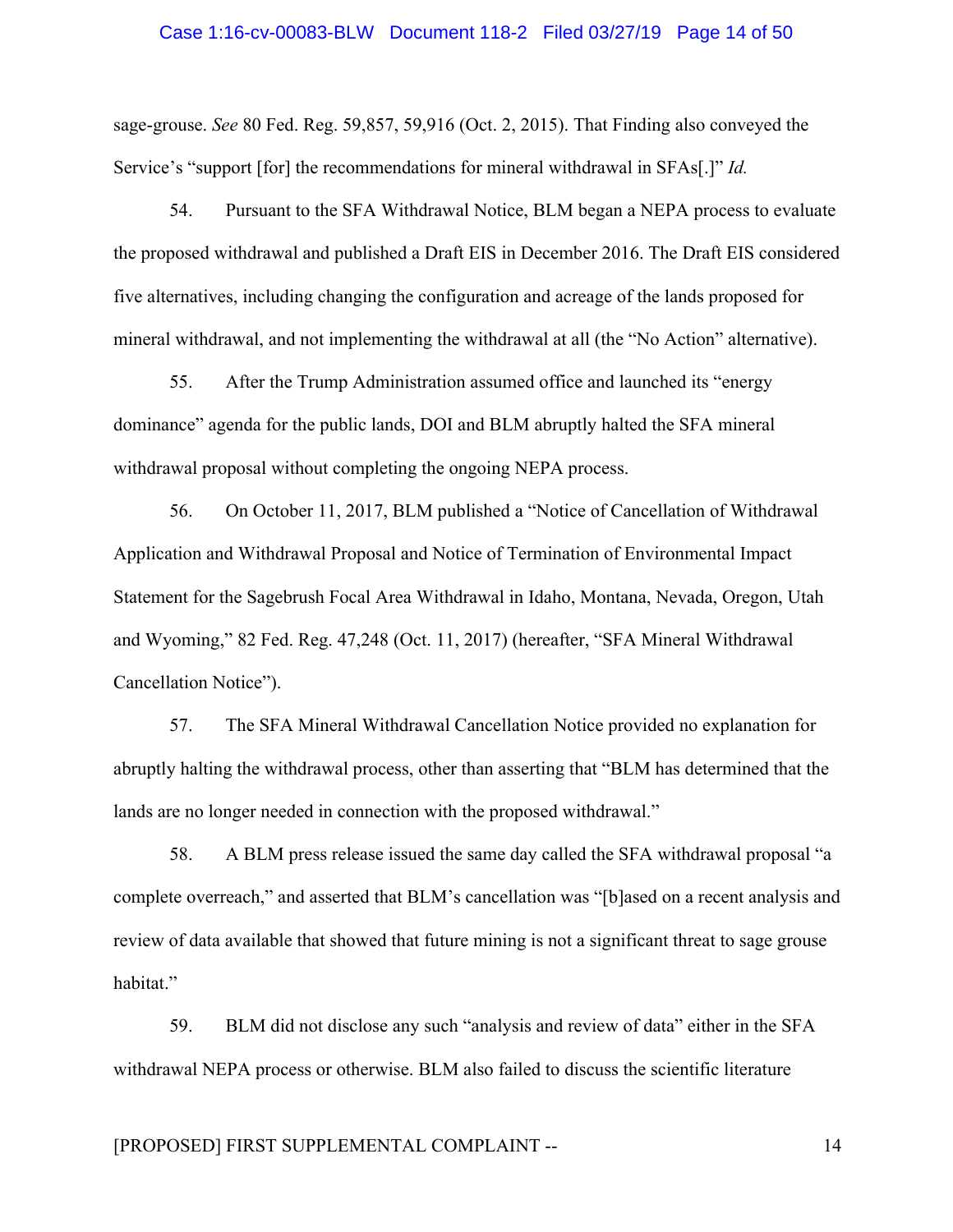#### Case 1:16-cv-00083-BLW Document 118-2 Filed 03/27/19 Page 15 of 50

underscoring the importance of protecting SFAs from the adverse impacts of surface mining on sage-grouse habitats.

60. BLM has never publicly assessed or disclosed how the SFA Mineral Withdrawal Cancellation Notice alters the environmental consequences of the 2015 Sage-Grouse Plans, or undermines the U.S. Fish and Wildlife Service's October 2015 "not warranted" ESA listing for greater sage-grouse.

#### **BLM and Forest Service Amendments to the 2015 Sage-Grouse Plans**

61. On the same day it published the SFA Mineral Withdrawal Cancellation Notice, BLM also announced its public process to weaken the 2015 Sage-Grouse Plans in accordance with Trump's "energy dominance" agenda, the WEA July 2017 wish list, and the August 2017 DOI Report. *See* BLM, "Notice of Intent to Amend Land Use Plans Regarding Greater Sage-Grouse Conservation and Prepare Associated Environmental Impact Statements or Environmental Assessments," 82 Fed. Reg. 47,248 (Oct. 11, 2017).

62. That Notice of Intent cited a March 21, 2017 decision of the U.S. District Court for the District of Nevada holding that BLM violated NEPA by failing to prepare a supplemental EIS for inclusion of SFAs in the 2015 Sage-Grouse Plans for Nevada and Northeastern California—even though that ruling was appealed—and stated that "[i]n order to comply with that decision and to address issues raised by various interested parties, the BLM intends to consider the possibility of amending some, all or none" of the 2015 Sage-Grouse Plans, and allowed public scoping comments. *Id.* 

63. The Forest Service published a similar scoping notice on November 21, 2017 "to solicit public comments on greater sage-grouse land management issues that could warrant land management plan amendments." 82 Fed. Reg. 55,346 (Nov. 21, 2017).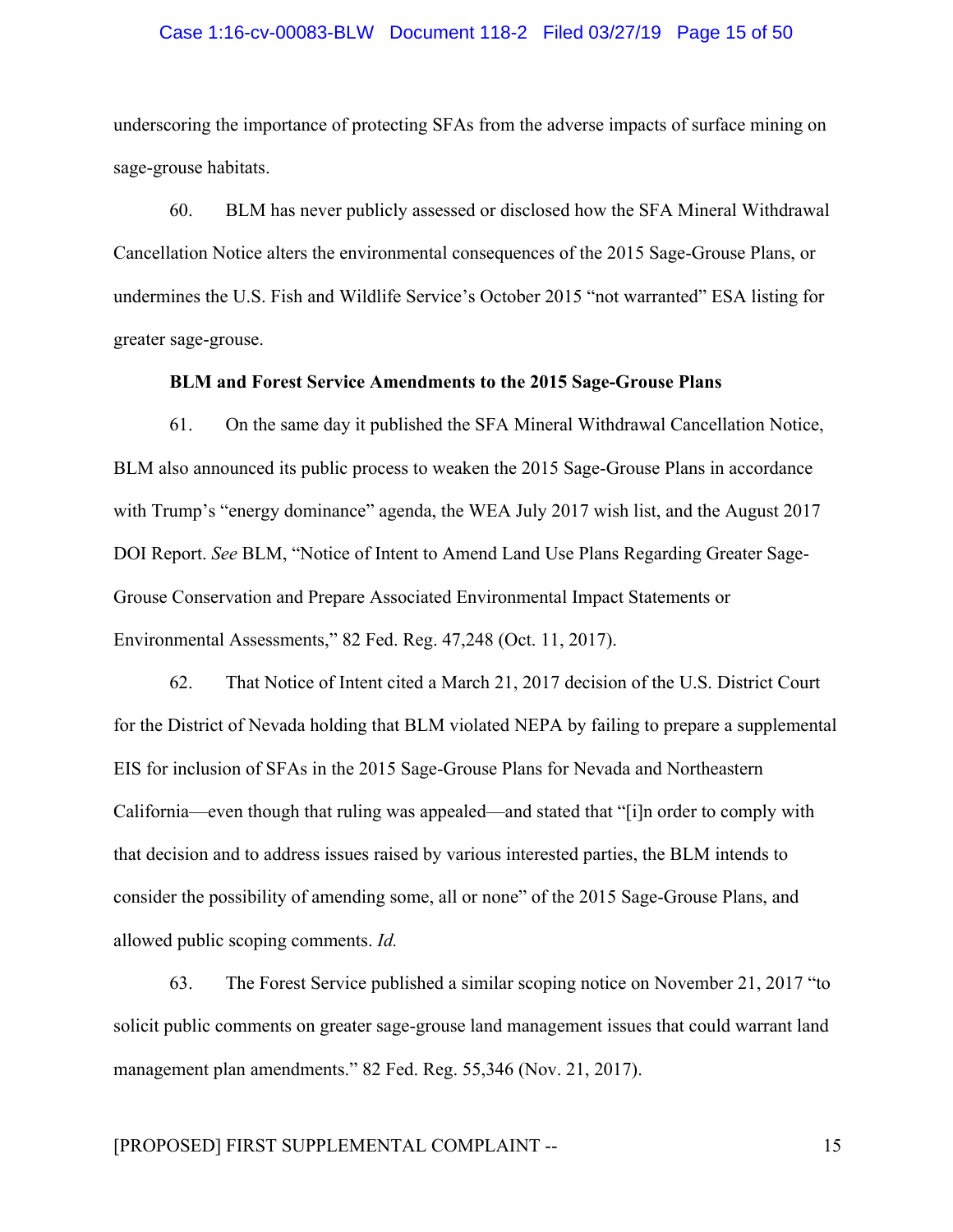#### Case 1:16-cv-00083-BLW Document 118-2 Filed 03/27/19 Page 16 of 50

64. The Forest Service subsequently published a "Supplemental Notice of Intent" for its scoping period in June 2018. *See* 83 Fed. Reg. 28,608 (June 20, 2018). As a result, the Forest Service's process for revising and weakening the 2015 Sage-Grouse Plans is on a slower path than BLM's.

65. In response to the BLM October 2017 Notice of Intent, Plaintiffs submitted extensive scoping comments and scientific literature and citations to support maintaining and improving the 2015 Sage-Grouse Plans, in accordance with the best available science, instead of weakening the plans as sought by industry groups and by their supporters in the Trump Administration.

66. Numerous other individuals, groups, agencies and scientists also submitted comments underscoring the need to maintain and strengthen sage-grouse protections on BLM lands, not weaken them as desired by the oil and gas and other industries.

67. These comments included a letter dated October 13, 2017 from seventeen leading sage-grouse researchers and scientists, including former federal and state agency scientists, opposing the weakening of the 2015 Sage-Grouse Plans under the proposals raised by the DOI Report and oil and gas special interests.

68. On May 2, 2018, BLM released six Draft EISs for proposed amendments to its 2015 Sage-Grouse Plans in Idaho, Colorado, Wyoming, Utah, Nevada/Northeastern California, and Oregon, and allowed a 90-day public comment period. *See* 83 Fed. Reg. 19,801 (May 4, 2018).

69. BLM's May 2018 Draft EISs asserted that BLM was proposing only to "improve" the 2015 Sage-Grouse Plans by "building" on them while allowing greater flexibility by states in sage-grouse management. Those assertions were, and remain, false and misleading.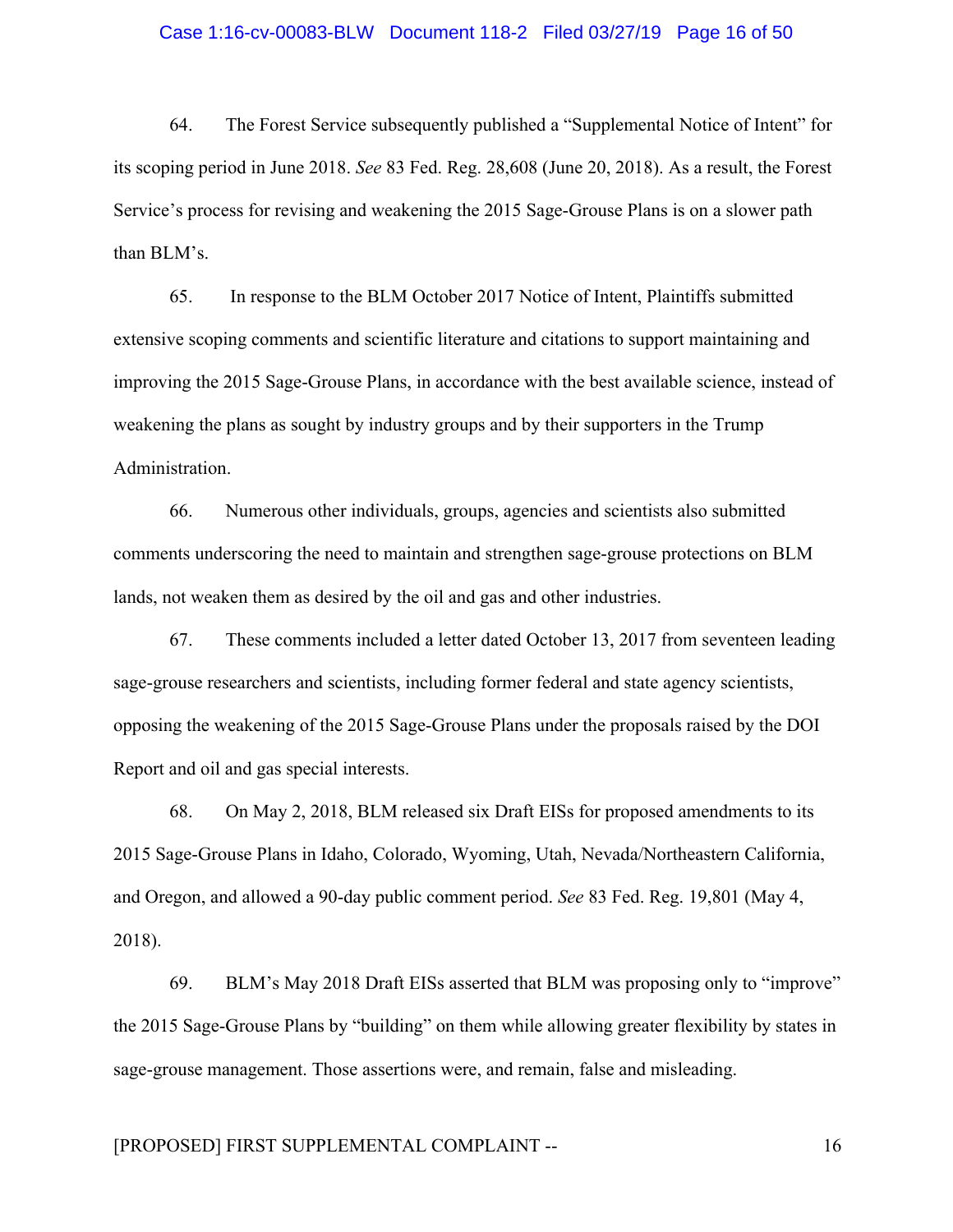#### Case 1:16-cv-00083-BLW Document 118-2 Filed 03/27/19 Page 17 of 50

70. BLM failed to address serious concerns raised by the U.S. Environmental Protection Agency (EPA) and others about the potential impacts of the plan amendments. For example, the EPA issued comment letters on each Draft EIS that critiqued BLM's attempt to tier to the environmental analysis in the 2015 Plans, its failure to address discrete impacts on winter and brood-rearing habitats, and its failure to explain how the proposed amendments were supported by greater sage-grouse science. EPA also expressed an overarching "concern[] that the Draft EIS does not provide sufficient information to fully assess the impacts of the proposed action."

71. As explained in more detail in the Complaint ¶¶ 108–17, 154–68, 274–76, the 2015 Sage-Grouse Plans utilized 15 different EISs to amend or revise 98 BLM and Forest Service land use plans in 10 western states—yet never provided any overarching or range-wide analysis of sage-grouse habitats, populations, threats, and needed conservation measures. By fragmenting analysis into the many separate EISs without any comprehensive range-wide analysis, the 2015 Sage-Grouse Plans thus violated NEPA and the APA.

72. BLM's May 2018 Draft EISs perpetuated and exacerbated these legal violations. BLM again fragmented its NEPA analysis into separate state-by-state reviews and did not undertake any overarching or range-wide NEPA analysis. They also failed to propose any increased protections for greater sage-grouse, instead focusing on ways to weaken the 2015 Sage-Grouse Plans in ways recommended by WEA and other state and industry interests.

73. The proposed alternatives in BLM's May 2018 Draft EISs noted that "DOI and the BLM are evaluating whether the implementation of a compensatory mitigation standard on public lands is appropriate and consistent with applicable legal authorities," but assumed, in their discussion of alternatives and environmental consequences, that compensatory mitigation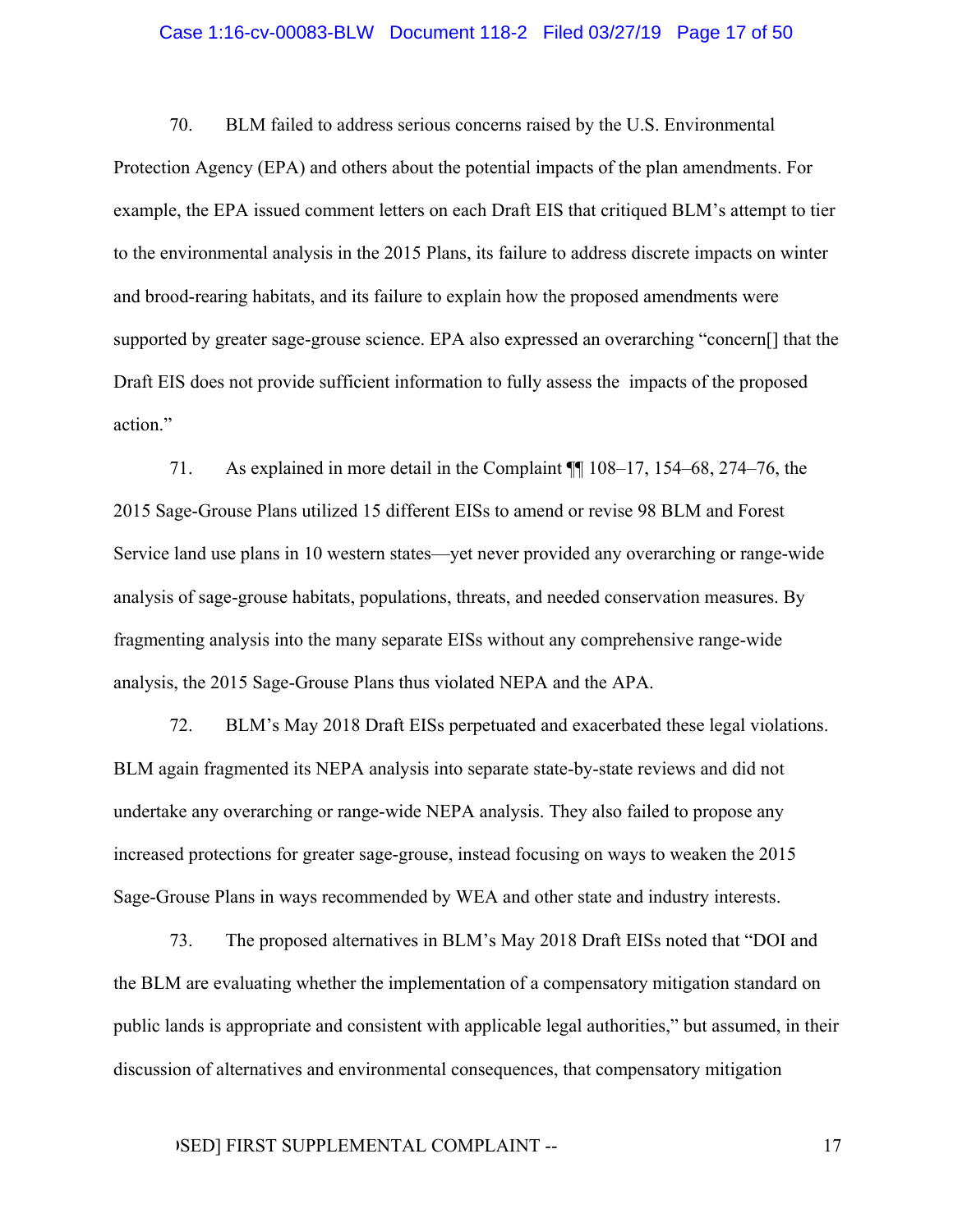#### Case 1:16-cv-00083-BLW Document 118-2 Filed 03/27/19 Page 18 of 50

elements of the 2015 Sage-Grouse Plans would remain in effect. The Draft EISs therefore did not give the public notice that Defendants would propose to remove compensatory mitigation nor allow adequate public comment on it.

74. The Draft EISs further undermined public disclosure and reasoned decisionmaking by burying significant effects of the proposed changes in appendices and tables, and declining to disclose the existence or environmental consequences of significant changes in sagegrouse habitat management.

75. In response to the May 2018 Draft EISs, Plaintiffs again submitted detailed, science-based comments to BLM opposing the proposed weakening of the 2015 Sage-Grouse Plans and recommending numerous ways to strengthen them, including by improving their priority habitat protections and management restrictions to protect sage-grouse from energy development and other threats.

76. On October 5, 2018, the Forest Service released Draft EISs for revising its 2015 Sage-Grouse Plans in Idaho, Nevada, Utah and Wyoming, and allowed a public comment period until January 3, 2019. 83 Fed. Reg. 50,331 (Oct. 5, 2018). Similar to BLM's, these draft proposed plan amendments and NEPA documents did not take any range-wide "hard look" at sage-grouse habitats, populations, threats, and conservation needs; and did not propose to evaluate any improvements to better protect and conserve sage-grouse populations and habitats on Forest Service lands.

77. In response, Plaintiffs submitted detailed, science-based comments to the Forest Service opposing the proposed weakening of the 2015 Sage-Grouse Plans and recommending numerous ways that their sage-grouse protections be strengthened.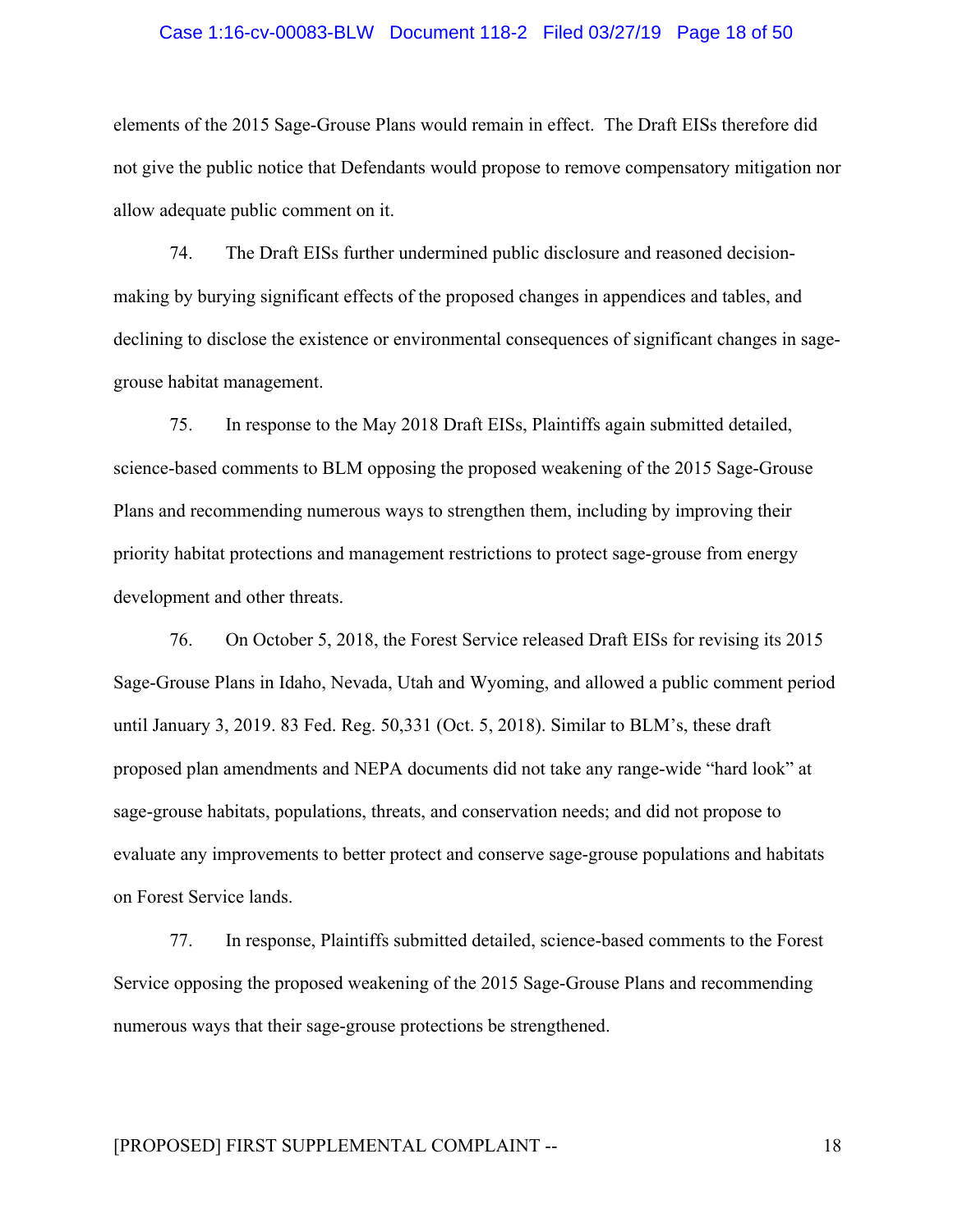#### Case 1:16-cv-00083-BLW Document 118-2 Filed 03/27/19 Page 19 of 50

78. On or about November 26, 2018, BLM released its Proposed Resource Management Plan Amendments (PRMPAs) and Final Environmental Impact Statements (Final EISs) to amend or revise BLM's 2015 Sage-Grouse Plans in Idaho, Northwest Colorado, Wyoming, Utah, Nevada/Northeastern California, and Oregon, and opened a 30-day public protest period and 60-day Governors' consistency review period.

79. However, notice of the PRMPAs and Final EISs was not published in the Federal Register until December 7, 2018 (and December 10, 2018 for Utah), *see* 83 Fed. Reg. 63,161, 83 Fed. Reg. 63,527, thus creating public confusion over when the protest period ended under BLM's applicable regulations. Because public notice was not given until December, the Final EISs are referenced hereafter as the "December 2018 Final EISs."

80. As with the May 2018 Draft EISs, the December 2018 Final EISs did not take any range-wide "hard look" at sage-grouse habitats, populations, threats and conservation needs; and only addressed ways to weaken the 2015 Sage-Grouse Plans in response to state and industry demands, rather than address improving their sage-grouse protections.

81. Plaintiffs submitted timely protests of the PRMPAs and Final EISs despite the confusion caused by the federal government shutdown, and even though the shutdown prevented the public from communicating with BLM and obtaining further information.

## **BLM's 2019 Plan Amendments**

82. On March 15, 2019, Acting Secretary Bernhardt announced that BLM issued six Records of Decision ("2019 BLM RODs") and adopted final Resource Management Plan Amendments to BLM's 2015 Sage-Grouse Plans in Idaho, Colorado, Wyoming, Utah, Nevada/Northeastern California, and Oregon, based on the December 2018 Final EISs. Together,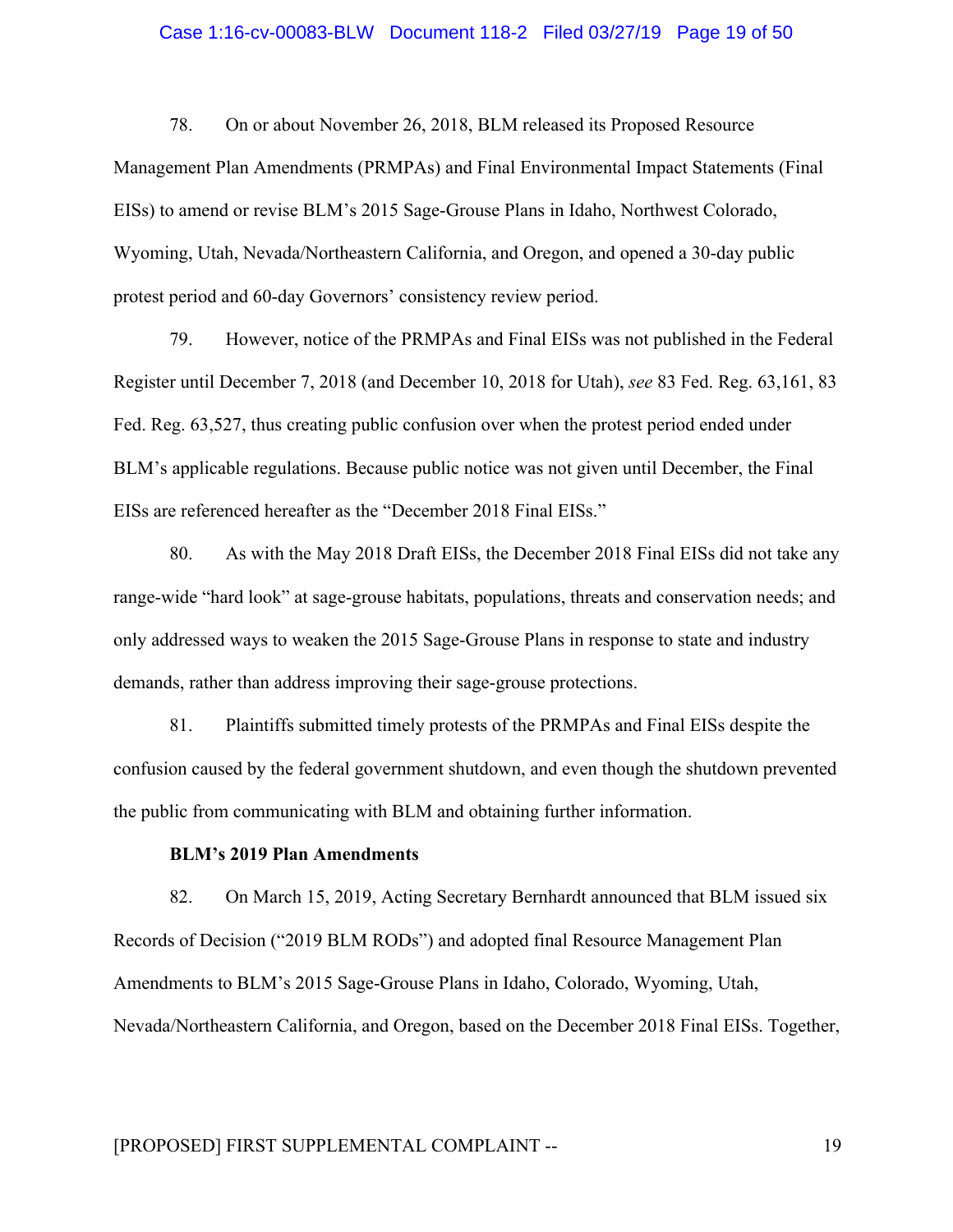#### Case 1:16-cv-00083-BLW Document 118-2 Filed 03/27/19 Page 20 of 50

the March 2019 BLM RODs and December 2018 Final EISs are called "2019 BLM Plan Amendments" in this First Supplemental Complaint.

83. The 2019 BLM RODs are as follows:

A. "Idaho Greater Sage-Grouse Record of Decision and Approved Resource Management Plan Amendment," signed by Acting Idaho State Director Peter J. Ditton on March 14, 2019. This "Idaho ROD" amended 24 BLM land use plans with sage-grouse habitat in Idaho.

B. "Northwest Colorado Greater Sage-Grouse Record of Decision and Approved Resource Management Plan Amendment," signed by Colorado State Director Jamie E. Connell on March 14, 2019. This "NW Colorado ROD" amended 6 BLM land use plans with sagegrouse habitat in northwestern Colorado.

C. "Wyoming Greater Sage-Grouse Approved Resource Management Plan Amendment and Record of Decision," signed by Wyoming State Director Mary Jo Rugwell on March 14, 2019. This "Wyoming ROD" amended 10 BLM land use plans with sage-grouse habitat in Wyoming.

D. "Record of Decision and Approved Utah Greater Sage-Grouse Resource Management Plan Amendment," signed by Utah State Director Edwin L. Roberson on March 14, 2019. This "Utah ROD" amended 14 BLM land use plans with sage-grouse habitat in Utah.

E. "Nevada and Northeastern California Greater Sage-Grouse Record of Decision and Approved Resource Management Plan Amendment," signed jointly by Nevada State Director Jon K. Ruby and California State Director Joseph Stout on March 15, 2019. This "Nevada/NE California ROD" amended three BLM land use plans with sage-grouse habitat in California and eight in Nevada.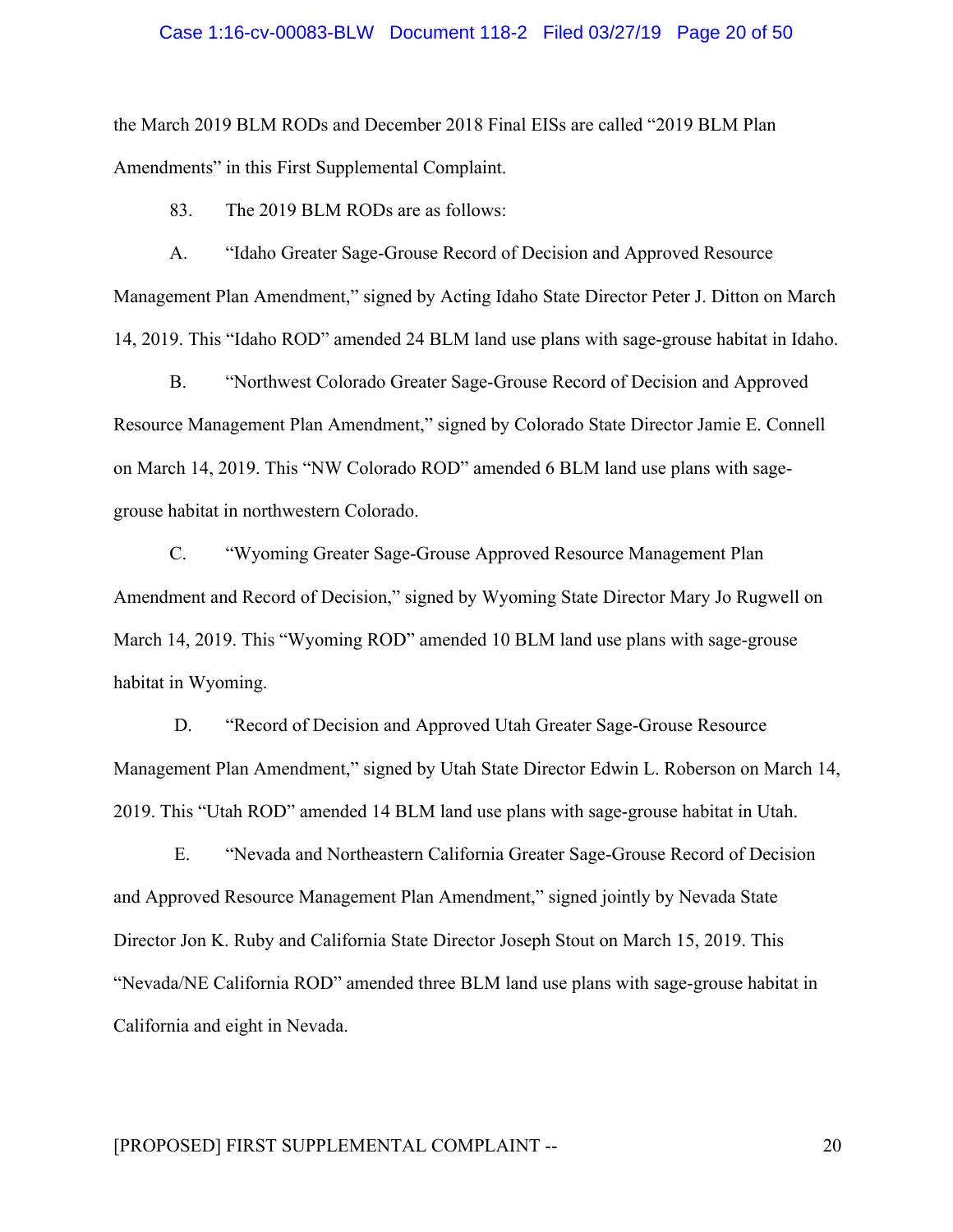#### Case 1:16-cv-00083-BLW Document 118-2 Filed 03/27/19 Page 21 of 50

F. "Oregon Greater Sage-Grouse Record of Decision and Approved Resource Management Plan Amendment," signed by Acting Oregon/Washington State Director Theresa M. Hanley on March 15, 2019. This "Oregon ROD" amended 8 BLM land use plans with sagegrouse habitat in Oregon.

84. On March 20, 2019, BLM published Notices of Availability of these 2019 BLM RODs, and stated that the plan amendments were "effectively immediately" on the dates the respective RODs were signed. *See* 84 Fed. Reg. 10322–10330 (Mar. 20, 2019).

85. These 2019 BLM Plan Amendments made numerous fundamental changes to the 2015 Sage-Grouse Plans and weakened their protections for sage-grouse and sage-grouse habitat over an estimated 51 million acres across Idaho and six other western states. Plaintiffs cannot be certain of the precise number of total acres impacted by the 2019 BLM Plan Amendments because BLM failed and refused to prepare any NEPA-compliant document addressing the proposed changes and their impacts in any comprehensive fashion or range-wide scale.

86. The 2015 Sage-Grouse Plans for Montana, and North and South Dakota, were not changed in the 2019 BLM Plan Amendments, but Defendants have provided no analysis of how the changes in other states may have cumulative or synergistic impacts with the 2019 Plan Amendments.

87. The 2019 BLM Plan Amendments repeatedly asserted that the revisions made to the 2015 Sage-Grouse Plans would improve sage-grouse conservation and are consistent with the best available science. Such assertions are false and misleading, as confirmed by the abundant science already in the Administrative Record before the Court from the 2015 Sage-Grouse Plans and the additional science submitted by Plaintiffs for the 2017 Plan Amendments, as Plaintiffs will demonstrate in their briefings before this Court.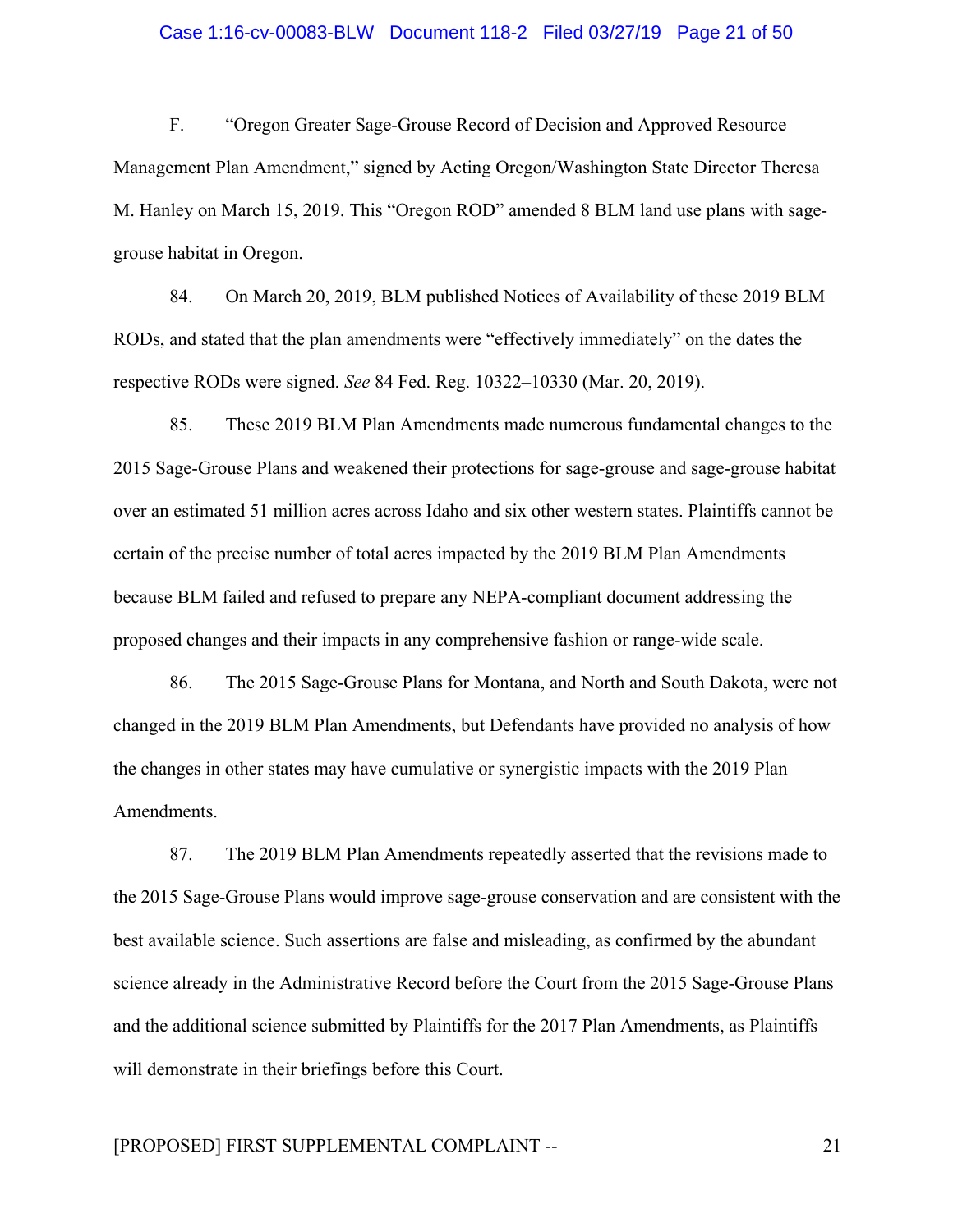## **DEFECTS IN 2019 BLM PLAN AMENDMENTS**

88. While not identical across all states, the 2019 BLM Plan Amendments contain some or all of the following defects:

# *Elimination of Sagebrush Focal Areas (SFAs) and Recommendation of SFA Mineral Withdrawal Cancellation*

89. The 2019 BLM Plan Amendments eliminated SFAs—the most important habitat for long-term survival and recovery of the species—in all states but Montana and Oregon, and downgraded SFAs to the less protective Priority Habitat Management Area (PHMA) designation. This change removed many added protections that SFAs provided in the 2015 Plans, such as non-waivable prohibition on surface disturbance for fluid mineral leasing (in Idaho, Utah, Nevada and California), and their prioritization for habitat restoration, monitoring and evaluation, and grazing permit reviews.

90. BLM failed to adequately examine the environmental impacts of removing SFAs. Its conclusory statements that removing SFAs will not result in significant environmental impacts overlook the important protections afforded by the SFA designation, beyond mineral withdrawal, and fail to meet NEPA's "hard look" standard.

91. BLM also violated NEPA by failing to address the direct, indirect, and cumulative effects of the SFA Mineral Withdrawal Cancellation during the 2019 Plan Amendments process, just as it did when making the cancellation decision itself.

## *Removal of Compensatory Mitigation and Net Conservation Standard*

92. Consistent with the Trump Administration's reversal of compensatory mitigation requirements, as detailed above, the 2019 BLM Plan Amendments remove two crucial elements of the 2015 Sage-Grouse Plans—the "compensatory mitigation" requirement and related "net conservation gain" standard.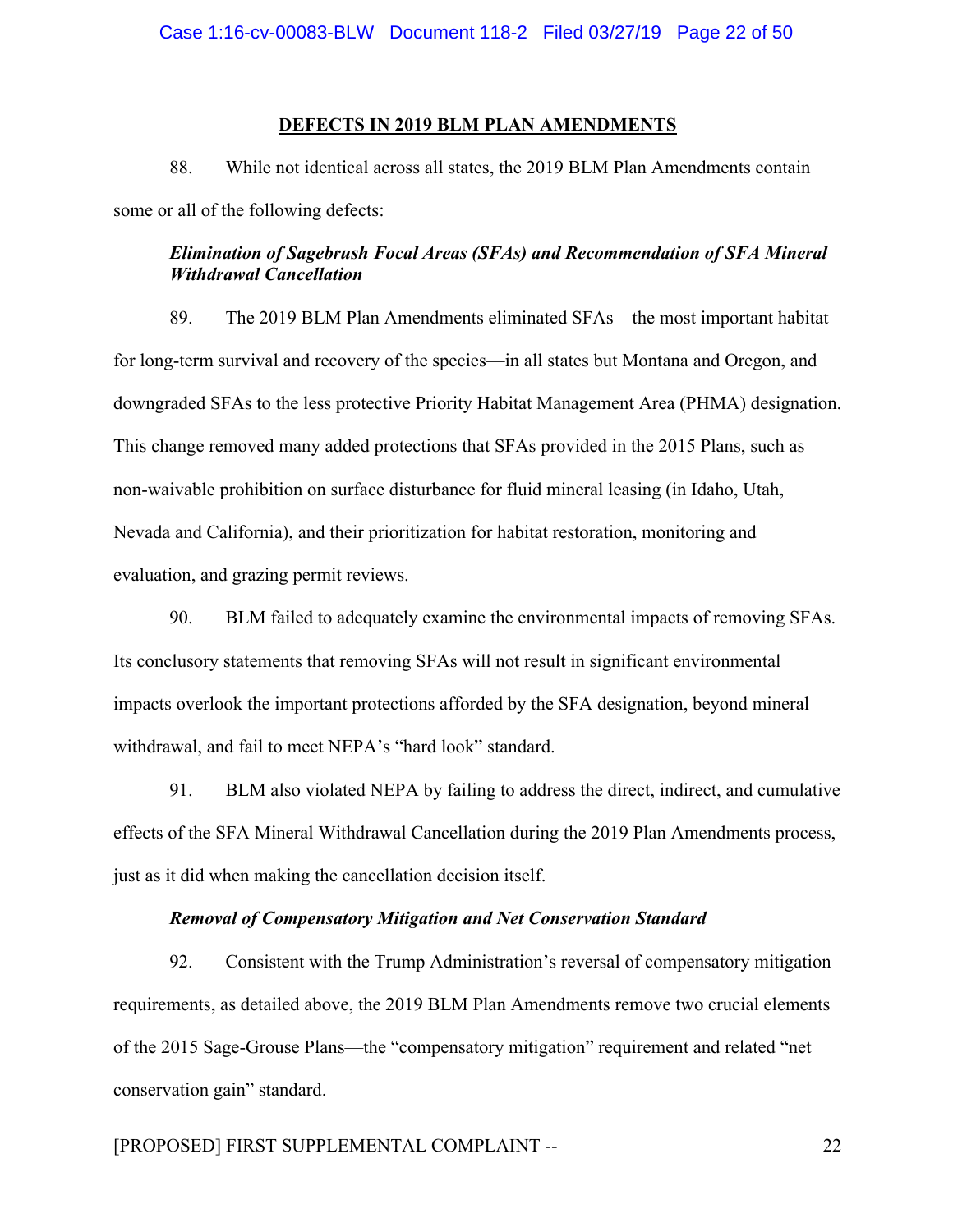#### Case 1:16-cv-00083-BLW Document 118-2 Filed 03/27/19 Page 23 of 50

93. These features of the 2015 Sage-Grouse Plans had been adopted to mitigate for unavoidable adverse impacts to sage-grouse or their habitats from energy development and other BLM-approved actions in sage-grouse habitats, by requiring off-site mitigation to provide a "net conservation gain" to the species, consistent with the best available science.

94. The 2019 BLM Plan Amendments now expressly prohibit BLM from requiring compensatory mitigation, unless otherwise required by state policies or law, and remove the phrase "net conservation gain" from plans in Idaho, Utah, and Wyoming. Without these requirements, the amended plans depend entirely on private parties to voluntarily compensate for degradation to sage-grouse habitat, or on the states to impose such mitigation, and fail to provide any assurance that residual impacts to sage-grouse will be offset.

95. These significant amendments to the 2015 Sage-Grouse Plans were introduced after the May 2018 Draft EISs had already been circulated for public comment, through issuance of "Errata Sheets," shielding them from public scrutiny.

96. BLM's abandonment of federally-mandated compensatory mitigation and the "net conservation gain" standard was arbitrary, capricious, and contrary to law under NEPA and the APA for numerous reasons, including because:

A. BLM proposed these amendments after issuing the Draft EISs that assumed continued implementation of compensatory mitigation from the 2015 Plans, and failed to prepare a supplemental EIS to evaluate and obtain comment on their environmental effects, as required by NEPA and 40 C.F.R.  $\S$  1502.9(c)(1);

B. BLM failed to take the required "hard look" at their impacts, instead falsely claiming that the removal of mandatory compensatory mitigation was a mere "clarification" and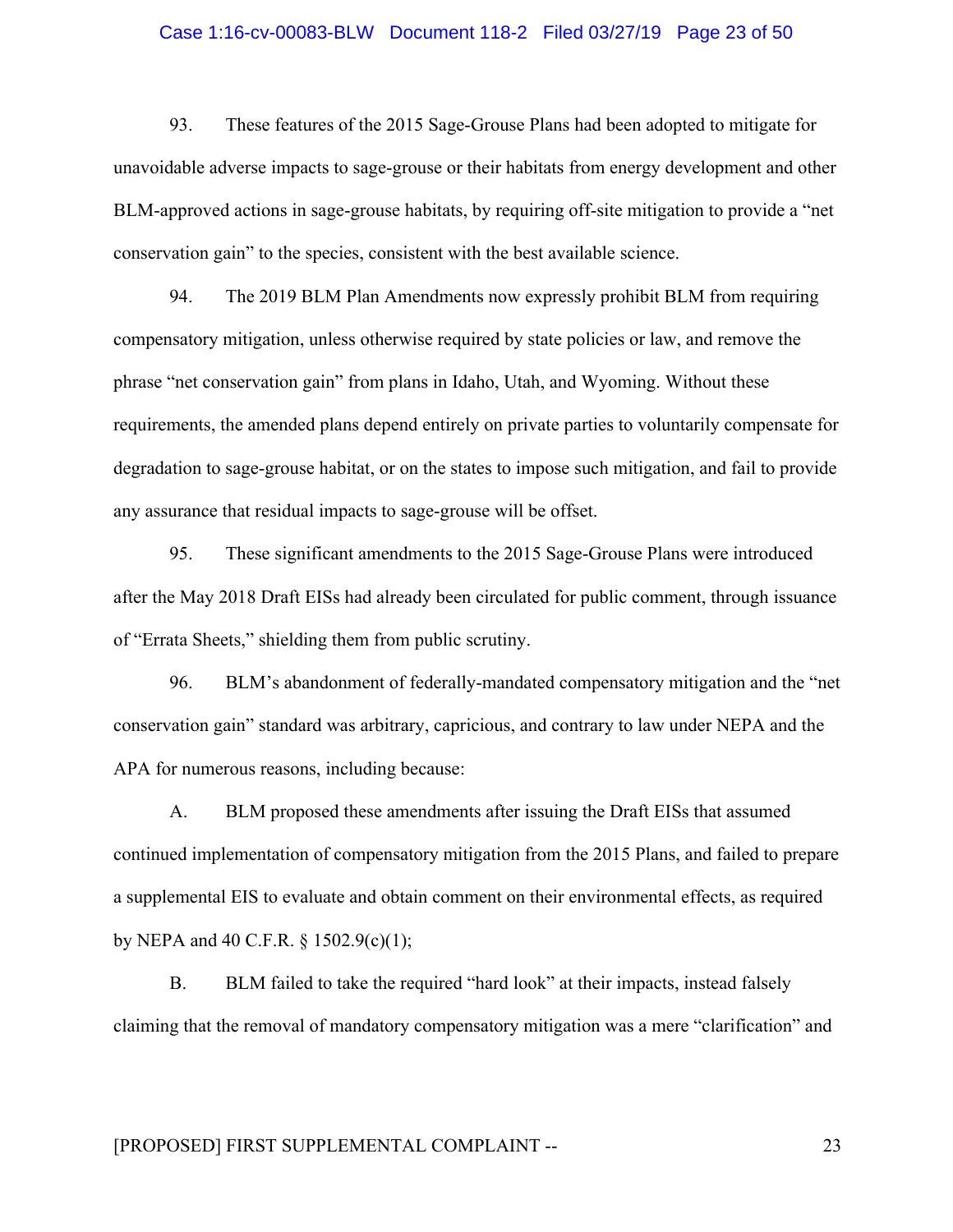#### Case 1:16-cv-00083-BLW Document 118-2 Filed 03/27/19 Page 24 of 50

disclaiming any obligation to evaluate the environmental impact of these changes at the planning stage; and

C. The amendments were based on a fundamentally erroneous legal premise that BLM lacks the authority under FLPMA and other statutes to require public land users to implement compensatory mitigation.

#### *Weakening of Required Design Features Through So-Called "Clarification"*

97. BLM's 2019 Plan Amendments significantly weaken the 2015 Sage-Grouse Plans' requirement that all projects in greater sage-grouse habitat apply a suite of Required Design Features (RDFs) to help mitigate adverse impacts.

98. For example, the Wyoming ROD replaced language from the 2015 Sage-Grouse Plans which stated that "RDFs are *required*" to instead state that "RDFs . . . *can be applied, as necessary and when appropriate*. . . . based on the applicability and *suitability* of that particular project" (emphasis added).

99. This amendment would give BLM officials discretion they did not formerly enjoy under the 2015 Sage-Grouse Plans to waive RDF requirements if they decide the features are not "appropriate," "necessary," or "suitable." BLM failed to explain the meaning of these terms or how they will be applied in practice.

100. Instead, BLM stated that it will work with states "outside of the planning process" to develop guidance on clarification on the proper application of RDFs, thereby unlawfully sidestepping NEPA and FLPMA land use planning requirements.

101. BLM also mischaracterized this amendment as a mere "clarification" and disavowed any obligation to evaluate the environmental effects of this new loophole, in violation of NEPA and the APA.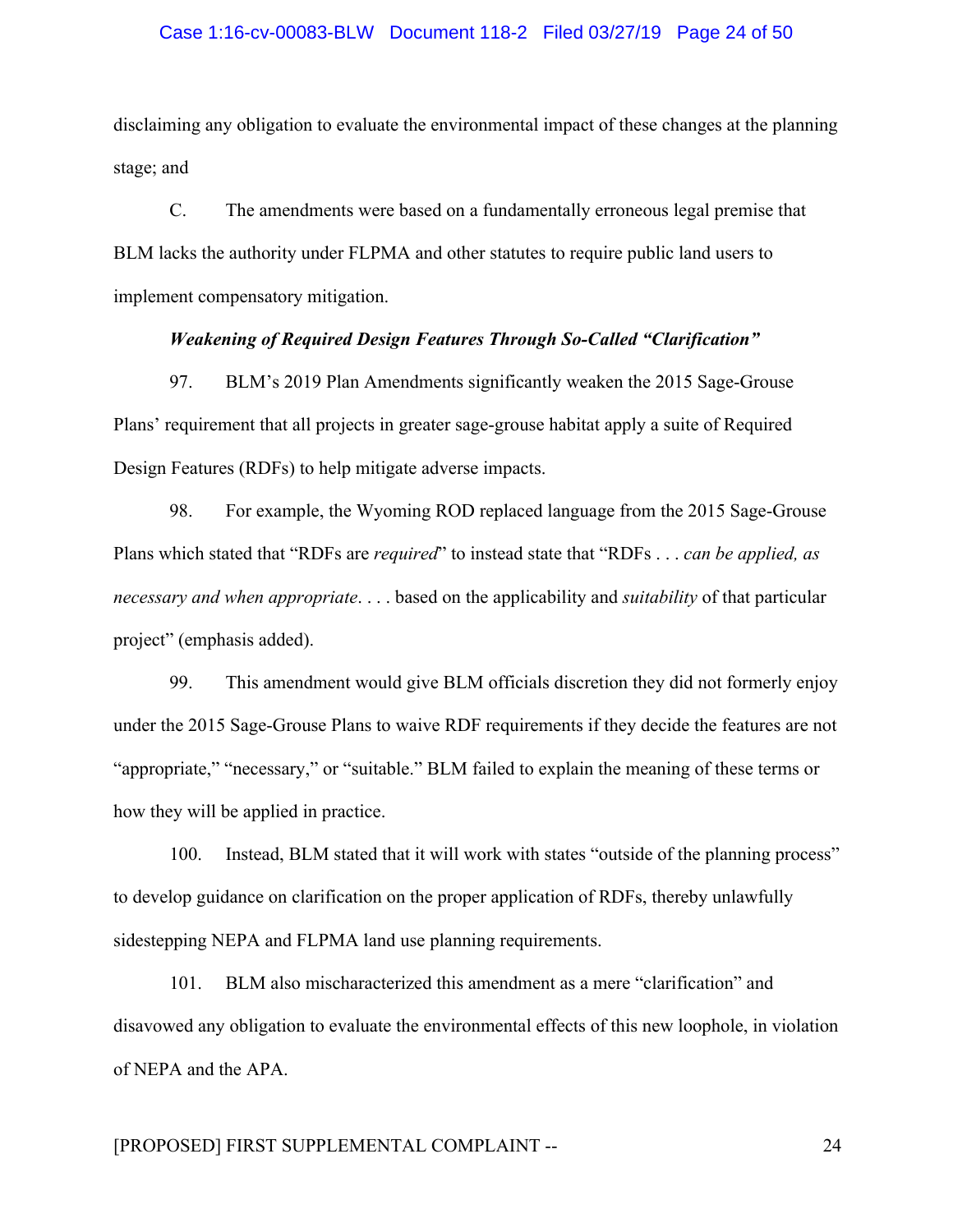#### Case 1:16-cv-00083-BLW Document 118-2 Filed 03/27/19 Page 25 of 50

102. In other states, BLM entirely removed the RDF feature in General Habitat Management Areas (GHMA). The Idaho ROD downgraded RDFs to voluntary Best Management Practices (BMPs) in GHMA. In the Utah ROD, the elimination of the GHMA designation also means that these habitats will no longer be protected by the RDFs.

103. By significantly weakening the mandatory nature of RDFs, these amendments narrow the circumstances in which RDFs are imposed and reduce the conservation benefit of this key plan component. BLM failed to adequately analyze or acknowledge the potential environmental impacts stemming from this plan amendment, either alone or in conjunction with the other ways BLM has weakened the 2015 Sage-Grouse Plans.

## *Weakening of Protective Measures for and Outright Elimination of GHMA*

104. The 2019 BLM Plan Amendments substantially reduce the protective measures applied to sage-grouse habitat designated as General Habitat Management Areas (GHMA).

105. BLM eliminated the GHMA designation entirely in Utah, removing protections for approximately 620,000 acres of sage-grouse habitat. A large portion of these nowunprotected acres fall in the Uinta Basin—where rampant oil and gas development has already caused sage-grouse populations to plummet. As Plaintiffs pointed out in their scoping comments, some or all of these GHMA areas should originally have been classified as Priority Habitat Management Areas (PHMA), given the number of birds they support.

106. BLM's 2019 Plan Amendments weakened protections for sage-grouse in GHMA in other states as well. The Wyoming ROD, for example, removes any obligation to prioritize oil and gas leasing and development outside of GHMA. In Idaho, the amendments similarly eliminate the prioritization requirement for GHMA, reduce lek buffers from 3.1 miles to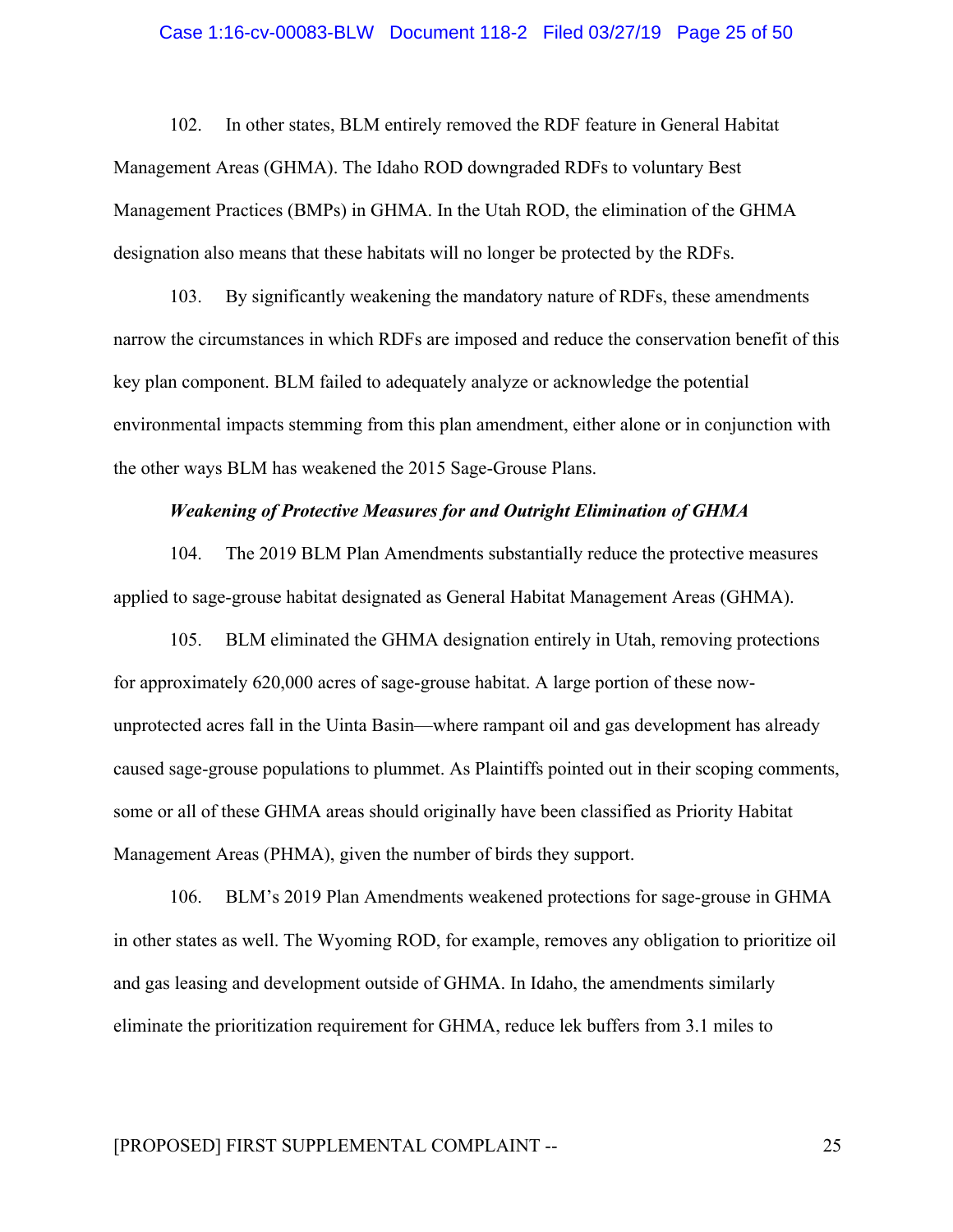#### Case 1:16-cv-00083-BLW Document 118-2 Filed 03/27/19 Page 26 of 50

0.6miles, eliminate compensatory mitigation, and downgrade mandatory RDFs to optional "Best Management Practices" (BMPs) in GHMA.

107. As Plaintiffs noted in their comments and protests, removal of these protections for GHMA will hasten the decline of the sage-grouse.

#### *Weakened Disturbance and Density Caps*

108. BLM's 2019 Plan Amendments in Idaho, Utah, and Wyoming also weakened the protective surface disturbance cap in priority sage-grouse habitats, even though the 2015 Sage-Grouse Plans already allowed disturbance beyond the thresholds recommended by agency scientists in the NTT and COT Reports. *See* Complaint ¶¶ 234–46.

109. The Idaho ROD, for example, entirely removed the project-scale disturbance and density caps, allowing projects to totally destroy habitat locally, and expanded the circumstances in which BLM can permit disturbance cap exceedances at the sage-grouse population level.

110. The Utah ROD also expanded the circumstances in which BLM may permit an exceedance of the 3% disturbance cap. Whereas the 2015 Sage-Grouse Plans allowed an exceedance only where a "net conservation gain to the species will be achieved," the 2019 Plan Amendments allow a cap exceedance if "doing so will improve the condition of Greater Sage-Grouse habitat in comparison to siting a project outside the designated corridor."

111. The Utah ROD also softened the requirement that BLM prohibit further anthropogenic disturbance once the 3 percent disturbance cap is exceeded on all lands.

112. Research shows that sage-grouse decline as the amount of nearby surface disturbance (from roads, oil and gas wells, buildings, and other anthropogenic features) increases. Nonetheless, BLM failed to disclose the nature and extent of the disturbance cap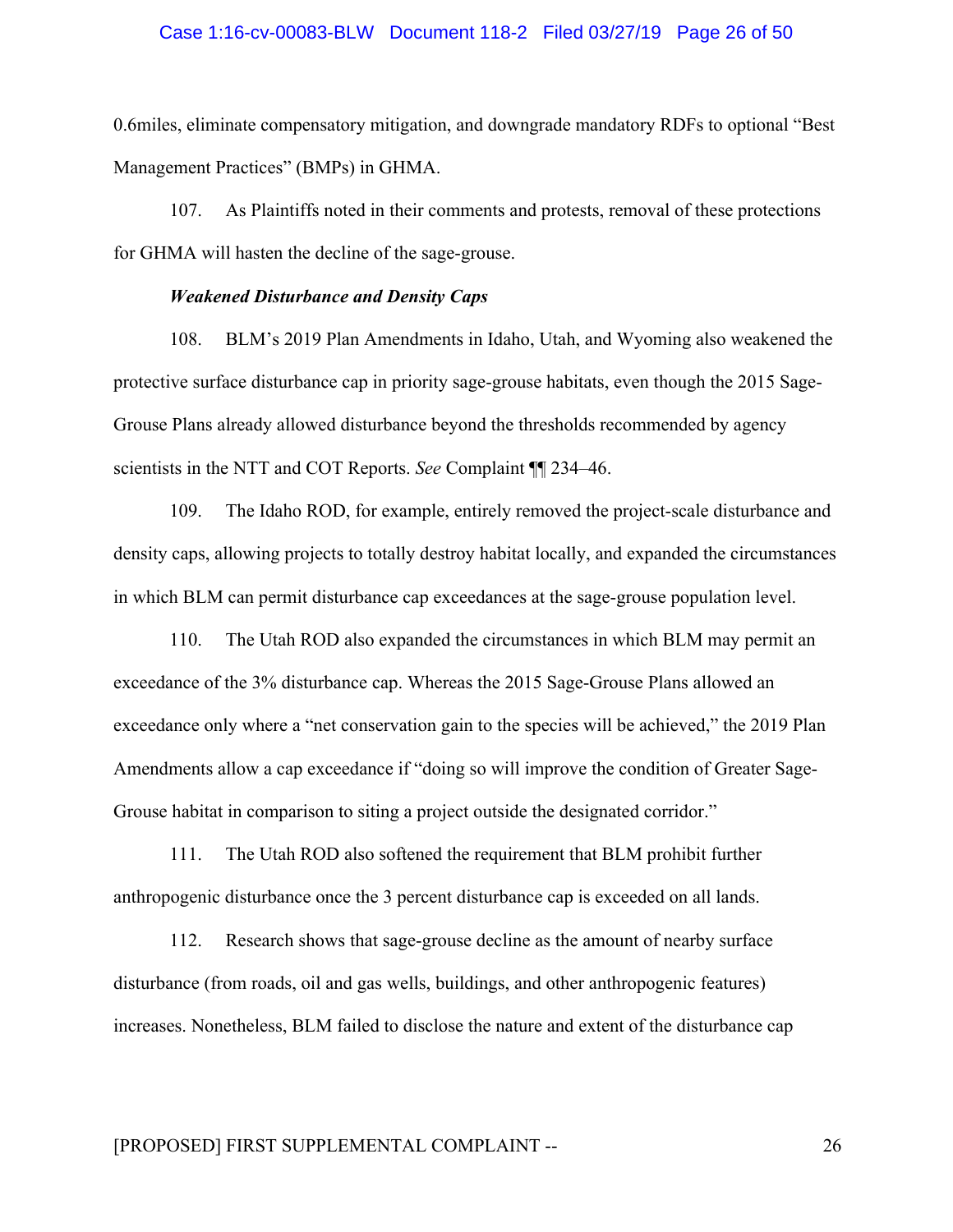#### Case 1:16-cv-00083-BLW Document 118-2 Filed 03/27/19 Page 27 of 50

changes, analyze the potentially significant environmental impacts of these plan changes, or provide a rational explanation for these changes, in violation of NEPA and the APA.

#### *Major Reductions in Protective Lek Buffers*

113. The 2019 BLM Plan Amendments significantly reduced or eliminated the mandatory buffers around leks in designated habitat areas, even though the lek buffers in the 2015 Plans were already less than what the best available science indicates is necessary.

114. In states including Idaho, Colorado, and Utah, BLM drastically reduced existing lek buffers by several miles. The new lek buffers have no basis in science and are less than what the sage-grouse requires.

115. Additionally, in states including Colorado, BLM substantially reduced the certainty that disturbance buffers will be implemented, replacing language stating that lek buffers "will be applied" with language committing only to "evaluate" lek buffers during project approvals.

116. These amendments substantially reduce safeguards for sage-grouse breeding and other habitats, without any reasoned justification.

117. BLM also failed to meaningfully evaluate the potential impacts of these smaller lek buffers on breeding and nesting sage-grouse and concluded, without a rational basis, that the changes would have "no additive effect" on the greater sage-grouse.

#### *Elimination of Noise Restrictions Outside of PHMA*

118. The Wyoming ROD significantly reduced the 2015 Sage-Grouse Plan protections against anthropogenic noise. Specifically, they eliminate the requirement that BLM limit new project noise levels in GHMA and connectivity corridors.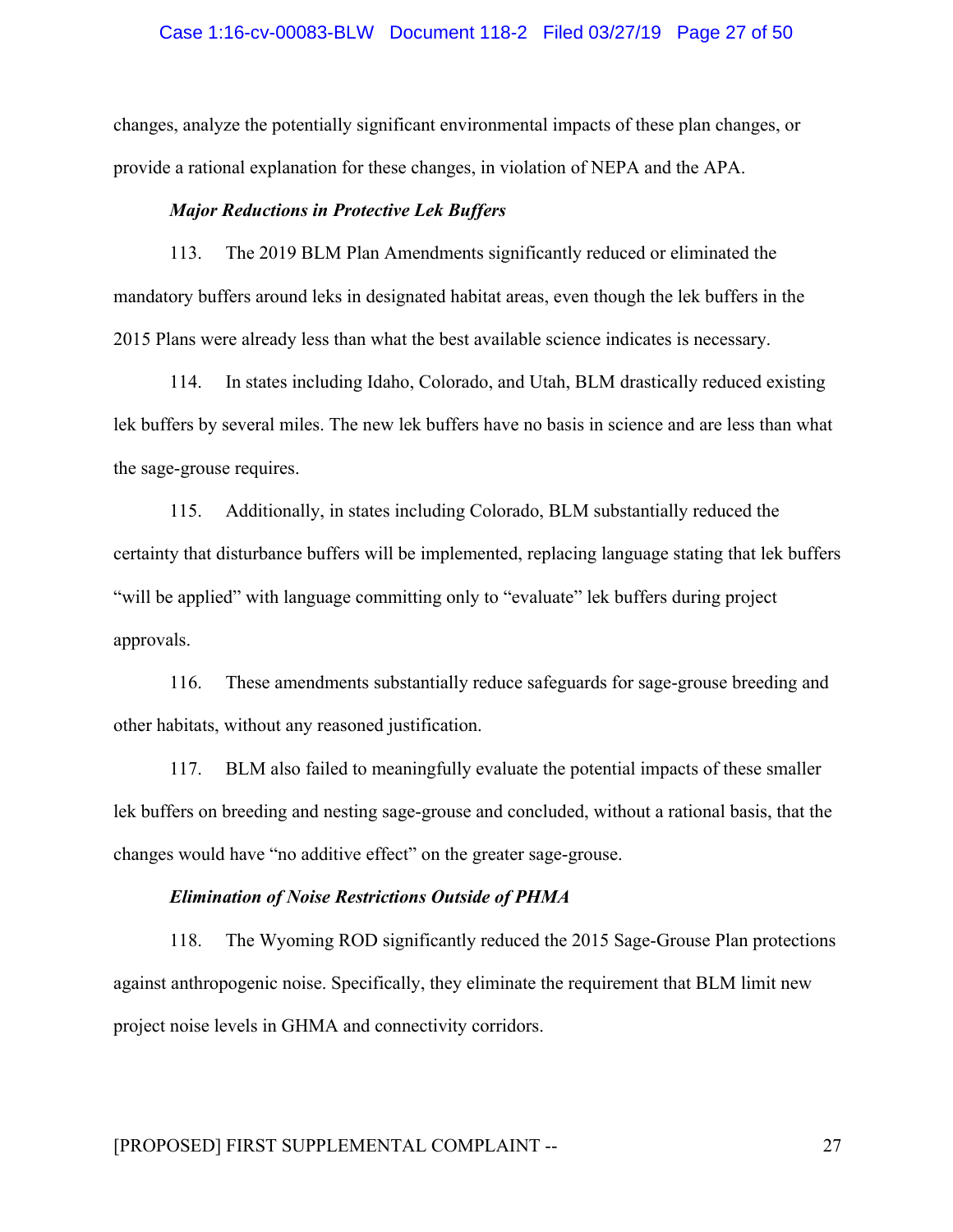#### Case 1:16-cv-00083-BLW Document 118-2 Filed 03/27/19 Page 28 of 50

119. They also softened the mandatory nature of the noise restrictions in PHMA through the addition of this caveat: "These measures would be considered at the site-specific project level *where and when appropriate*." This loophole gives BLM officials new discretion to avoid implementation of noise restrictions. BLM failed to provide any plan guidance or direction on when noise restrictions would be deemed "inappropriate," thereby unlawfully sidestepping NEPA and FLPMA land use planning requirements. BLM also failed to take the required "hard look" and the impacts of these plan changes.

### *Changes to the Hard and Soft Triger Adaptive Management*

120. The 2019 BLM Plan Amendments included a series of measures undermining the 2015 Plans' mechanism of "hard and soft triggers" requiring BLM to take corrective action when monitoring data shows that sage-grouse populations fall below specified thresholds.

121. The Nevada/NE California ROD, for example, weakened the hard and soft triggers, changing the warnings and triggers systems to apply only at the lek cluster scale. This could allow individual leks to blink out without corrective management action, and undermines the site-specific management measures aimed at preventing impacts to each lek.

122. The Utah ROD similarly substantially undermined the certainty that concrete measures will be taken once adaptive management "triggers" are met, by lengthening timeframes for management response and introducing qualifications on when corrective strategies must be implemented.

#### *Relaxed Protections Against Adverse Impacts of Livestock Grazing*

123. Livestock grazing is ubiquitous across the sage-grouse range and a substantial threat to sage-grouse habitats. Nonetheless, the 2019 BLM Plan Amendments weakened the already inadequate protections against livestock grazing in several ways, including by: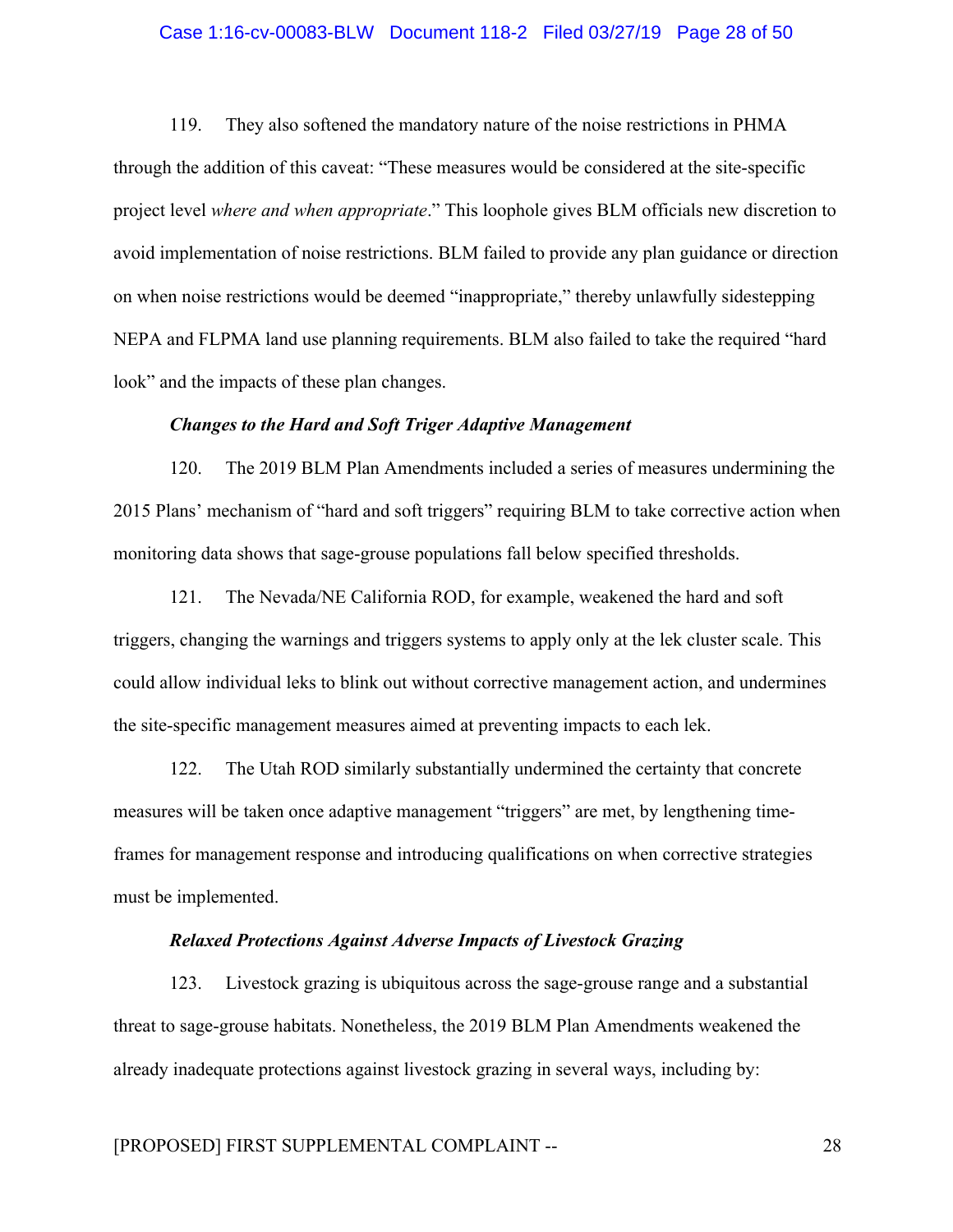#### Case 1:16-cv-00083-BLW Document 118-2 Filed 03/27/19 Page 29 of 50

A. Eliminating or weakening the requirement that BLM impose terms and conditions for achieving sage-grouse "habitat objectives" into allotment management plans or grazing permits, as they are renewed, and by mischaracterizing the change as a mere "clarification";

B. Permitting the agency to "adjust" the habitat objectives with plan "maintenance, or amendment," the former of which can be accomplished without any public involvement or recourse;

C. Removing the requirements that allotments in SFA and PHMA be "prioritized" for field checks to ensure compliance with the terms and conditions of grazing permits;

D. Walking back required conformance with the scientifically-recommended 7-inch grass height objectives in the 2015 Plans based on misrepresentations of recent scientific analysis of phenological timing of cover studies;

E. Reducing or eliminating requirements for the impacts of grazing-related infrastructure to be evaluated and modified;

F. Removing prohibitions on livestock grazing within 13 Oregon Research Natural Areas;

G. Misleadingly claiming that changes to livestock grazing management must be done through fully processing permit renewals, undercutting BLM's own authority to adjust livestock grazing management on a temporary or emergency basis; and

H. Removing the SFA designation and corresponding obligation to prioritize these high-quality habitats for land health evaluations and grazing permit reviews.

124. These changes were arbitrary, capricious, an abuse of discretion, or otherwise not in accordance of law. Moreover, BLM's conclusory and unsupported statements throughout the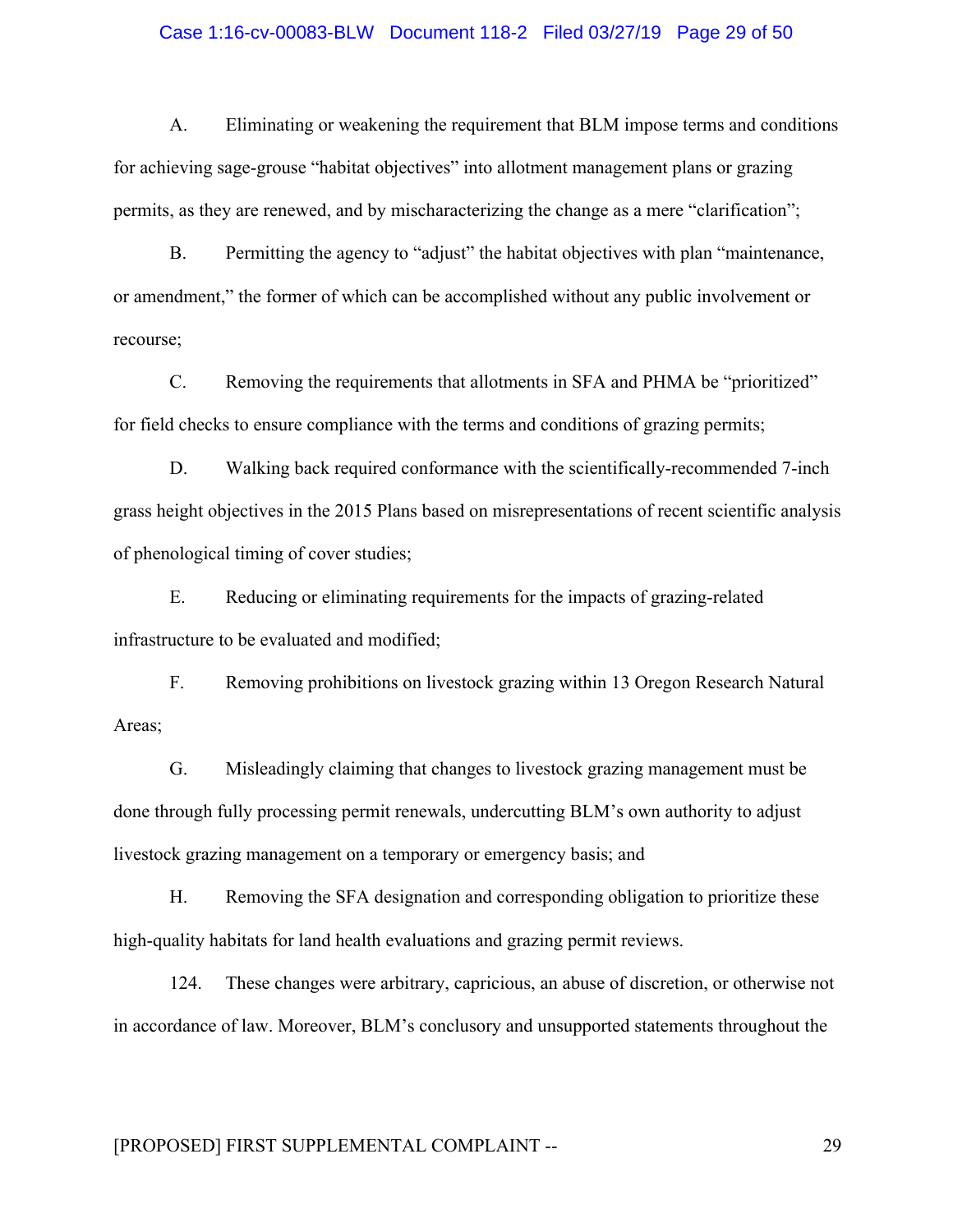#### Case 1:16-cv-00083-BLW Document 118-2 Filed 03/27/19 Page 30 of 50

Final EISs that these amendments would result in only "minimal" impacts to the sage-grouse fail to meet the "hard look" standard required by NEPA.

125. BLM's 2019 Plan Amendments are further false and misleading in claiming that BLM will review and revise grazing permits, upon renewal, to ensure they contain terms and conditions sufficient to meet sage-grouse habitat requirements.

126. BLM failed to disclose—much less take the NEPA required "hard look" at—the fact that BLM has been automatically renewing grazing permits on the same terms and conditions under so-called grazing "riders" and Section 3023 of the 2015 National Defense Authorization Act, P.L. 113-291 ("2015 NDAA"), without any NEPA analysis and without incorporating sage-grouse habitat objectives, including to ensure sage-grouse habitats are not impaired by livestock grazing.

127. This Court is well aware of the fact that BLM is routinely renewing grazing permits under the 2003 grazing rider and/or 2015 NDAA, including in priority sage-grouse habitats in Idaho, without ensuring that grazing practices satisfy sage-grouse habitat needs and without modifying grazing to ensure sage-grouse habitat needs are met. *See, e.g.,* Memorandum Decision and Order, *Western Watersheds Project v. Zinke et al.,* No. 4:08-cv-435-BLW (D. Idaho Sept. 27, 2018), ECF No. 296 (addressing BLM grazing permit renewals in key sagegrouse habitats in southern Idaho).

128. Just it did in the 2015 Sage-Grouse Plans, *see* Complaint ¶ 185, BLM's 2019 Plan Amendments wholly avoided disclosing these legal changes governing its grazing permit renewals, and falsely asserted that BLM will actively review and revise grazing permits to protect sage-grouse habitats, when that is not in fact true or accurate.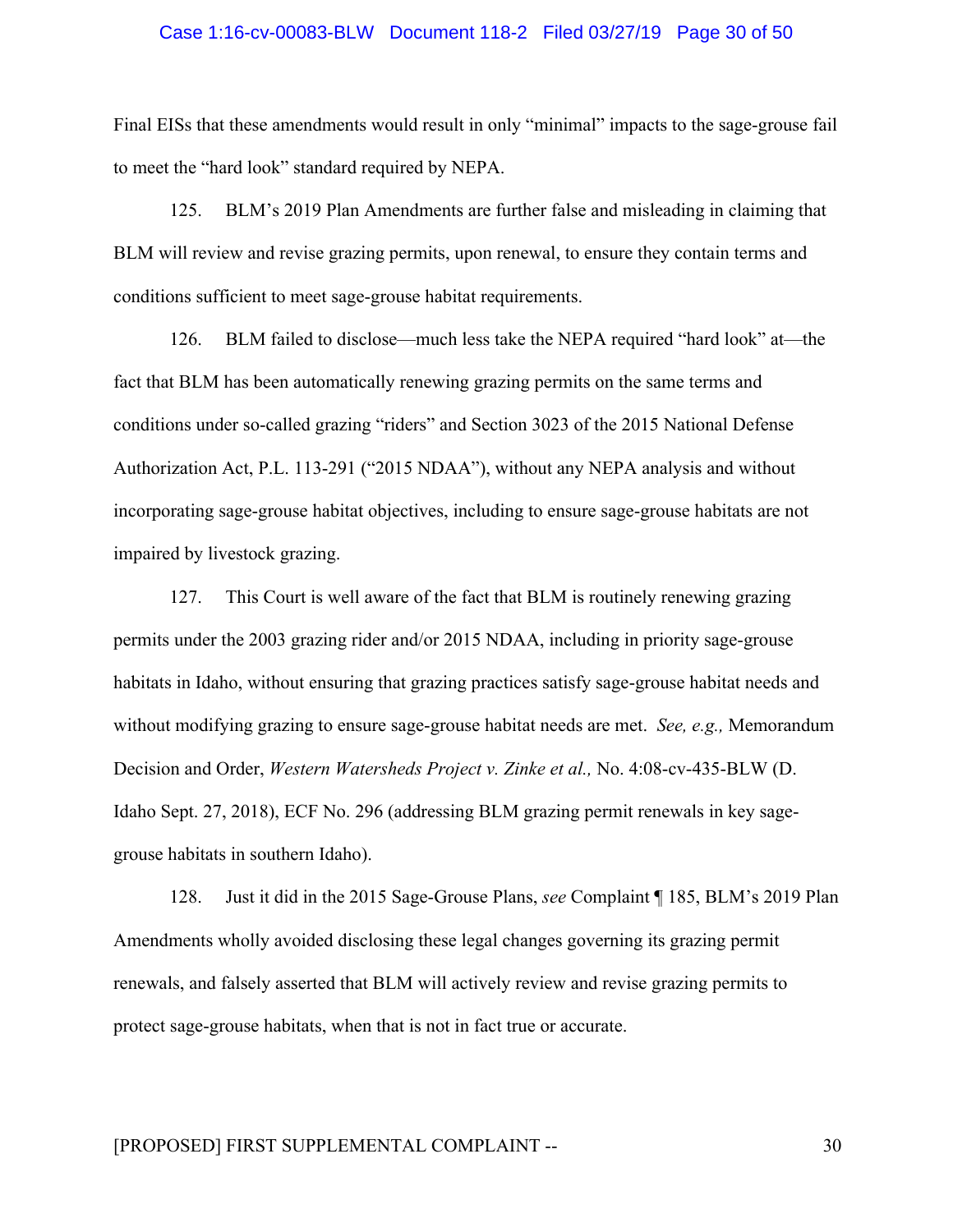## *Relaxed Protections Against Fluid Mineral (Oil and Gas) Development*

129. The 2019 BLM Plan Amendments achieved the Trump Administration's predetermined objective of increasing availability of sage-grouse habitat for oil and gas leasing and development, and significantly weakened protections specific to oil and gas development in several key ways.

130. First, BLM eliminated or substantially weakened the 2015 Sage-Grouse Plans' requirement that BLM prioritize oil and gas leasing and development outside of designated sagegrouse habitat. The prioritization requirement was eliminated completely in Utah; eliminated for GHMA in Idaho and Wyoming; and limited to other sage-grouse habitats in Wyoming to situation in which BLM has an administrative "backlog" of parcel nominations. BLM also falsely characterized its changes to the prioritization requirement as mere "clarifications," even though they depart from the plain language and intent of the 2015 Sage-Grouse Plans.

131. Second, the 2019 BLM Plan Amendments open up new areas to fluid mineral leasing. The Colorado ROD opens up some 224,000 acres of sage-grouse habitat within one mile of active leks, which was formerly closed to new leasing.

132. Third, by eliminating SFAs, the 2019 BLM Plan Amendments reduce the certainty that high quality habitat is adequately protected from oil and gas development. Prior to the 2019 amendments, SFAs (outside Wyoming) were the only habitat designation subject to a No-Surface Occupancy (NSO) stipulation for oil and gas development without the possibility of waiver or modification, guaranteeing that those limited areas would remain free from new oil and gas infrastructure and activity. The elimination of SFAs in Colorado, Idaho, Nevada, and Utah eliminates this certainty, and increases the likelihood of new surface-disturbing industrial activity within the species' best remaining "strongholds."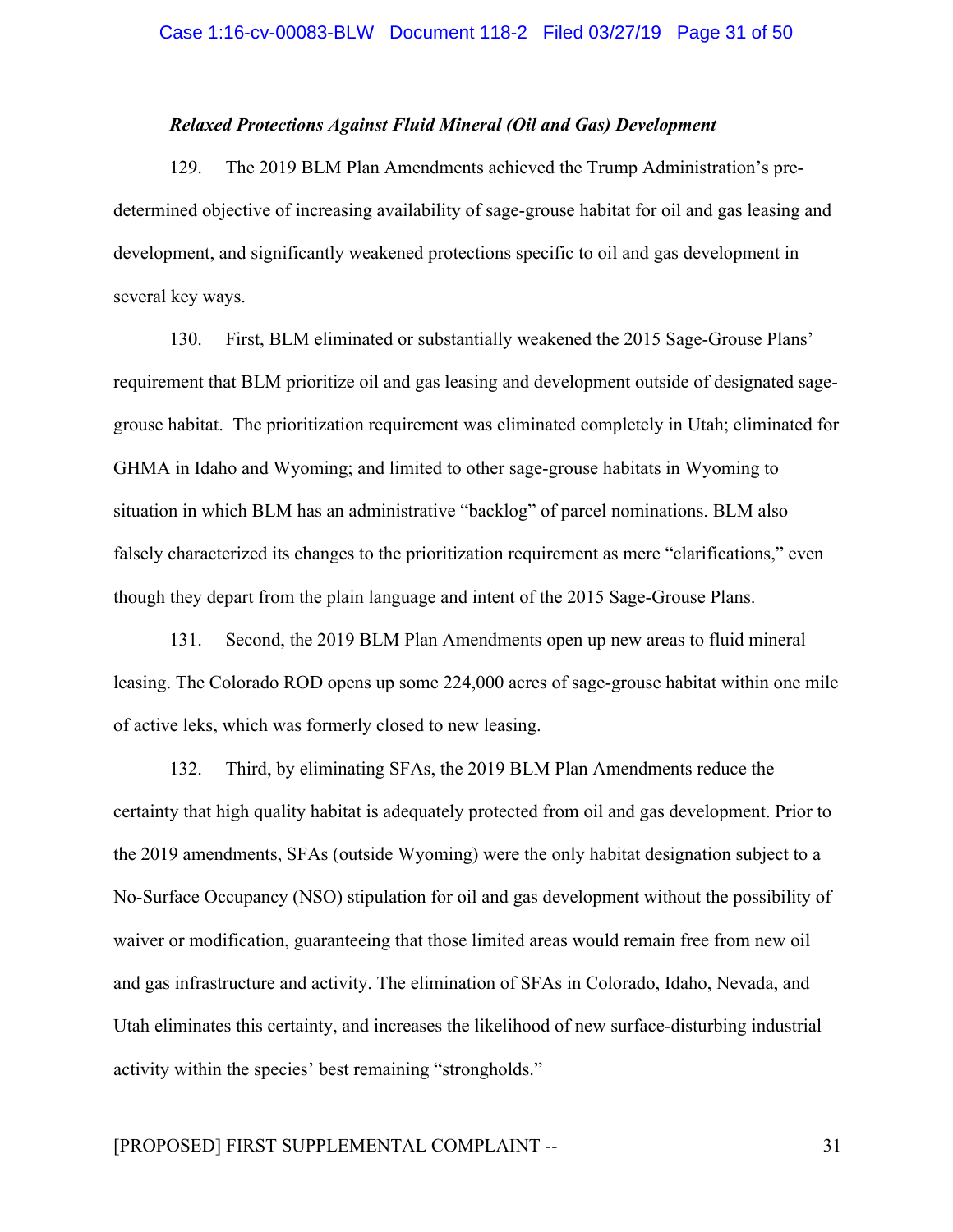#### Case 1:16-cv-00083-BLW Document 118-2 Filed 03/27/19 Page 32 of 50

133. Fourth, multiple state-level plans reduce the certainty that the NSO stipulation will be applied in PHMA by expanding the criteria for BLM to issue exceptions, modification, and waivers in a broader array of circumstances, and by eliminating the requirement that BLM obtain consent from the U.S. Fish and Wildlife Service when granting such exceptions, modification, and waivers. The Colorado ROD also unlawfully delegates to counties the authority to determine in the first instance that exceptions or modifications should apply.

134. These changes are unsupported by any rational basis and their significant environmental effects were not adequately disclosed in the Draft or Final EISs, in violation of NEPA and the APA.

## *Failure to Follow Best Available Science*

135. NEPA requires environmental analyses to use high quality information and accurate scientific analysis, 40 C.F.R. § 1500.1(b), and "insure the professional integrity, including scientific integrity, of the discussions and analyses in environmental impact statements," 40 C.F.R. § 1502.24.

136. The BLM NEPA Handbook also directs the BLM to "use the best available science to support NEPA analyses and give greater consideration to peer-reviewed science and methodology over that which is not peer-reviewed." BLM Handbook H-1790-1 at 55.

137. The Data Quality Act and interpreting guidance expand on this obligation by requiring BLM to use best available science and supporting studies conducted in accordance with sound and objective scientific practices. *See* Treasury and General Government Appropriations Act for Fiscal Year 2001, Pub. L. No. 106-554, § 515; *see also* BLM, Information Quality Guidelines (Apr. 2, 2018).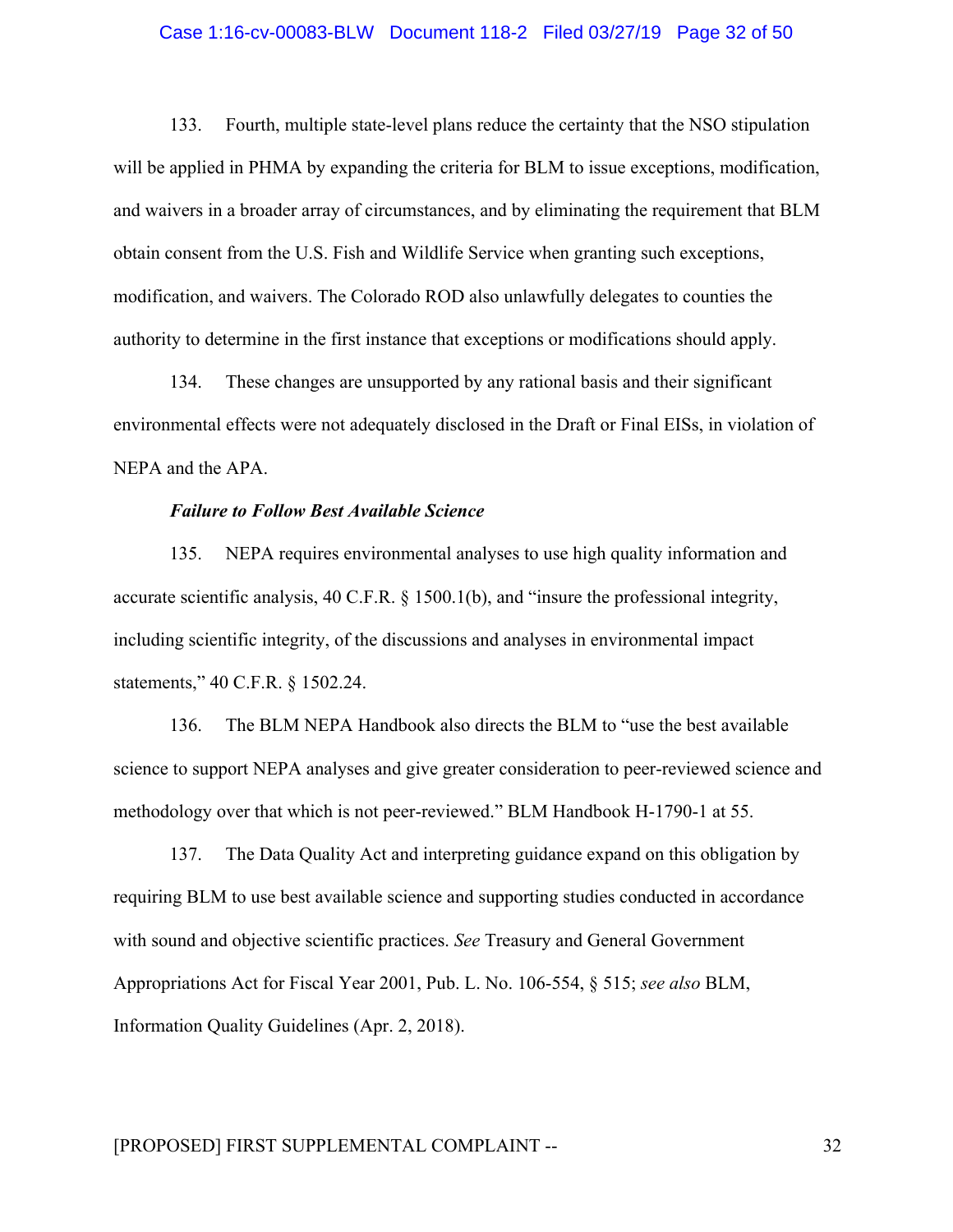#### Case 1:16-cv-00083-BLW Document 118-2 Filed 03/27/19 Page 33 of 50

138. The 2019 BLM Plan Amendments flout these requirements by wholly omitting discussion of applicable science, misrepresenting the science, and failing to address how they weaken existing sage-grouse protections, including the many ways identified in this First Supplemental Complaint and in Plaintiffs' comments and protests.

#### *Failure to Consider A Reasonable Range of Alternatives*

139. BLM formulated an impermissibly narrow "purpose and need" for the proposed 2019 Plan Amendments, and failed to consider a reasonable range of alternatives, including any alternatives that would have been more protective for the greater sage-grouse.

140. The stated purpose and need for the 2019 BLM Plan Amendments was: (1) enhance cooperation and coordination with states; (2) better align with recent federal policy changes; and (3) to provide added management flexibility.

141. Relying on this flawed purpose and need, BLM's 2019 Plan Amendments analyzed only two alternatives: the "No Action" alternative (of keeping the 2015 Sage-Grouse Plans in effect, with no modification), and the so-called "Management Alignment Alternative," under which BLM only considered modifications that weaken or rescind sage-grouse protections.

142. Moreover, BLM effectively analyzed only a single alternative after determining that the "no action" alternative would not meet the stated purpose and need.

143. This narrow purpose and need statement skewed the NEPA process at the outset because it constrained BLM's consideration of alternatives to those that would align with the Trump Administration's "energy dominance" agenda, decrease regulatory certainty by adding "flexibility," or align with state plans.

144. The purpose and need statement was also unreasonable in light of the statutory context, including BLM's multiple use mandate under FLPMA, and the driving force for the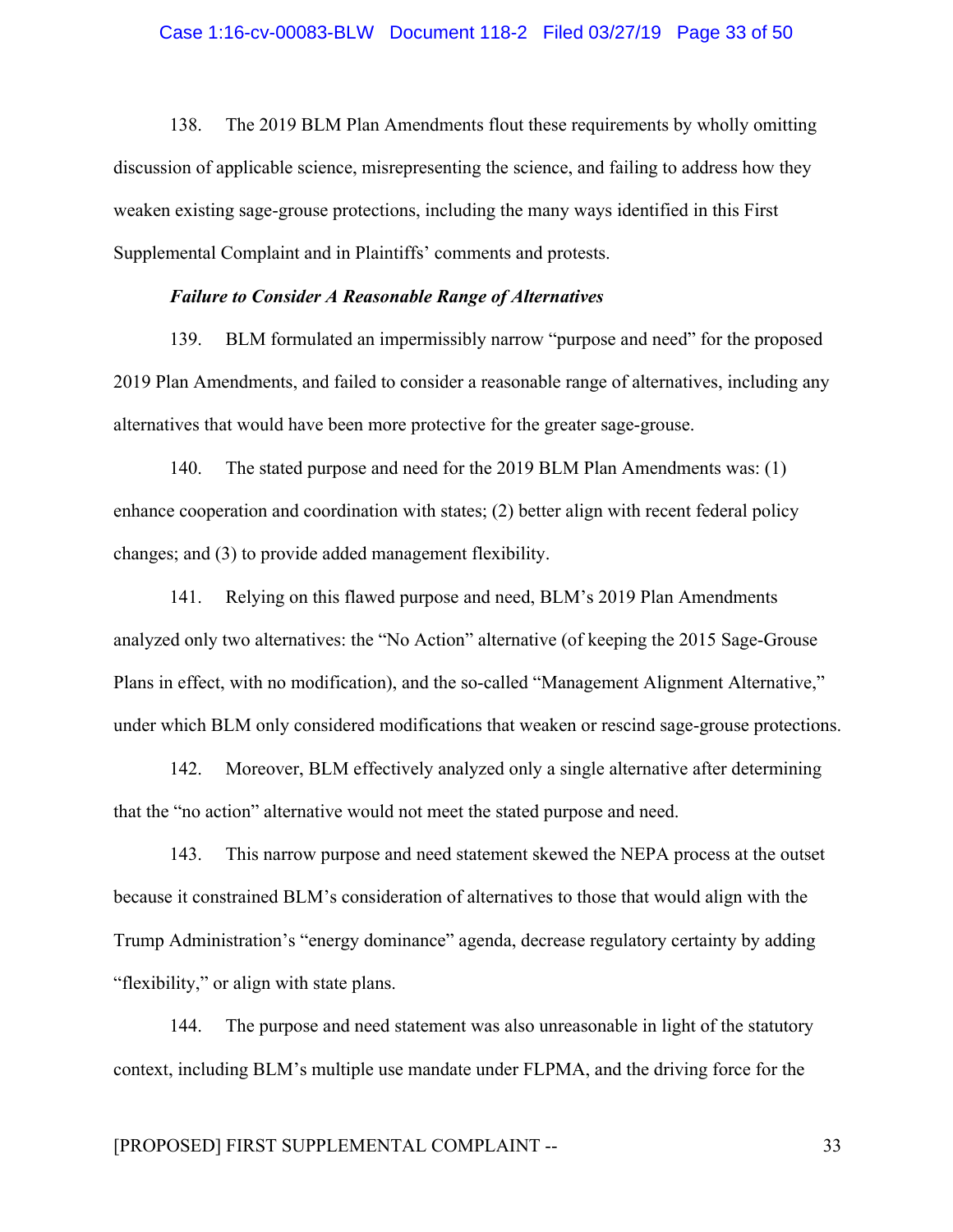#### Case 1:16-cv-00083-BLW Document 118-2 Filed 03/27/19 Page 34 of 50

2015 Sage-Grouse Plans—ensuring the conservation of greater sage-grouse on public lands to avoid the need for ESA listing.

145. Moreover, BLM's claim that the "Management Alignment" alternative only responded to issues identified by various states was disingenuous because, in reality, that alternative was largely defined by the August 2017 Report based on the "wish list" of measures proposed by WEA in its July 2017 letter.

146. BLM also unreasonably rejected proposed alternatives that would both strengthen protections for sage-grouse and improve consistency with state plans.

#### *Failure to Evaluate or Disclose Baseline Conditions*

119. None of the 2019 BLM Plan Amendments reveal or assess the current population trends of sage-grouse either in the affected states or across the sage-grouse range, making it impossible to understand how the they will affect BLM's conservation of sage-grouse populations locally, regionally, or range-wide.

120. BLM also falsely asserted that conditions "have not appreciably changed" since 2015 without acknowledging that millions of acres of sage-grouse habitat in the West have burned in wildfires since 2015, millions more acres of sage-grouse habitat have been newly leased for oil and gas development, or that sage-grouse populations in at least Wyoming, Montana, Oregon, and Utah showed precipitous declines in 2018.

# *Misleading and Incomplete Analysis of the Significant Weakening Effect of these Amendments*

121. BLM provided a misleading, incomplete, and superficial assessment of the potential environmental effects of the 2019 Plan Amendments.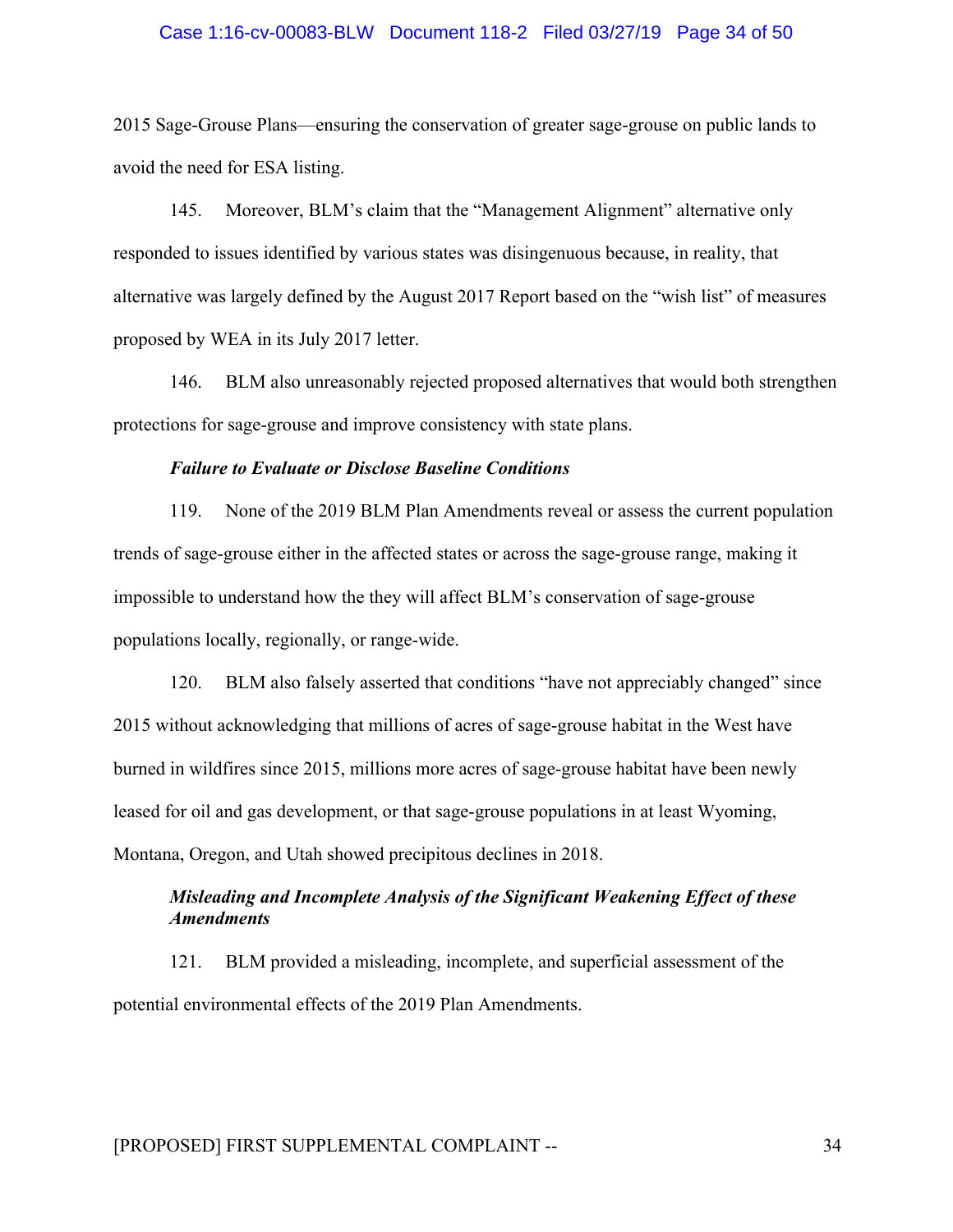#### Case 1:16-cv-00083-BLW Document 118-2 Filed 03/27/19 Page 35 of 50

122. The Final EISs rely on vague statements, devoid of any analysis, about potential impacts of the weakened plans. For instance, BLM repeatedly stated that the effects of certain changes will be "minimal" and "localized" without any quantified or detailed information.

123. BLM also entirely failed to evaluate the impacts of significant changes it characterized as mere "clarifications"—such as the removal of compensatory mitigation, or elimination of requirements to prioritize oil and gas development outside of sage-grouse habitat—or of the added discretion and loopholes it has built into the 2019 Plan Amendments.

124. In downplaying the lost conservation benefit of measures that BLM eliminated from the 2015 Sage-Grouse Plans, BLM also failed to acknowledge the abundant scientific evidence that BLM itself cited in adopting the 2015 Sage-Grouse Plans as demonstrating that these measures are important for the conservation of the greater sage-grouse.

125. BLM's NEPA analysis also rested on false assumptions about the effectiveness of the remaining plan elements. For example, with regard to livestock grazing, BLM assumed that it will be able to incorporate protective terms and conditions during grazing permit renewals, but in reality, permits are commonly renewed automatically under the existing terms and conditions, without any NEPA analysis, as described above.

126. Finally, despite removing key planks supporting the U.S. Fish and Wildlife Service's 2015 "Not Warranted" determination, BLM asserts that the 2019 Plan Amendments are not likely to affect the conservation of greater sage-grouse population in any state. This conclusion is arbitrary, capricious, and unsupported by any record evidence or analysis.

127. For these and other reasons, BLM's analysis of the environmental effects of its 2019 Plan Amendments is deeply flawed, in violation of NEPA and the APA.

*Insufficient Analysis of Cumulative and Synergistic Impacts*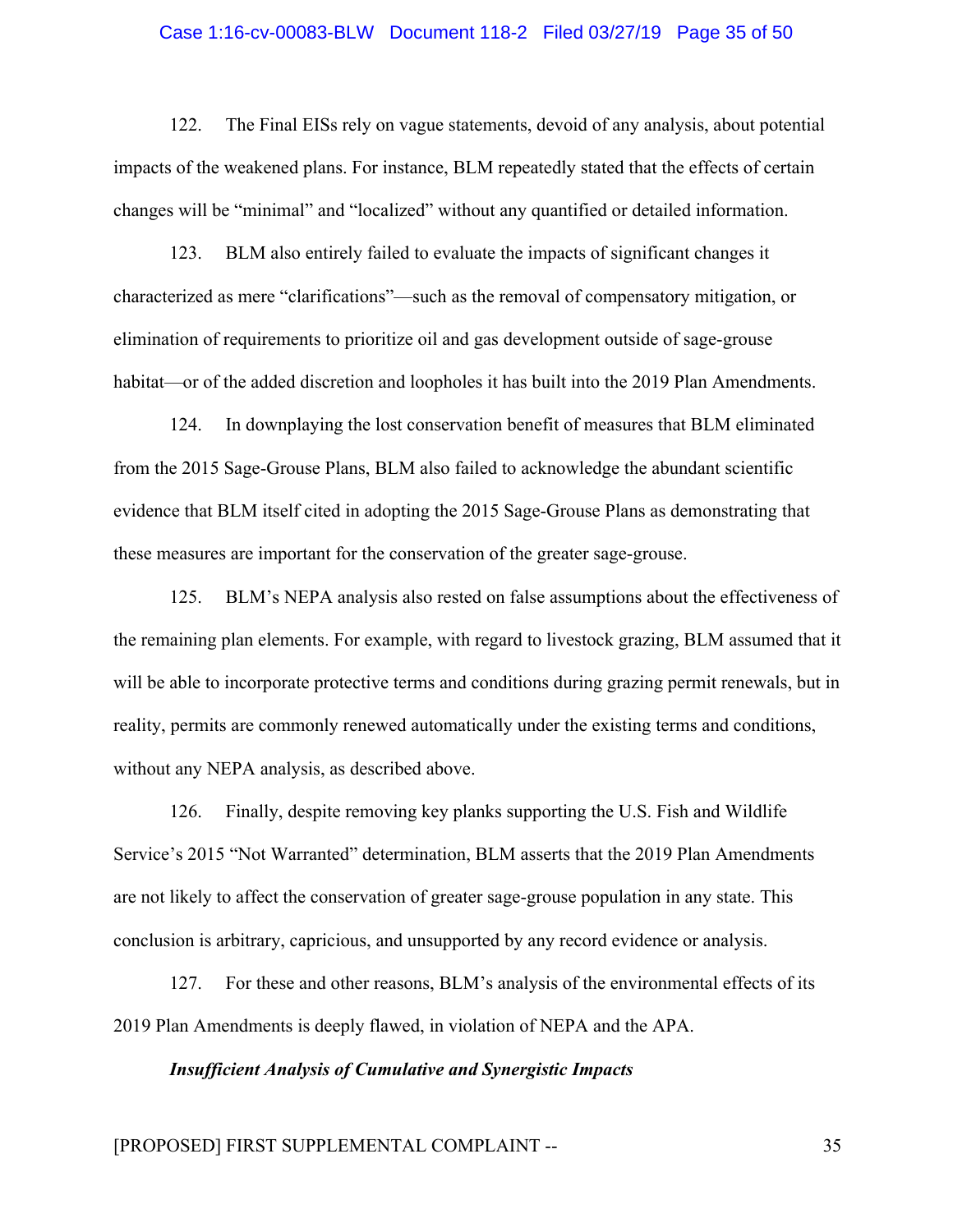#### Case 1:16-cv-00083-BLW Document 118-2 Filed 03/27/19 Page 36 of 50

128. NEPA requires adequate disclosure of the cumulative impacts of the proposed action "when added to other past, present, and reasonably foreseeable future actions regardless of what agency (Federal or non-Federal) or person undertakes such actions." 40 C.F.R. § 1508.7.

129. By fragmenting the analysis of its 2019 Plan Amendments into six separate EISs, BLM failed to adequately assess the cumulative, range-wide impacts of the Plan Amendments and related threats to sage grouse across its range, just as it did when adopting the 2015 Sage-Grouse Plans.

130. The December 2018 Final EISs each purport to address cumulative impacts of the plan amendments, but none do so at a range-wide scale; and none account for the differences between the amended plans and unamended plans.

131. Moreover, the so-called "cumulative effects analysis" in each Final EIS is woefully inadequate, for numerous reasons.

132. First, BLM's list of past and future projects that will contribute to the cumulative impacts omitted numerous massive development projects. In Utah, for example, BLM failed to mention the Greater Chapita Wells Natural Gas Infill Project, which could involve the drilling of 2,808 natural gas wells in prime sage-grouse habitat. In Wyoming, the list omitted the Normally Pressured Lance, Continental Divide/Creston, and Converse County oil and gas projects, all of which will involve drilling thousands of oil and gas wells in prime sage-grouse habitat.

133. Second, BLM falsely claimed that the 2015 Sage-Grouse Plans meet its current obligation to prepare a cumulative effects analysis. However, as alleged in the Complaint ¶¶ 154–68, 273–76, the EISs for the 2015 Sage-Grouse Plans themselves failed to satisfy NEPA's requirements for a "hard look" at cumulative impacts. New circumstances and information such as the millions of acres of sage-grouse habitat in the West have burned in wildfires since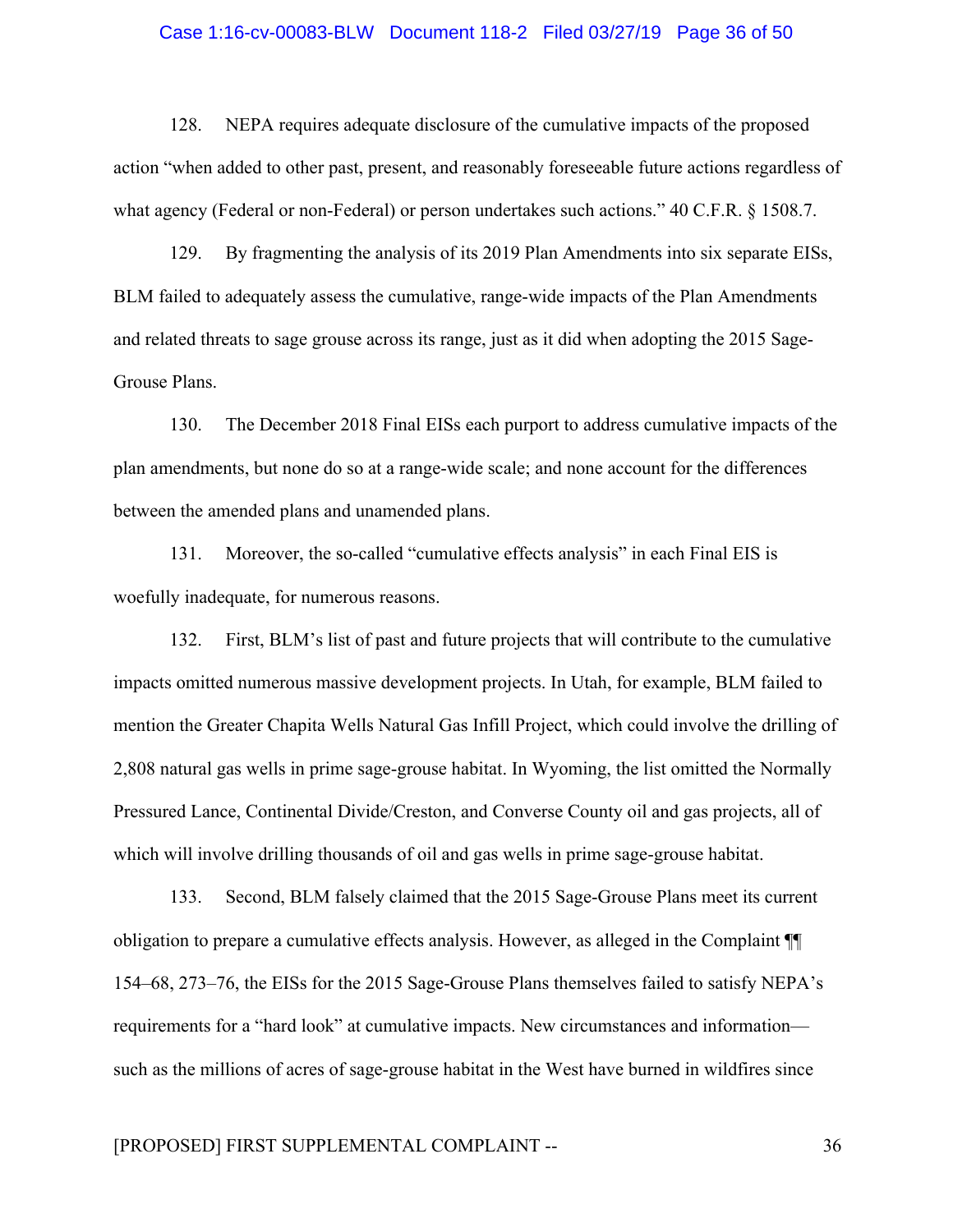### Case 1:16-cv-00083-BLW Document 118-2 Filed 03/27/19 Page 37 of 50

2015, and precipitous declines of sage-grouse populations in at least Wyoming, Montana,

Oregon, and Utah in 2018—also preclude BLM's reliance on this outdated analysis.

134. Third, BLM failed to analyze the cumulative effects of its 2019 Plan Amendments with the proposed U.S. Forest Service land use plan amendments for sage-grouse habitat. These actions are closely related, and under applicable NEPA regulations, they should have been discussed in the same NEPA document. *See* 40 C.F.R. § 1508.25 (a)(1).

## *Failure to Consider the Synergistic Impacts of Climate Change on Greater Sage-Grouse and the Sagebrush Steppe*

135. Relatedly, BLM also failed, as it did when adopting the 2015 Sage-Grouse Plans, to analyze the cumulative and synergistic impacts of climate change on sage-grouse habitats and populations. *See* Complaint ¶¶ 169–82.

136. This is a significant omission, given that federal and independent scientists project that the sagebrush steppe will contract substantially with hotter and drier conditions associated with climate change in the semi-arid West. The synergistic impacts of climate change including larger and more frequent wildfires and droughts, and invasions of cheatgrass and other non-native vegetation—will further reduce and fragment sage-grouse habitats.

137. The Final EISs omit any discussion of these important cumulative impacts, much less evaluate how the 2019 Plan Amendments will further imperil sage-grouse by threatening further loss and degradation of habitats that may be vital for the species' survival in the face of climate change.

# *Arbitrary Selection of the "Environmentally Preferable Alternative" and Failure to Identify "Practical" Mitigation Measures That Were Not Adopted*

138. NEPA regulations require a ROD to identify the alternative considered to be "environmentally preferable." 40 C.F.R. § 1505.2(b). That term ordinarily means the alternative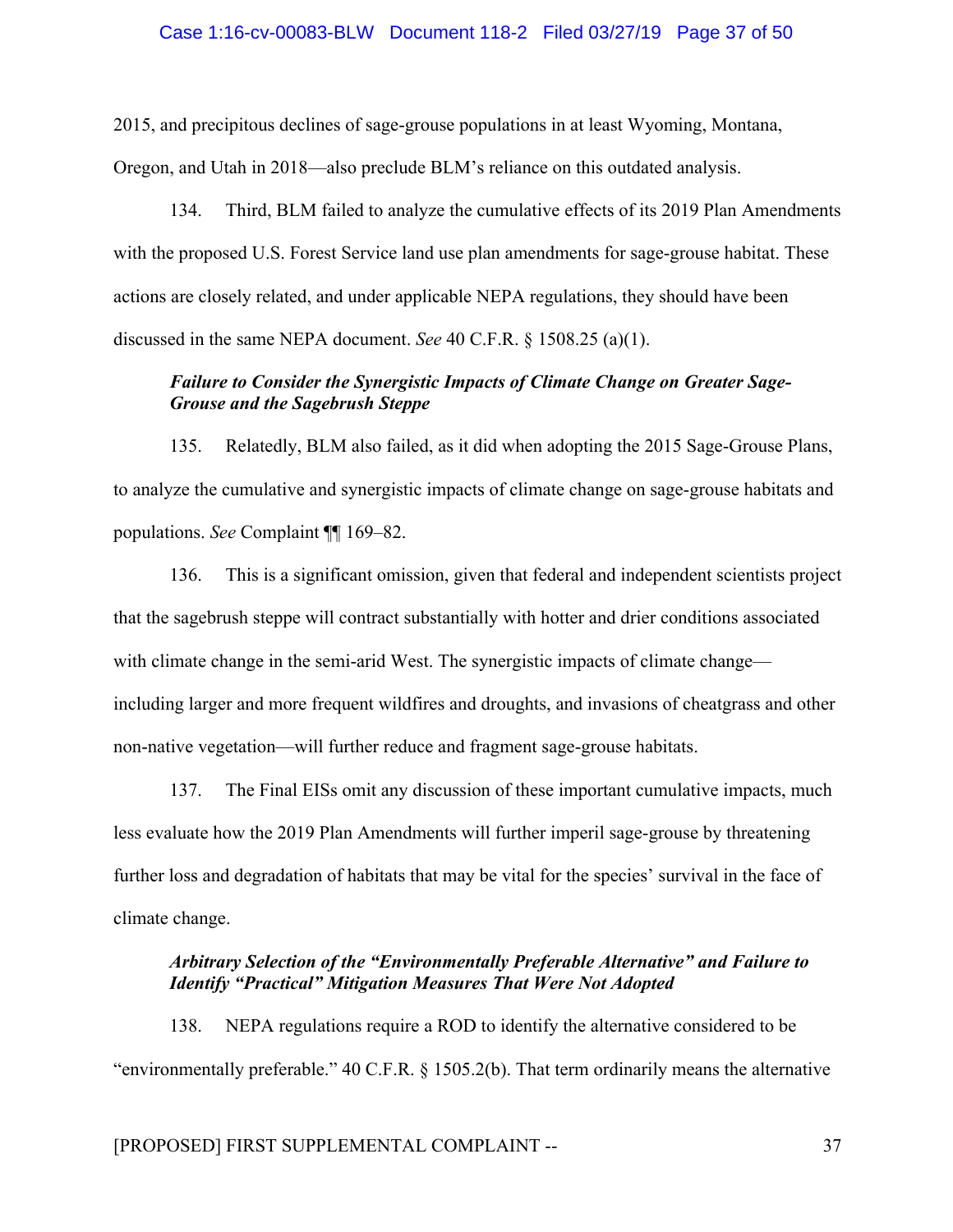#### Case 1:16-cv-00083-BLW Document 118-2 Filed 03/27/19 Page 38 of 50

that best protects, preserves, and enhances historical, cultural, and natural resources. *See* Forty Most Asked Questions Concerning CEQ's National Environmental Policy Act Regulations, 46 Fed. Reg. 18,026 (Mar. 23, 1981). The ROD must also "[s]tate whether all practicable means to avoid or minimize environmental harm from the alternative selected have been adopted, and if not, why they were not."  $40$  C.F.R.  $\S$  1505.2(c).

139. Further underscoring the lack of critical analysis of the environmental effects of the plan amendments, and in violation of these NEPA regulations, BLM's 2019 RODs assert that the "No Action" alternative and the selected "Management Alignment Alternative" were equally "environmentally preferable." This conclusion defies all logic and is contrary to abundant evidence that the 2019 Plan Amendments are less protective of the greater sage-grouse and other natural resources than the 2015 Sage-Grouse Plans.

140. Moreover, BLM's 2019 RODs either falsely assert that the plan amendments incorporate "[a]ll practicable means to avoid and/or minimize environmental harm," or they fail to make such a determination altogether, in violation of NEPA. BLM failed to explain why the mitigation measures removed from the 2015 Plans, or the countless other scientificallyrecommended but unadopted mitigation measures, were not deemed "practicable."

### *Failure to Prioritize Designation of Sage Grouse ACECs*

141. As alleged in the Complaint ¶¶ 64–74, 260–71, 277–81, FLPMA imposes the statutory duty on BLM to prioritize the designation and protection of Areas of Critical Environmental Concern (ACECs) in the land use planning process. Relatedly, NEPA requires evaluation of a full range of alternatives, including potential designation of ACECs.

142. The 2015 Sage-Grouse Plans violated these requirements by failing to prioritize the designation and protection of Sage-Grouse ACECs. In the 2019 Plan Amendments, BLM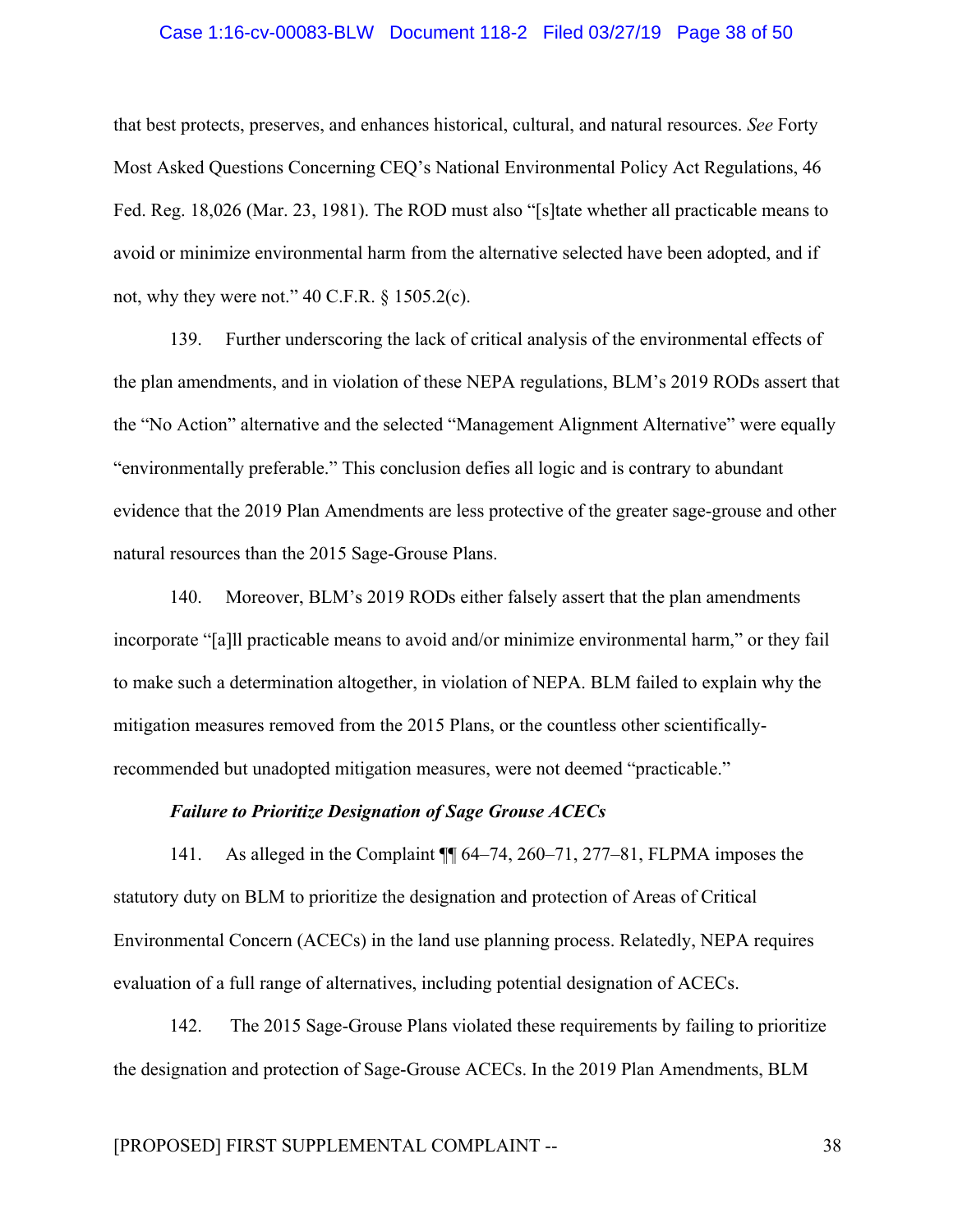## Case 1:16-cv-00083-BLW Document 118-2 Filed 03/27/19 Page 39 of 50

perpetuated and aggravated these FLPMA and NEPA violations by failing even to consider an alternative to designate and protect any Sage-Grouse ACECs.

#### **SUPPLEMENTAL CLAIMS FOR RELIEF**

## **First Supplemental Claim for Relief – 2019 BLM Plan Amendments Violate NEPA and APA**

143. Plaintiffs reallege and incorporate by reference the preceding paragraphs.

144. This First Supplemental Claim for Relief challenges Defendants' violations of NEPA, 42 U.S.C. §§ 4321 *et seq*., and NEPA's implementing regulations, 40 C.F.R. §§ 1500 *et seq*., in approving the challenged BLM 2019 Plan Amendments. This claim is brought pursuant to the judicial review provisions of the APA, 5 U.S.C. § 706.

145. As alleged in more detail above and in the Complaint ¶¶ 45–54, NEPA requires that federal agencies fully involve the public and take a "hard look" at all direct, indirect, and cumulative impacts of their proposed actions, using high-quality information, accurate scientific analyses, and scientific integrity. NEPA also requires a "hard look" at a reasonable range of alternative actions; and that cumulative or synergistic impacts of related actions be considered together in a single programmatic EIS.

146. The 2019 BLM Plan Amendments violated NEPA by failing to take the requisite "hard look" at their potential impacts on greater sage-grouse populations and habitat. As identified in detail above, the 2019 Plan Amendments roll back key protections of the prior 2015 Sage-Grouse Plans in numerous ways, including by eliminating the designation with the most protections (SFA); by relaxing once-mandatory measures through sweeping exceptions and waivers and added discretion; and by outright removing other restrictions.

147. BLM largely dismissed the adverse effects of these changes as "minimal" and without "appreciable additive impact" on the sage-grouse. The December 2018 Final EISs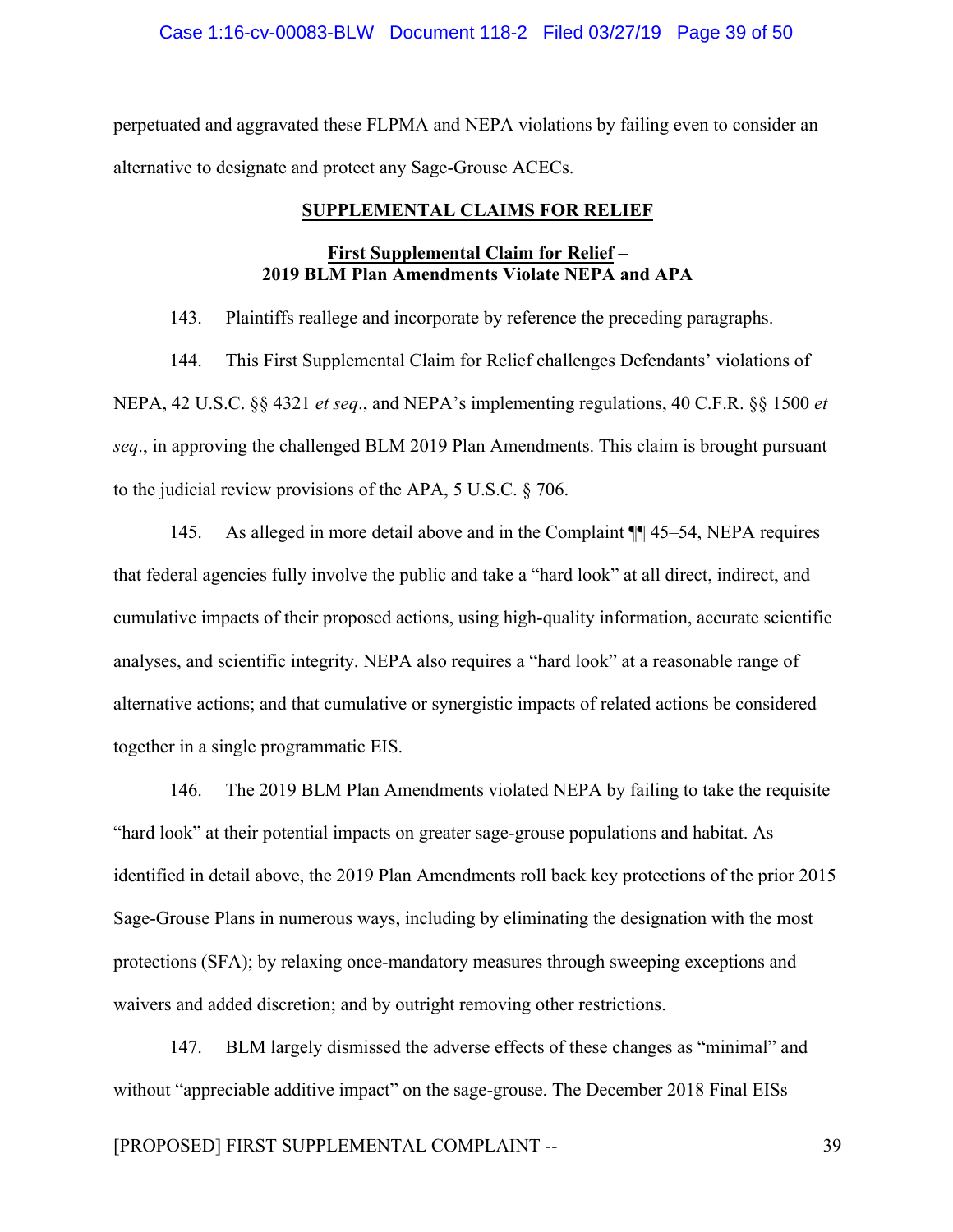#### Case 1:16-cv-00083-BLW Document 118-2 Filed 03/27/19 Page 40 of 50

provide no evidence or analyses to support such a conclusion and lack the "hard look" required under NEPA. BLM also excluded certain amendments—such as changes to the applicability of Required Design Features—from its environmental analysis.

148. BLM also violated its obligation under NEPA to consider a reasonable range of alternatives in the May 2018 Draft EISs and December 2018 Final EISs. The one alternative that BLM did consider were effectively dictated by the energy industry and certain states, and only involved weakening or rescinding protections from the 2015 Sage-Grouse Plans. BLM refused to consider any alternatives to strengthen or improve sage-grouse protections on public lands and the federal mineral estate, in violation of NEPA.

149. BLM further violated NEPA by failing to supplement the Draft EISs after making substantial changes to the proposed actions and adding alternatives that were not analyzed and subject to public comment in the draft EIS. 40 C.F.R. § 1502.9(c). Major changes since the Draft EISs included BLM's (unsubstantiated and unlawful) disclaimer of its authority to require compensatory mitigation for unavoidable environmental harm, as well as the previouslyundisclosed delegation of lease stipulation exemption and modification determinations to counties. These changes introduced between the Draft EISs and Final EISs are substantial and highly relevant to the environmental impacts of the proposed actions.

150. BLM's 2019 RODs and supporting Final EISs further violated NEPA and the APA by failing to adhere to—or even acknowledge—the best available science concerning sagegrouse habitats, threats, and necessary conservation measures, and instead relying on industry and state complaints about "undue burdens" from the 2015 Sage-Grouse Plans in order to weaken or rescind sage-grouse protections.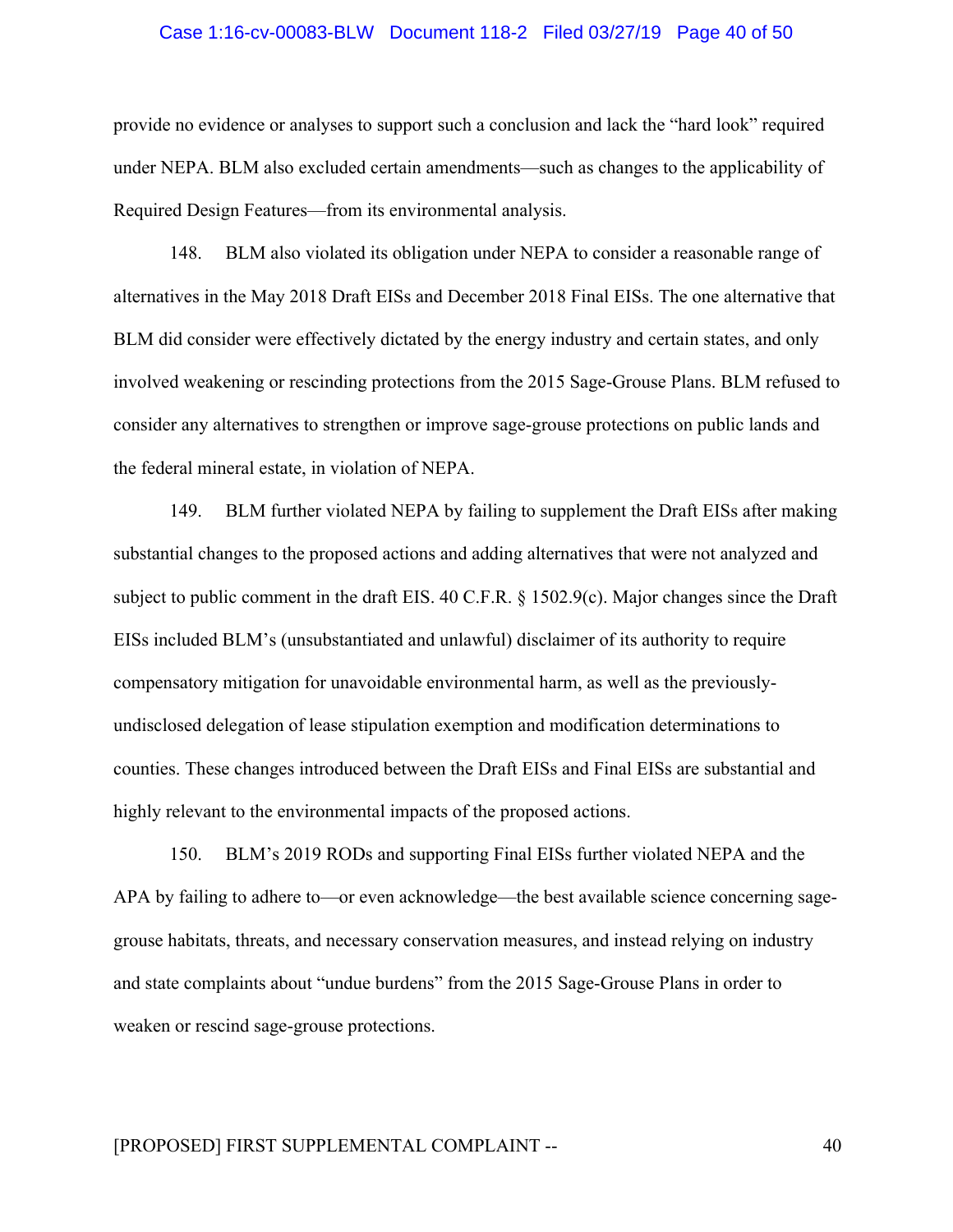#### Case 1:16-cv-00083-BLW Document 118-2 Filed 03/27/19 Page 41 of 50

151. Additionally, the 2019 RODs violated NEPA, implementing regulations, and the APA by arbitrarily asserting that that 2015 Sage-Grouse Plans were not "environmentally preferable" to the weakened 2019 BLM Plan Amendments and by failing to disclose its rationale for rejecting "practicable means to avoid or minimize environmental harm" were adopted. *See* 40 C.F.R. § 1505.2.

152. The 2019 BLM RODs and supporting Final EISs further violated NEPA and the APA by failing to provide any comprehensive analysis of threats to sage-grouse populations and habitats, or of how the 2019 BLM Plan Amendment rescind or weaken the conservation measures adopted in the 2015 Sage-Grouse Plans to address those threats.

153. Because of the foregoing violations, BLM's 2019 Plan Amendments are arbitrary, capricious, an abuse of discretion, not in accordance with law under NEPA and the APA, and have caused or threaten serious prejudice and injury to the rights and interests of Plaintiffs and their members and staff.

WHEREFORE, Plaintiffs pray for relief as set forth below.

## **Second Supplemental Claim for Relief – 2019 BLM Plan Amendments Violate FLPMA And APA (Arbitrary and Capricious Decision-Making)**

154. Plaintiffs reallege and incorporate by reference the preceding paragraphs.

155. This Second Supplemental Claim for Relief challenges BLM's 2019 Plan Amendments as arbitrary and capricious under FLPMA and the APA, 5 U.S.C. § 706(2).

156. FLPMA imposes procedural and substantive statutory requirements upon Defendants' management of the public lands in question here, including mandates that BLM develop land use plans for the public lands, 43 U.S.C. § 1712(a); and that such public lands "shall" be managed "for multiple use and sustained yield." 43 U.S.C. § 1732(a). FLPMA further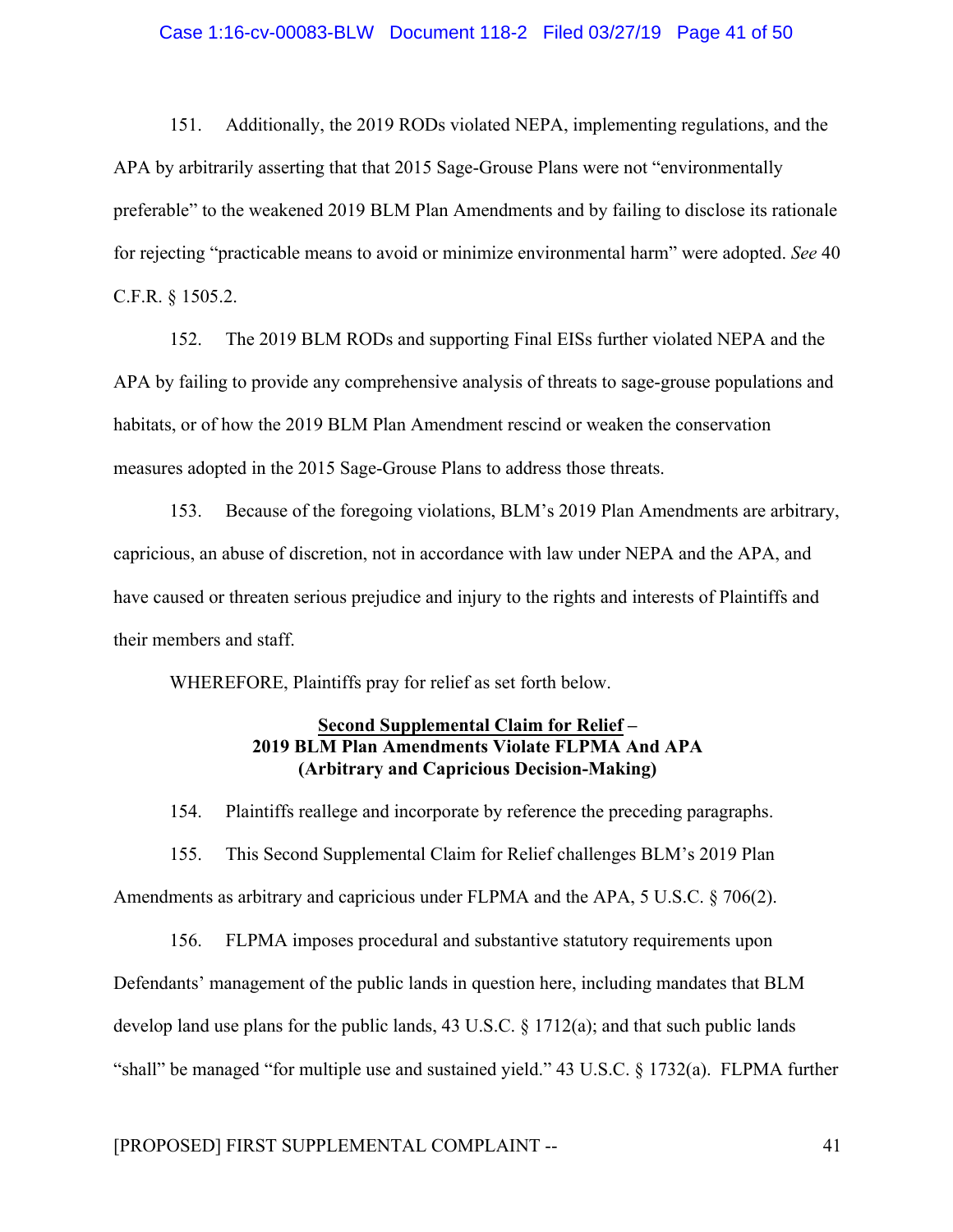#### Case 1:16-cv-00083-BLW Document 118-2 Filed 03/27/19 Page 42 of 50

mandates that the Secretary of Interior "shall" take any action necessary to prevent "unnecessary or undue degradation" of public lands. 43 U.S.C. § 1732(b).

157. Pursuant to these and other authorities, Defendants adopted the 2015 Sage-Grouse Plans based on the National Greater Sage-Grouse Planning Strategy, for the purposes of adopting adequate land management protections to conserve greater sage-grouse across its range and avoid ESA listing.

158. Through the 2019 BLM Plan Amendments, Defendants have jettisoned or weakened many of the conservation protections for sage-grouse adopted in the 2015 Sage-Grouse Plans, without adequate or meaningful analysis and explanation. As stated above, the 2019 BLM Plan Amendments are based on Final EISs and RODs that make false or misleading statements about the Plan Amendments and their impacts, which are contrary to the factual record and the best available science.

159. When an agency changes policy or reverses a prior decision, and the new policy or decision rests upon factual findings that contradict those that underlay its prior policy or decision, the agency must provide "a reasoned explanation . . . for disregarding facts and circumstances that underlay or were engendered by the prior policy." *Organized Vill. of Kake v. U.S. Dep't og Agric.*, 795 F.3d 956, 966 (9th Cir. 2015) (quoting *Fed. Comm. Comm'n v. Fox Television Stations, Inc.*, 556 U.S. 502, 515-16 (2009)).

160. An agency's failure to provide such a reasoned explanation makes the policy or decision change arbitrary and capricious. *Id.*

161. Here, Defendants failed to provide a reasoned explanation for their departure from the 2015 Sage-Grouse Plans. They ignored or contradicted previous factual findings and analyses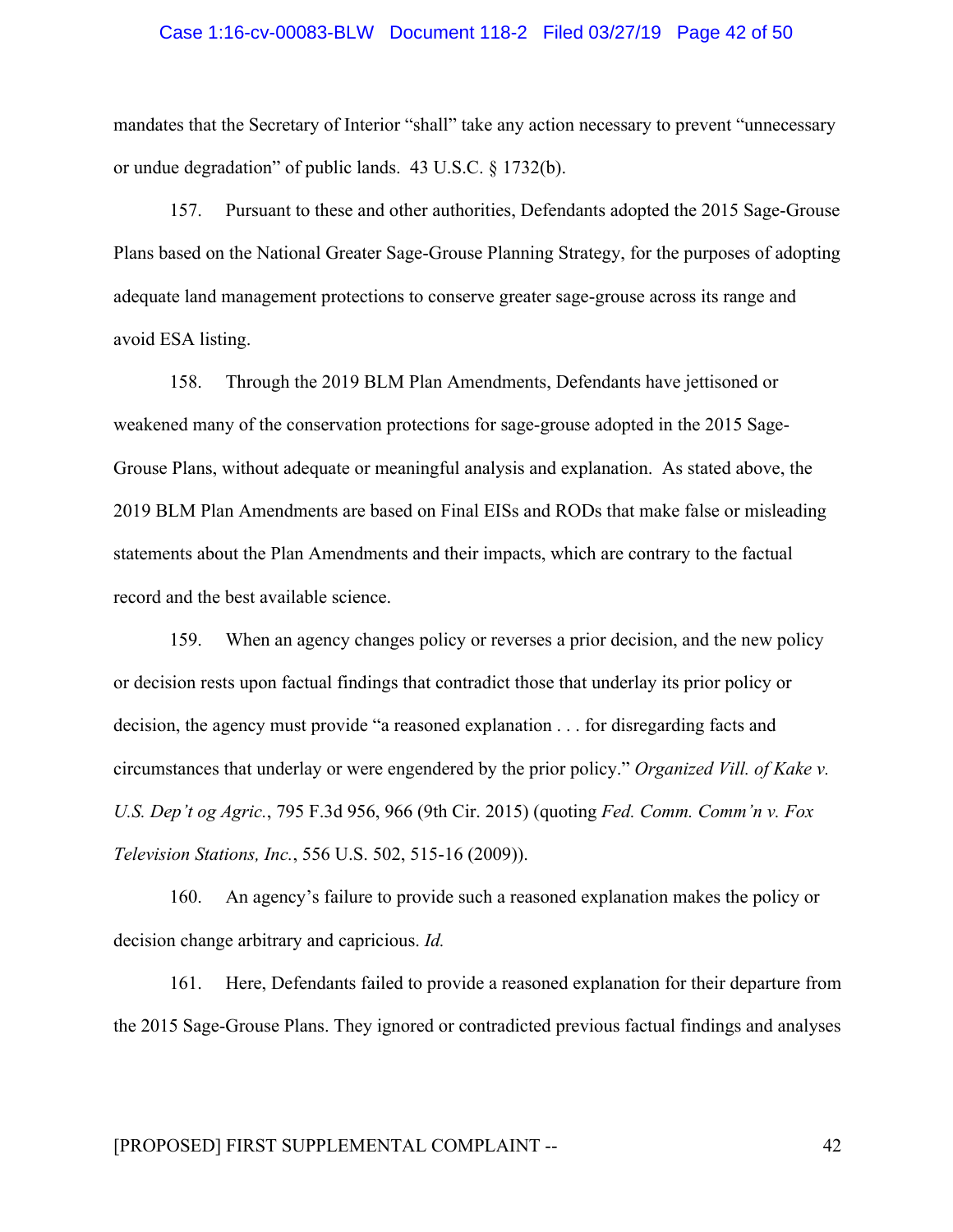## Case 1:16-cv-00083-BLW Document 118-2 Filed 03/27/19 Page 43 of 50

about the conservation needs of the greater sage-grouse that underlay the 2015 Sage Grouse Plan Amendments, without a reasoned basis.

162. Defendants also entirely failed to consider important aspects of the problem, namely the role of the 2015 Sage Grouse Plans in the U.S. Fish and Wildlife Service's decision not to list the greater sage-grouse under the Endangered Species Act. They also offered explanations for their decisions that run counter to the available evidence.

163. Because of the foregoing deficiencies and defects, BLM's 2019 Plan Amendments are arbitrary, capricious, an abuse of discretion, not in accordance with law under the APA, 5 U.S.C. § 706, and have caused or threaten serious prejudice and injury to the rights and interests of Plaintiffs and their members and staff.

WHEREFORE, Plaintiffs pray for relief as set forth below.

## **Third Supplemental Claim for Relief – 2019 BLM Plan Amendments Violate FLPMA and APA (Failure to Prioritize Designation of Sage-Grouse ACECs)**

164. Plaintiffs reallege and incorporate by reference the preceding paragraphs.

165. This Third Supplemental Claim for Relief challenges the 2019 BLM Plan Amendments for violating FLPMA Section 202(c), which mandates that the Secretary of Interior (and thus BLM) must give priority to the designation and protection of Areas of Critical Environmental Concern (ACECs) in the land use planning process. *See* 43 U.S.C. § 1712(c)(3). This claim is brought pursuant to the judicial review provisions of the APA, 5 U.S.C. § 706.

166. FLPMA defines ACECs as "areas within the public lands where special management attention is required . . . to protect and prevent irreparable damage to important historic, cultural, or scenic values, fish and wildlife resources or other natural systems or processes, or to protect life and safety from natural hazards." *Id*. § 1702(a).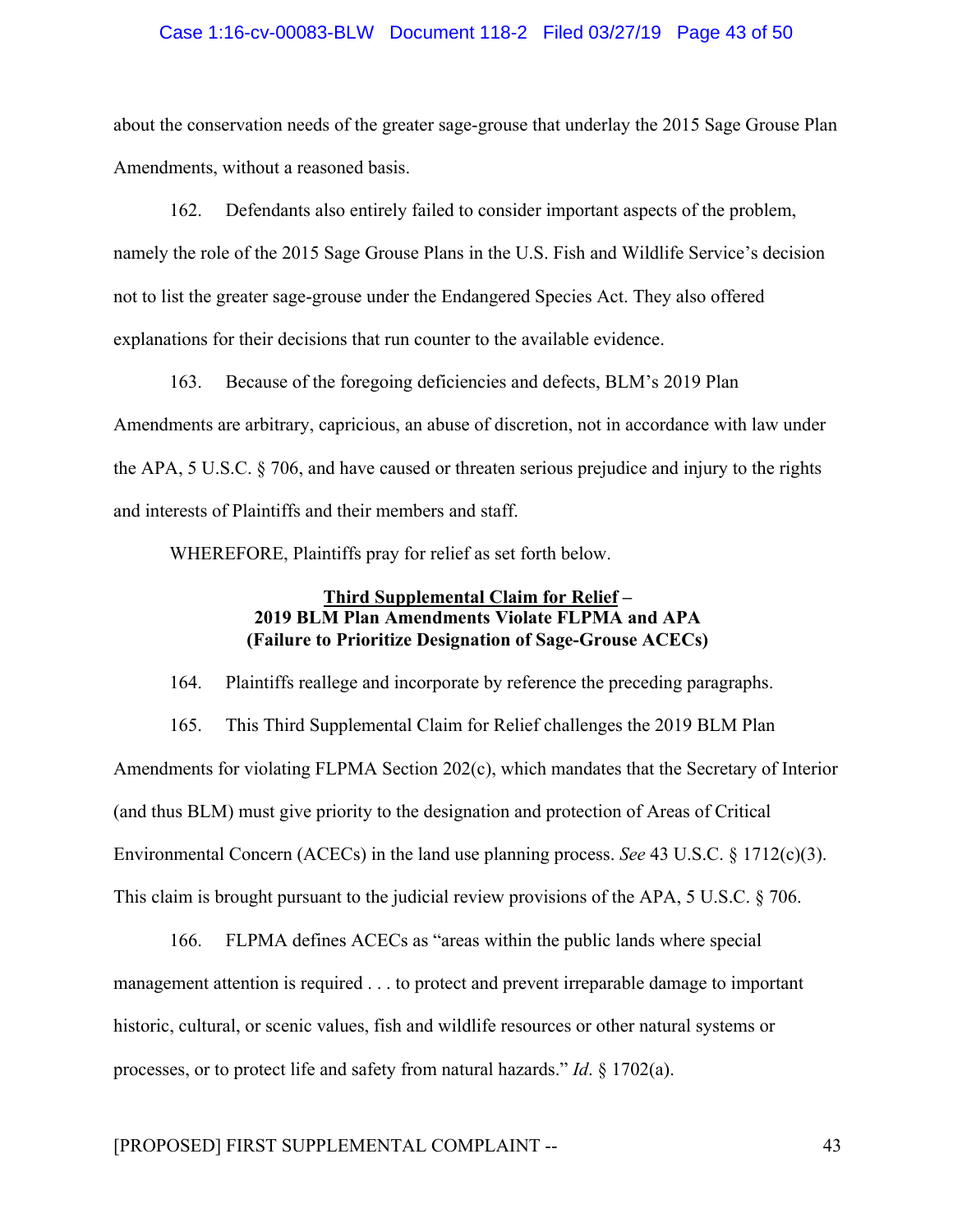#### Case 1:16-cv-00083-BLW Document 118-2 Filed 03/27/19 Page 44 of 50

167. Among the statutory criteria to be considered in land use planning, FLPMA Section 202(c) places a priority on the designation and protection of ACECs. *See* 43 U.S.C. §  $1712(c)(3)$  ("In the development and revision of land use plans, the Secretary shall . . . give priority to the designation and protection of areas of environmental concern") (emphasis added).

168. Other FLPMA provisions reflect this same Congressional directive that BLM give priority to ACECs in the planning and administration of the public lands. *See* 43 U.S.C. § 1701(11) (FLPMA statement of policy requiring "regulations and plans for the protection of public land areas of critical environmental concern be promptly developed"); *id.* § 1711(a) (requiring that the Secretary "shall prepare and maintain . . . an inventory of public lands and their resources and other values . . . giving priority to areas of critical environmental concern").

169. BLM's 2019 Plan Amendments violated FLPMA by failing to consider any alternative(s) for designation and protection of Sage-grouse ACECs, much less undertake designation and protection of Sage-grouse ACECs as the facts and law require.

170. Because of the foregoing violations, BLM's 2019 Plan Amendments are arbitrary, capricious, an abuse of discretion, not in accordance with law under FLPMA and the APA, and have caused or threaten serious prejudice and injury to the rights and interests of Plaintiffs and their members and staff.

WHEREFORE, Plaintiffs pray for relief as set forth below.

## **Fourth Supplemental Claim for Relief – 2019 BLM Plan Amendments Violate FLPMA and APA (Unnecessary and Undue Degradation, And Permanent Impairment)**

171. Plaintiffs reallege and incorporate by reference the preceding paragraphs. 172. This Fourth Supplemental Claim for Relief challenges the 2019 BLM Plan Amendments for violating FLPMA's requirements that BLM must manage the public lands in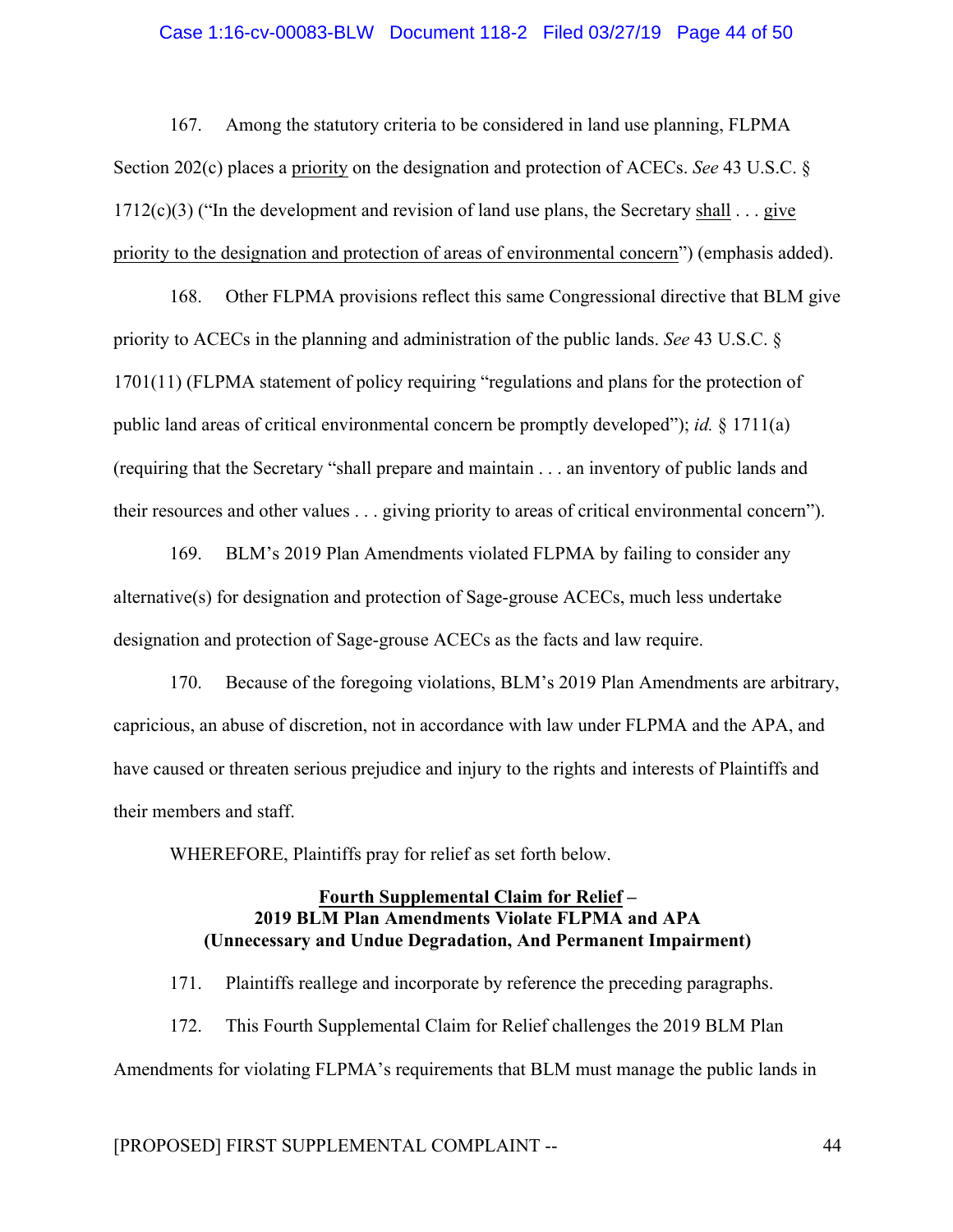#### Case 1:16-cv-00083-BLW Document 118-2 Filed 03/27/19 Page 45 of 50

order to prevent unnecessary and undue degradation ("UUD") and permanent impairment to the quality of the environment. *See* 43 U.S.C. §§ 1702(c), 1732(b). This claim is brought pursuant to the judicial review provisions of the APA, 5 U.S.C. § 706.

173. FLPMA directs that the Secretary of Interior (and hence BLM) must "take any action necessary to prevent unnecessary or undue degradation of the lands." 43 U.S.C. § 1732(b). The obligation to avoid "unnecessary and undue degradation" is a substantive one, and BLM is required to deny approval of an action if UUD cannot be avoided.

174. Similarly, FLPMA provides that the Secretary "shall manage the public lands under principles of multiple use and sustained yield," which means, *inter alia*, "without permanent impairment of the productivity of the land and the quality of the environment." 43 U.S.C. §§ 1702 (c), 1732(a) (emphasis added). FLPMA's obligation to avoid "permanent impairment . . . to the quality of the environment" is a substantive limitation on BLM's actions, and BLM is required to deny approval of an action is the action will "permanently impair" the environment.

175. FLPMA's "non-impairment" provision elevates the protection of the "environmental quality" of public lands as an "important objective" of public lands management. Thus, the "non-impairment" mandate is not a factor to be balanced in determining whether to approve a project on public lands, but is a non-discretionary mandate to judge the propriety of moving forward with an agency action.

176. Under FLPMA's "non-impairment" requirement, BLM must disapprove of any action that will have a fixed or enduring impact damaging, weakening or diminishing the environmental quality of the public lands.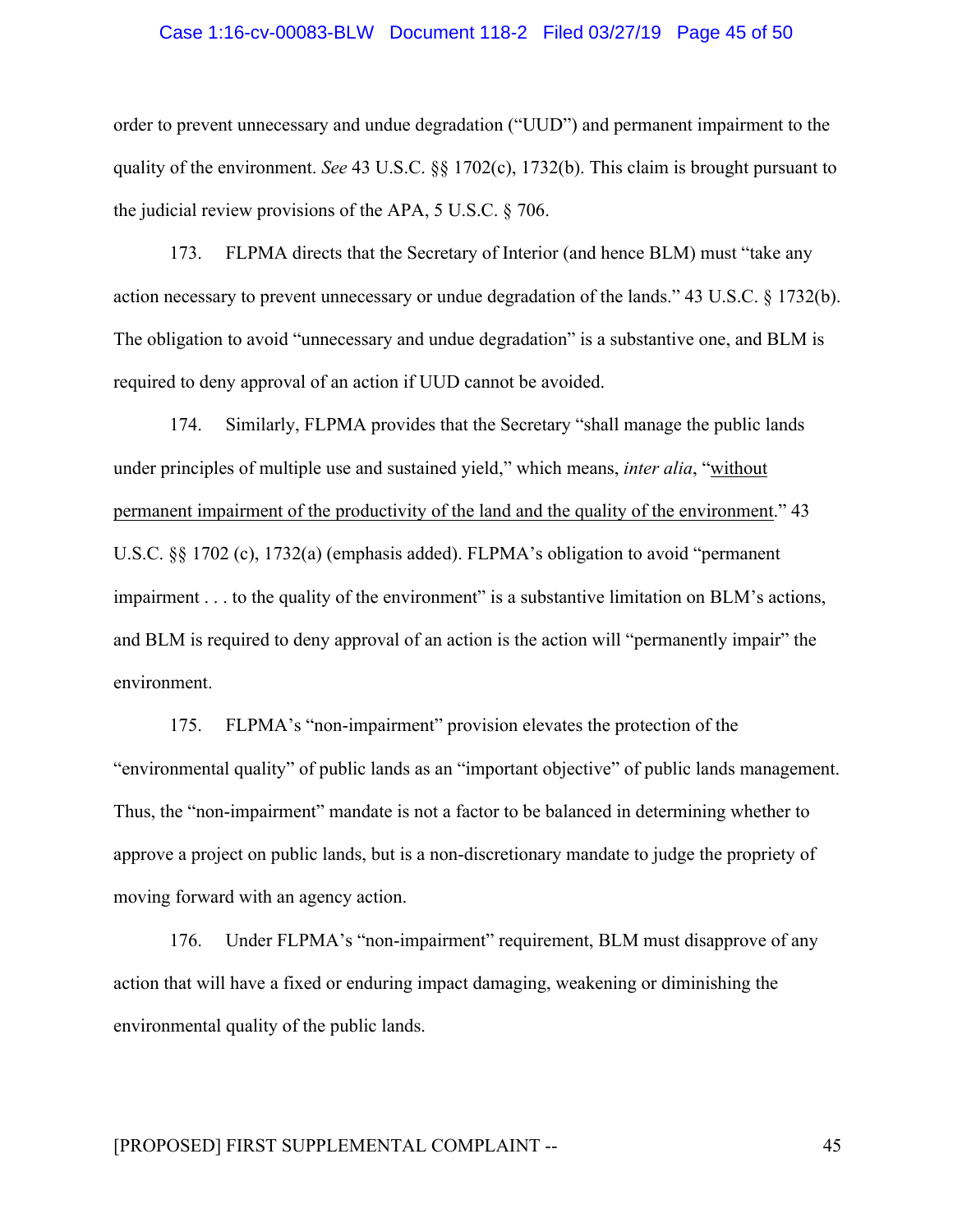#### Case 1:16-cv-00083-BLW Document 118-2 Filed 03/27/19 Page 46 of 50

177. In the 2019 Plan Amendments, BLM capitulated to oil and gas and other industry interests that seek to exploit public land resources for profit and worked to weaken or rescind protections from the 2015 Sage-Grouse Plans to allow further development within key sagegrouse habitats, thereby causing unnecessary and undue degradation and permanent impairment of the public lands and resources, in violation of FLPMA.

178. Because of the foregoing deficiencies and defects, BLM's 2019 Plan Amendments are arbitrary, capricious, an abuse of discretion, not in accordance with law under FLPMA and the APA, and have caused or threaten serious prejudice and injury to the rights and interests of Plaintiffs and their members and staff.

WHEREFORE, Plaintiffs pray for relief as set forth below.

## **Fifth Supplemental Claim for Relief – SFA Mineral Cancellation Notice Violates NEPA and APA**

179. Plaintiffs reallege and incorporate by reference the preceding paragraphs.

180. This Fifth Supplemental Claim for Relief challenges BLM's October 2017 SFA Mineral Withdrawal Cancellation Notice, 82 Fed. Reg. 47,248 (Oct. 11, 2017) as violating NEPA, NEPA regulations, and the APA. This claim is brought pursuant to the judicial review provisions of the APA, 5 U.S.C. § 706.

181. As alleged in more detail hereinabove, the withdrawal of 10 million acres of SFAs from location and entry under the federal mining laws was an important component of the 2015 Sage-Grouse Plans and expressly considered and endorsed by the U.S. Fish and Wildlife Service in its October 2015 "not warranted" ESA listing determination for greater sage-grouse.

182. Protection of the highest value sage-grouse habitats, as contained in the designated SFAs, from degradation and fragmentation associated with mineral entry and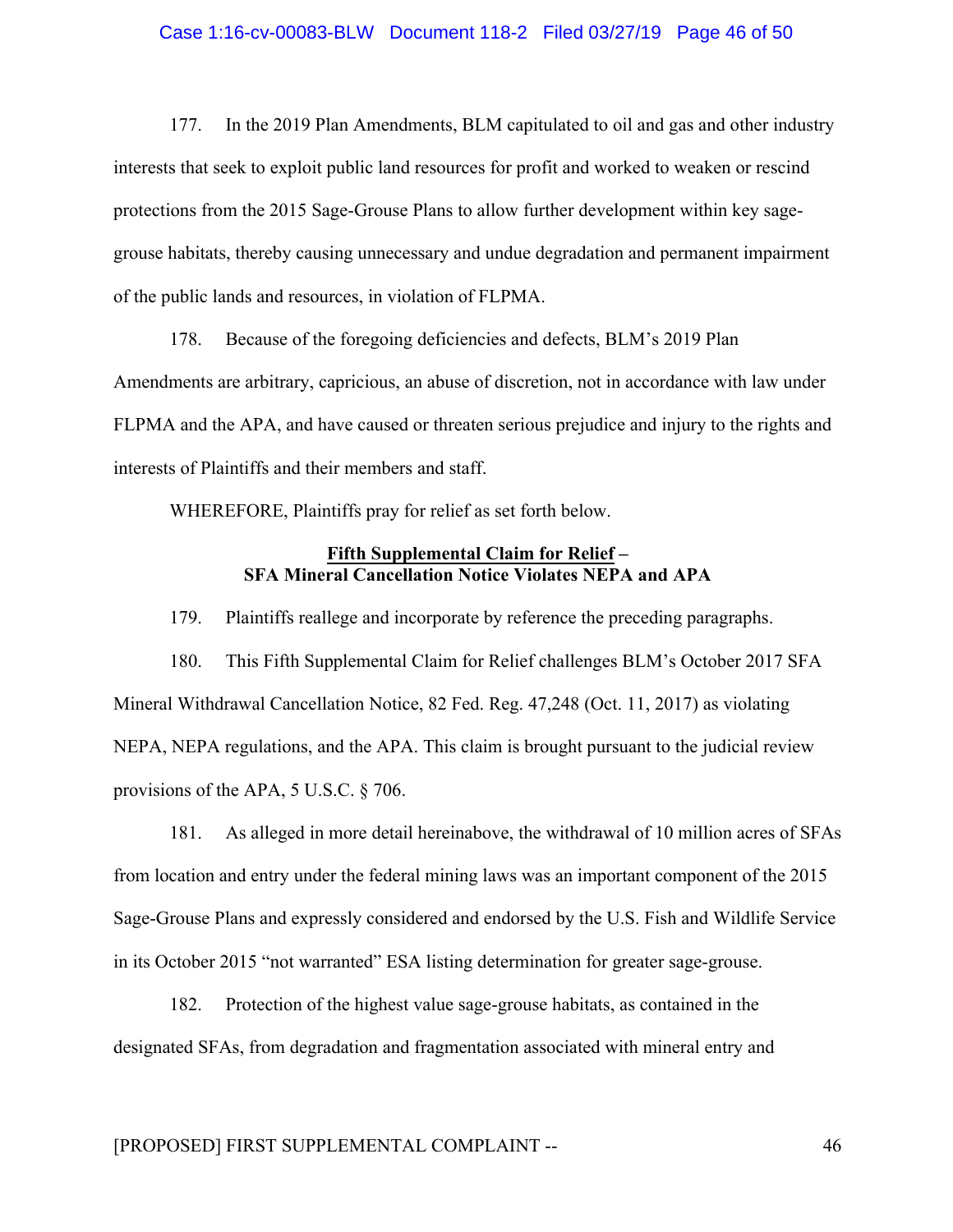#### Case 1:16-cv-00083-BLW Document 118-2 Filed 03/27/19 Page 47 of 50

development is critical to the conservation of sage-grouse habitats and populations, and to prevent a decline of the species to ESA listing.

183. The SFA Mineral Withdrawal Cancellation Notice abruptly halted the SFA mineral withdrawal proposal without completing the ongoing NEPA process, facilitating advance public notice or comment, or providing a rational explanation for its abrupt change in position.

184. The SFA Mineral Withdrawal Cancellation Notice violated NEPA by making a final decision on the proposed SFA withdrawal without preparing a Final EIS. Under NEPA, the duty to prepare an EIS is triggered by the existence of a "proposal<sup>[]</sup> for . . . major Federal actions significantly affecting the quality of the human environment." 42 U.S.C. § 4332(C); *see also* 40 C.F.R. § 1508.23 (defining "proposal"). The term "major Federal actions" includes failures to act. 40 C.F.R. § 1508.18. The issuance of a Final EIS must precede the agency's final decision on the proposal to ensure that agency decision-makers examine and consider environmental factors before acting.

185. Because Defendants issued the Mineral Withdrawal Cancellation Notice without first completing the EIS process or providing a reasoned explanation their action, Defendants violated NEPA, 42 U.S.C  $\&$  4332(2)(C); 40 C.F.R.  $\&$  1502.9(c)(1)(ii), and the APA's requirement for rational, rather than arbitrary, decision making,  $5 \text{ U.S.C.} \$   $706(2)(\text{A})$ .

186. Defendants also provided an insufficiently reasoned explanation for the decision to cancel the proposed SFA withdrawal, rendering the decision arbitrary and capricious. In particular, Defendants ignored—and indeed contradicted without any supporting evidence—their own prior analysis demonstrating the risks of mineral development to the greater sage-grouse and the conservation benefits of the proposed SFA mineral withdrawal.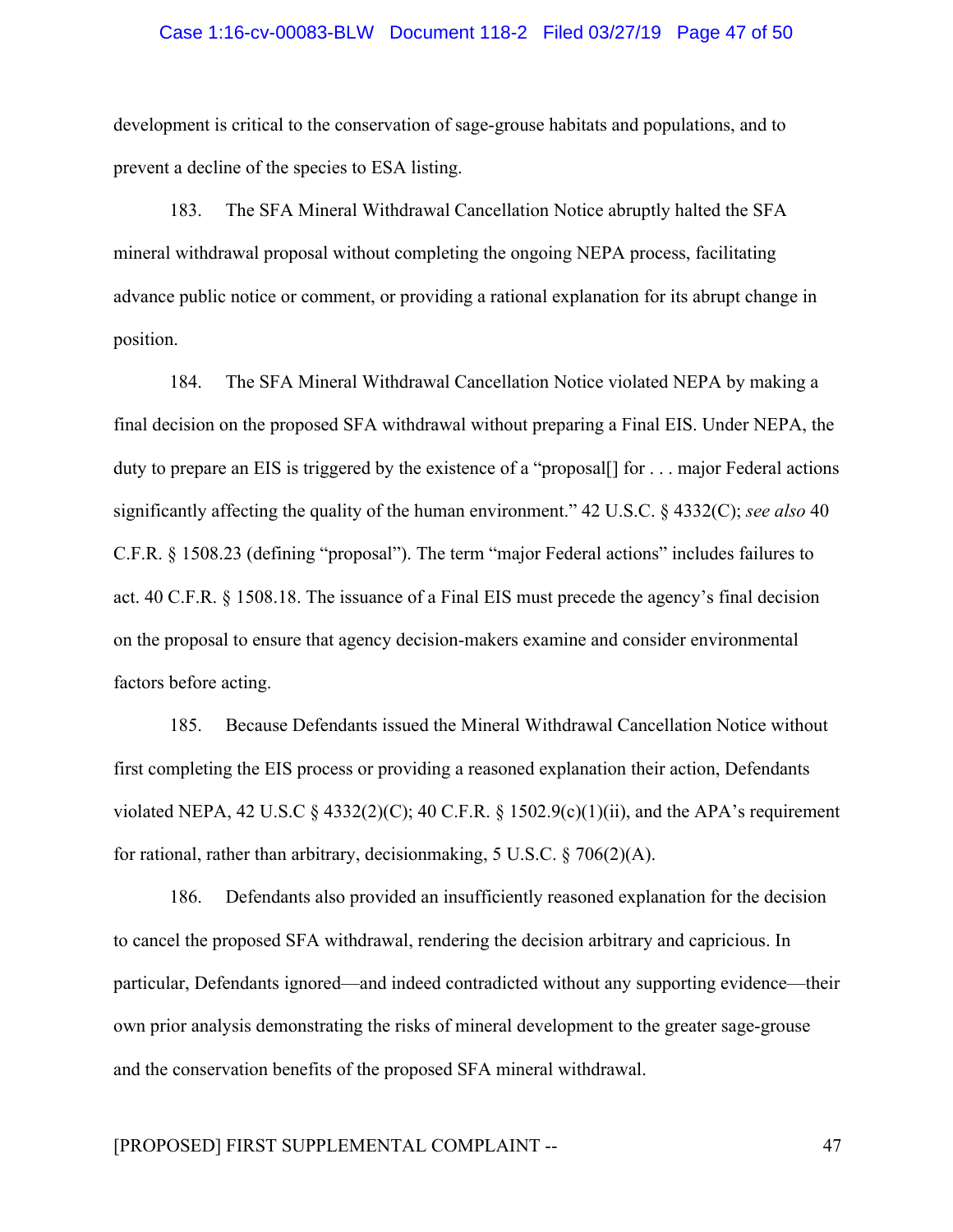187. Because of the foregoing deficiencies and defects, BLM's October 2017 SFA

Mineral Withdrawal Cancellation Notice was arbitrary, capricious, an abuse of discretion, not in accordance with law under NEPA and the APA, and has caused or threaten serious prejudice and injury to the rights and interests of Plaintiffs and their members and staff.

WHEREFORE, Plaintiffs pray for relief as set forth below.

## **Sixth Supplemental Claim for Relief: Declaratory Relief on Compensatory Mitigation**

188. This Sixth Supplemental Claim for Relief seeks declaratory relief holding that DOI and BLM have legal authority to require compensatory mitigation under FLPMA and other statutory authorities to offset unavoidable harm to sage-grouse habitats and populations from discretionary actions authorized on the public lands and federal mineral estate. This claim is brought pursuant to the Declaratory Judgement Act, 28 U.S.C. § 2201 *et seq*.

189. As alleged in more detail above, the 2015 Sage-Grouse Plans included requirements for compensatory mitigation that were reversed in BLM's 2019 Plan Amendments based on SO 3349, SO 3360, M-37046, and/or IM 2019-018.

190. BLM's 2019 Plan Amendments rely on legally mistaken and erroneous assertions that FLPMA and other statutes do not authorize BLM to require compensatory mitigation, which cite or rely on these authorities.

191. There is a present, live and existing dispute between Plaintiffs and Defendants over the legal authority of DOI and BLM to require compensatory mitigation under FLPMA and other authorities, including to protect and conserve sage-grouse habitats and populations on the public lands and federal mineral estate.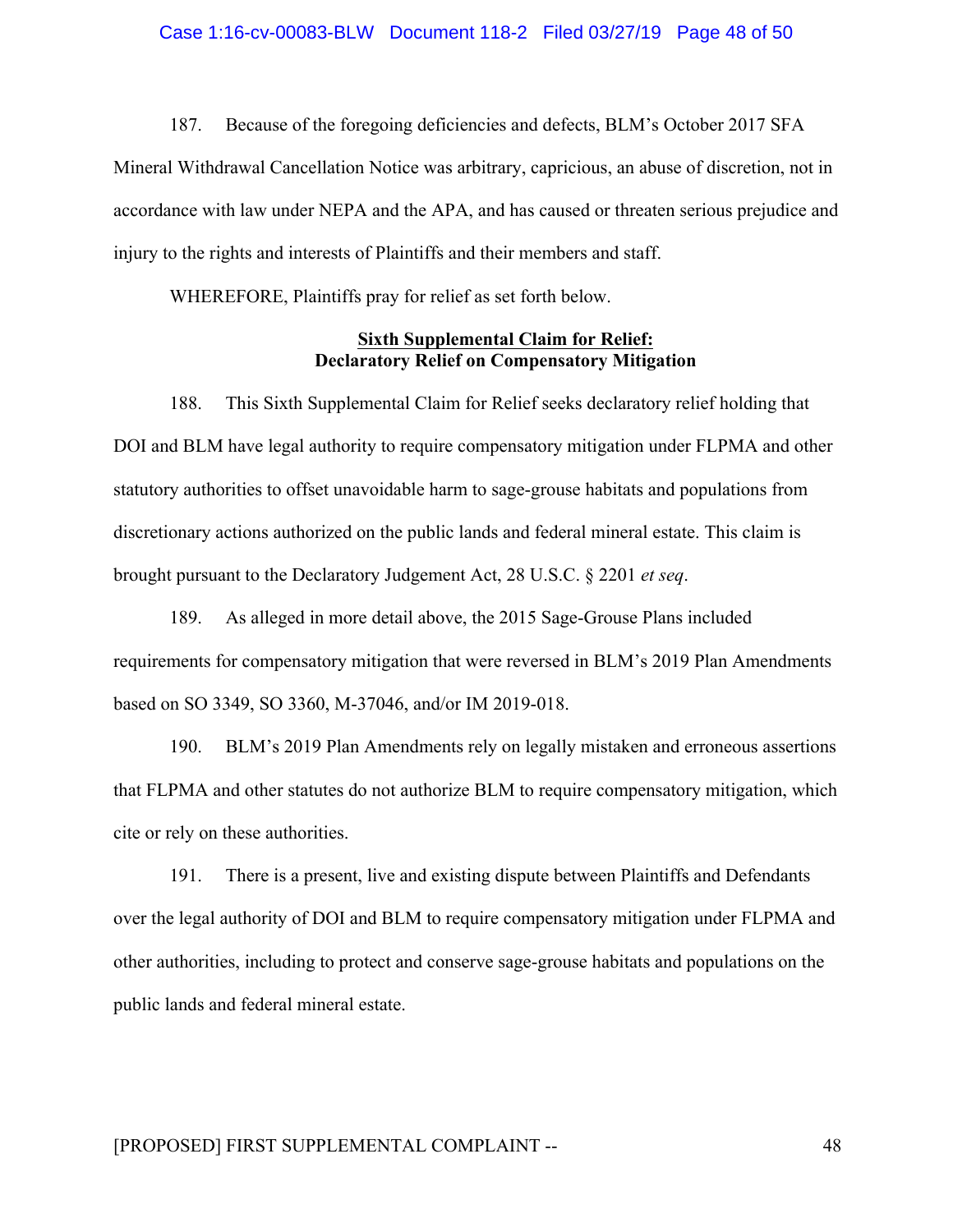#### Case 1:16-cv-00083-BLW Document 118-2 Filed 03/27/19 Page 49 of 50

192. Through the 2019 BLM Plan Amendments and in other actions, Defendants have unlawfully determined not to require compensatory mitigation for energy development and other authorizations on public lands, harming Plaintiffs and their staff and members.

193. Plaintiffs request that the Court adjudicate and declare that DOI and BLM have legal authority under FLPMA and other statutes to require compensatory mitigation under FLPMA and other statutory authorities to offset unavoidable harm to sage-grouse habitats and populations from discretionary actions authorized on the public lands and federal mineral estate, and that the 2019 BLM Plan Amendments are arbitrary, capricious and contrary to law in eliminating requirements for compensatory mitigation based on Defendants' unlawful interpretation of their statutory authorities to require compensatory mitigation.

## **SUPPLEMENTAL PRAYER FOR RELIEF**

WHEREFORE, Plaintiffs respectfully request that the Court grant the following relief:

A. Order, adjudge, and declare that the 2019 BLM Plan Amendments violated NEPA, FLPMA, their implementing regulations and policies, and/or the APA under Plaintiffs First, Second, Third and/or Fourth Supplemental Claims for Relief;

B. Reverse, set aside, and vacate BLM's 2019 Plan Amendments;

C. Enter preliminary injunctive relief prohibiting Defendants from implementing the 2019 BLM Plan Amendments and maintaining the 2015 Sage-Grouse Plans in effect, until Plaintiffs' supplemental claims herein are adjudicated on the merits;

D. Order, adjudge, and declare that BLM's October 2017 SFA Mineral Withdrawal Cancellation Notice violated NEPA and/or the APA, and reverse, set aside and vacate such Notice, under Plaintiffs' Fifth Supplemental Claim for Relief;